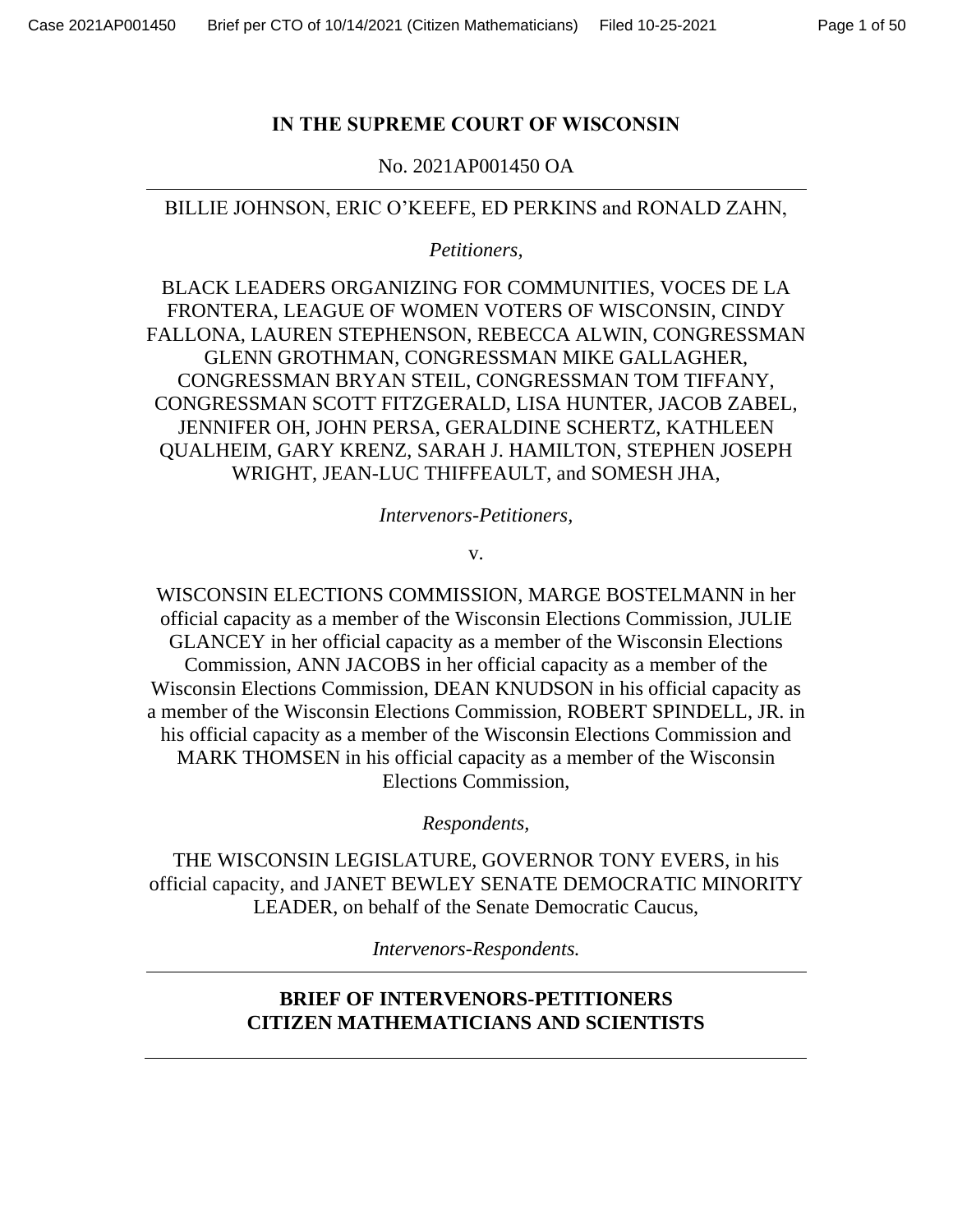Michael P. May SBN: 1011610 Sarah A. Zylstra SBN: 1033159 Tanner G. Jean-Louis SBN: 1122401 BOARDMAN & CLARK LLP 1 S. Pinckney Street, Suite 410 P.O. Box 927 Madison, WI 53701 Phone: (608)257-9521 mmay@boardmanclark.com szlystra@boardmanclark.com tjeanlouis@boardmanclark.com

David J. Bradford \*PHV JENNER & BLOCK LLP 353 N. Clark Street Chicago, IL 60654 Phone: (312)923-2975 dbradford@jenner.com

*Attorneys for Intervenors-Petitioners Citizen Mathematicians and Scientists Gary Krenz, et al.*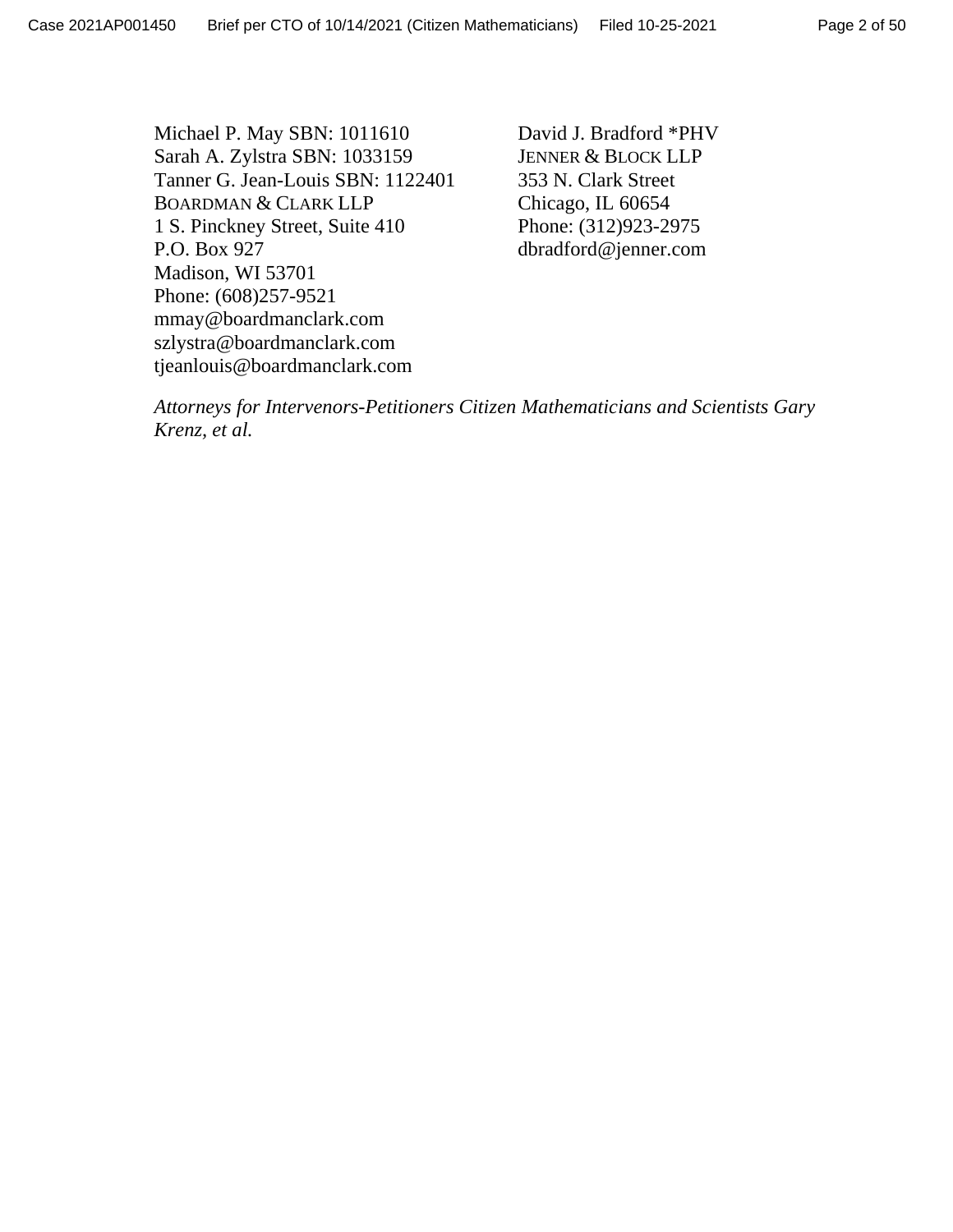# **TABLE OF CONTENTS**

| I. |             | When Evaluating or Creating New Maps, the Court<br>Should Consider Traditional, Neutral Redistricting<br>Principles Under State and Federal Law and Should<br>Adhere to the "Higher Standards" that Apply to Court-  |
|----|-------------|----------------------------------------------------------------------------------------------------------------------------------------------------------------------------------------------------------------------|
|    | A.          |                                                                                                                                                                                                                      |
|    | <b>B.</b>   | Requirements Regarding Minority Voting                                                                                                                                                                               |
|    | C.          |                                                                                                                                                                                                                      |
|    | D.          |                                                                                                                                                                                                                      |
|    | Ε.          |                                                                                                                                                                                                                      |
|    | $F_{\cdot}$ |                                                                                                                                                                                                                      |
|    | G.          |                                                                                                                                                                                                                      |
|    | Η.          | <b>Communities Defined by Actual Shared Interests</b>                                                                                                                                                                |
| Π. |             | While Some Deference to Legitimate Policy Choices<br>Reflected in the 2011 Maps Is Appropriate, This Court<br>Cannot Prioritize a "Least Change" Approach Over<br>Legally Mandated Redistricting Criteria and Should |
|    | A.          | A Proper "Least Change" Approach that<br>Respects Prior Legislative Choices Has Some<br>Value, But Should Not Be Prioritized over Other<br>Criteria Under State and Federal Law. 20                                  |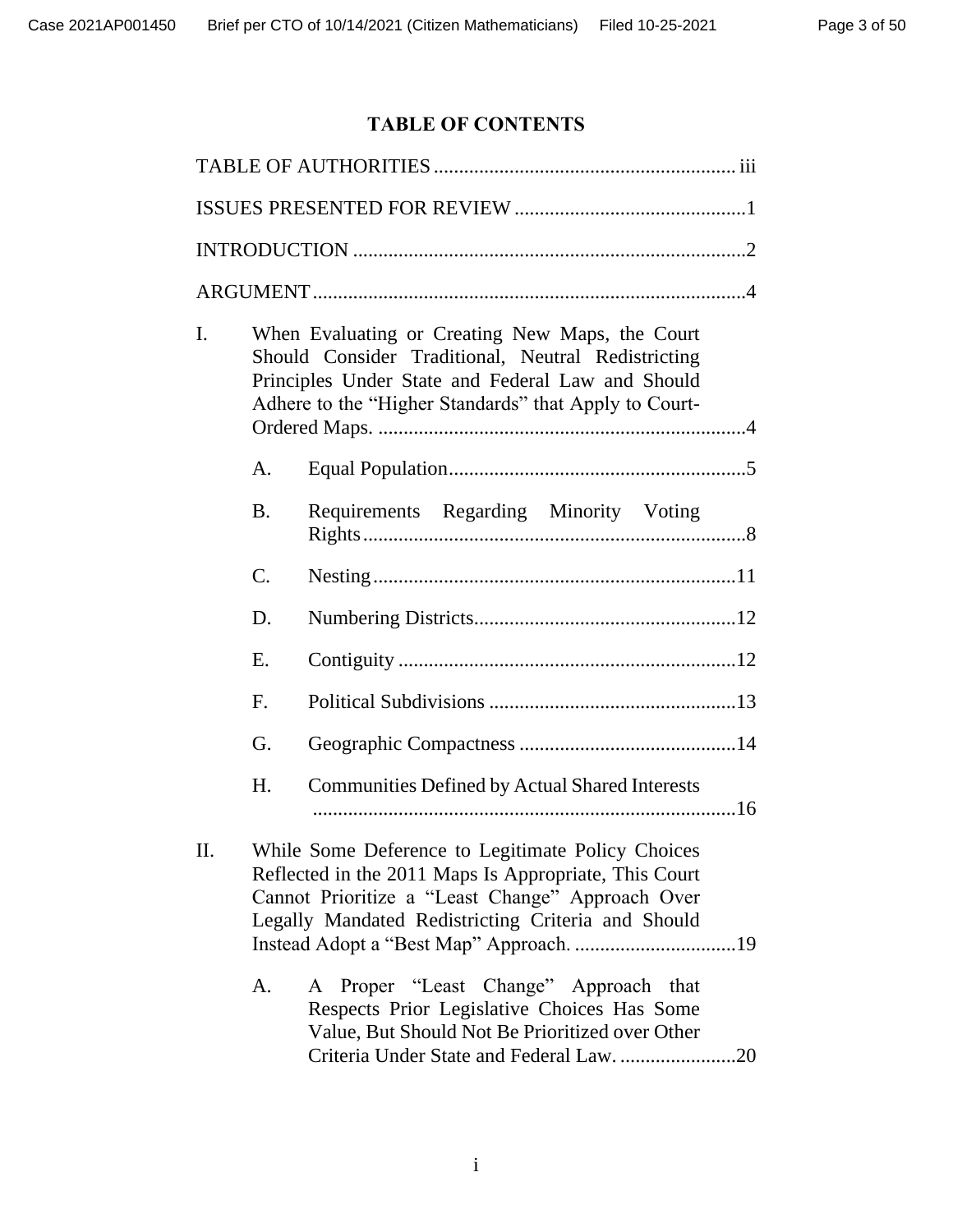|     | B.        | A "Best Map" Approach Is Preferable to a "Least                                                              |    |
|-----|-----------|--------------------------------------------------------------------------------------------------------------|----|
| Ш.  |           | The Partisan Makeup of Districts Is a Factor the Court<br>Must Consider in Evaluating or Creating New Maps29 |    |
|     | A.        | Courts Adopting Remedial Redistricting Maps<br>Have an Affirmative Obligation to Avoid Maps                  |    |
|     | <b>B.</b> | The Court Also Must Consider Partisan Data to<br>Ensure that a New Map Complies with the                     |    |
| IV. |           | The Litigation Process Can Be Simple and Streamlined                                                         |    |
|     |           |                                                                                                              | 38 |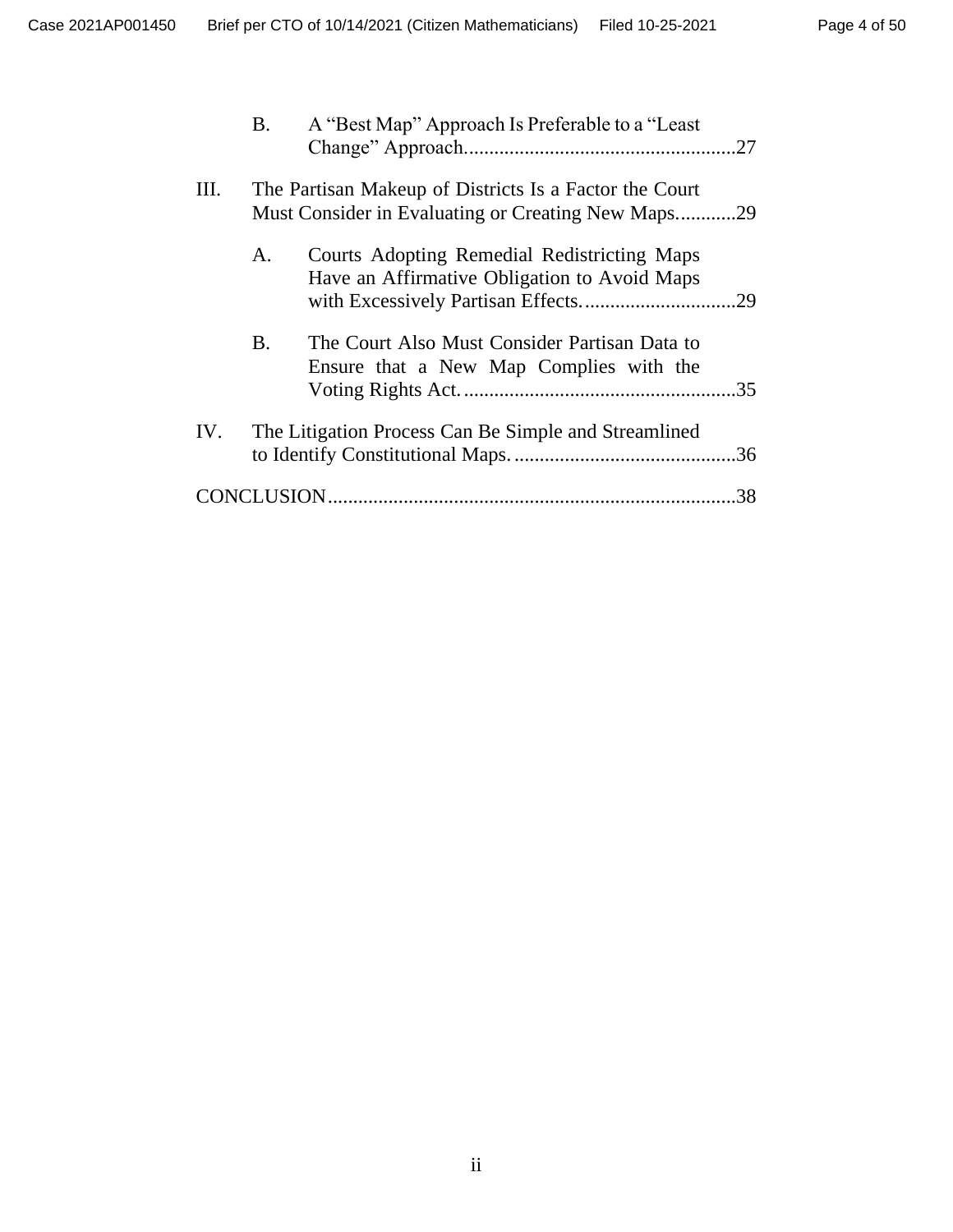# **TABLE OF AUTHORITIES**

# <span id="page-4-0"></span>**CASES**

| Alabama Legislative Black Caucus v. Alabama, 575                                                                                        |
|-----------------------------------------------------------------------------------------------------------------------------------------|
| Baldus v. Members of Wisconsin Government<br>Accountability Board, 849 F. Supp. 2d 840 (E.D.                                            |
|                                                                                                                                         |
| Baumgart v. Wendelberger, No. 01-C-0121, 2002 WL<br>34127471 (E.D. Wis. May 30, 2002), amended,<br>2002 WL 34127473 (E.D. Wis. July 11, |
|                                                                                                                                         |
| Bethune-Hill v. Virginia State Board of Elections, 137                                                                                  |
|                                                                                                                                         |
|                                                                                                                                         |
|                                                                                                                                         |
| Chapman v. Meier, 420 U.S. 1 (1975) 4-5, 6, 15, 19, 33                                                                                  |
| City of Marshfield v. Towns of Cameron, etc., 34 Wis.                                                                                   |
|                                                                                                                                         |
|                                                                                                                                         |
|                                                                                                                                         |
| Gaffney v. Cummings, 412 U.S. 735 (1973)  15, 30, 31                                                                                    |
| Gonzalez v. State Apportionment Commission, 53 A.3d                                                                                     |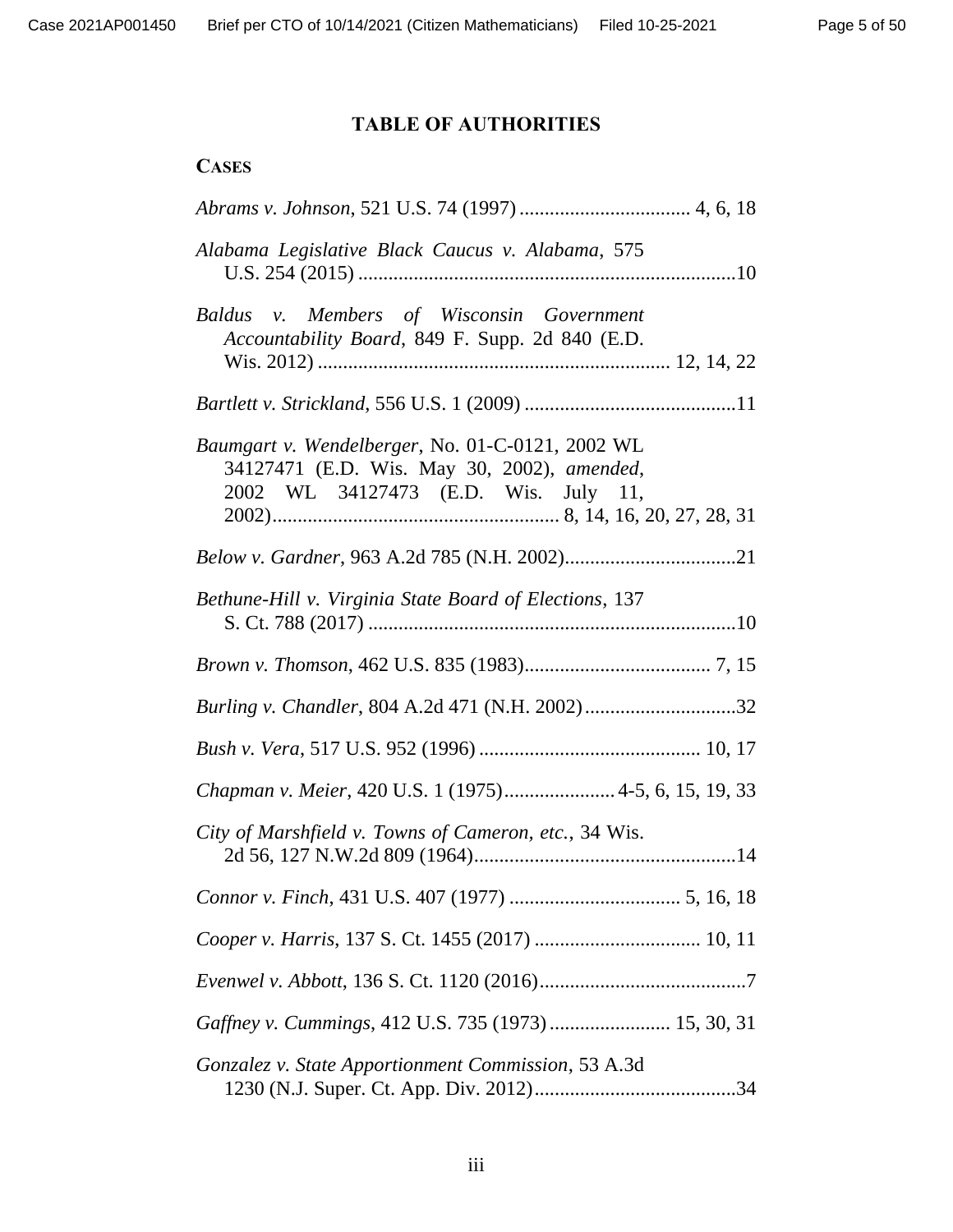| Hippert v. Ritchie, 813 N.W.2d 391 (Minn. 2012) 21, 26                                                                                                                                                          |  |
|-----------------------------------------------------------------------------------------------------------------------------------------------------------------------------------------------------------------|--|
| Holloway v. Hechler, 817 F. Supp. 617 (S.D.W. Va.                                                                                                                                                               |  |
| Jensen v. Wisconsin Elections Board, 2002 WI 13, 249                                                                                                                                                            |  |
| Johnson v. De Grandy, 512 U.S. 997 (1994) 10, 36                                                                                                                                                                |  |
| League of United Latin American Citizens v. Perry, 548                                                                                                                                                          |  |
| League of Women Voters v. Commonwealth, 178 A.3d                                                                                                                                                                |  |
| League of Women Voters of Florida v. Detzner, 179 So.                                                                                                                                                           |  |
| In re Legislative Districting of General Assembly, 193<br>N.W.2d 784, 789 (Iowa, supplemented, 196 N.W.2d<br>209 (Iowa), amended sub nom. Matter of Legislative<br>Districting of Gen. Assembly, 199 N.W.2d 614 |  |
|                                                                                                                                                                                                                 |  |
| Miller v. Johnson, 515 U.S. 900 (1995) 10, 17, 18                                                                                                                                                               |  |
|                                                                                                                                                                                                                 |  |
|                                                                                                                                                                                                                 |  |
| <i>Prosser v. Elections Board, 793 F. Supp. 859 (W.D.</i>                                                                                                                                                       |  |
|                                                                                                                                                                                                                 |  |
|                                                                                                                                                                                                                 |  |
| Rucho v. Common Cause, 139 S. Ct. 2484 (2019) 30                                                                                                                                                                |  |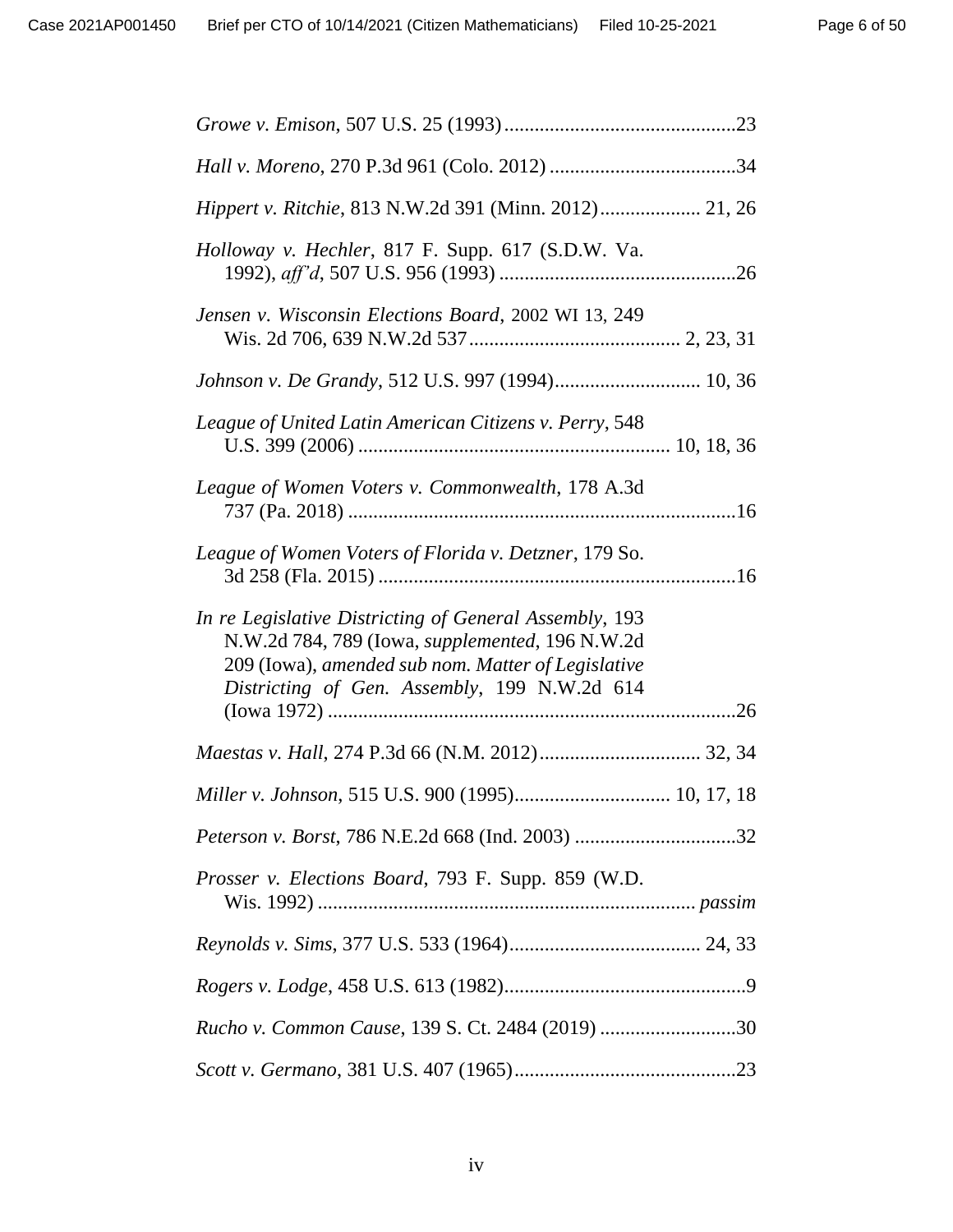| Sixty-Seventh Minnesota State Senate v. Beens, 406                                                                                                                                                     |  |
|--------------------------------------------------------------------------------------------------------------------------------------------------------------------------------------------------------|--|
| State ex rel. Lamb v. Cunningham, 83 Wis. 90, 53 N.W.                                                                                                                                                  |  |
|                                                                                                                                                                                                        |  |
|                                                                                                                                                                                                        |  |
| Vesilind v. Virginia State Board of Elections, 813                                                                                                                                                     |  |
|                                                                                                                                                                                                        |  |
|                                                                                                                                                                                                        |  |
|                                                                                                                                                                                                        |  |
|                                                                                                                                                                                                        |  |
| Wisconsin State AFL-CIO v. Elections Board, 543 F.                                                                                                                                                     |  |
| Zachman v. Kiffmeyer, No. C0-01-160 (Minn. Spec.<br>Redistricting Panel Dec. 11, 2001), https://www.<br>mncourts.gov/mncourtsgov/media/CIOMediaLibrar<br>y/2001Redistricting/Criteria_Order.pdf  25-26 |  |
| <b>CONSTITUTIONAL PROVISIONS AND STATUTES</b>                                                                                                                                                          |  |
|                                                                                                                                                                                                        |  |
|                                                                                                                                                                                                        |  |
|                                                                                                                                                                                                        |  |
|                                                                                                                                                                                                        |  |
|                                                                                                                                                                                                        |  |
|                                                                                                                                                                                                        |  |
|                                                                                                                                                                                                        |  |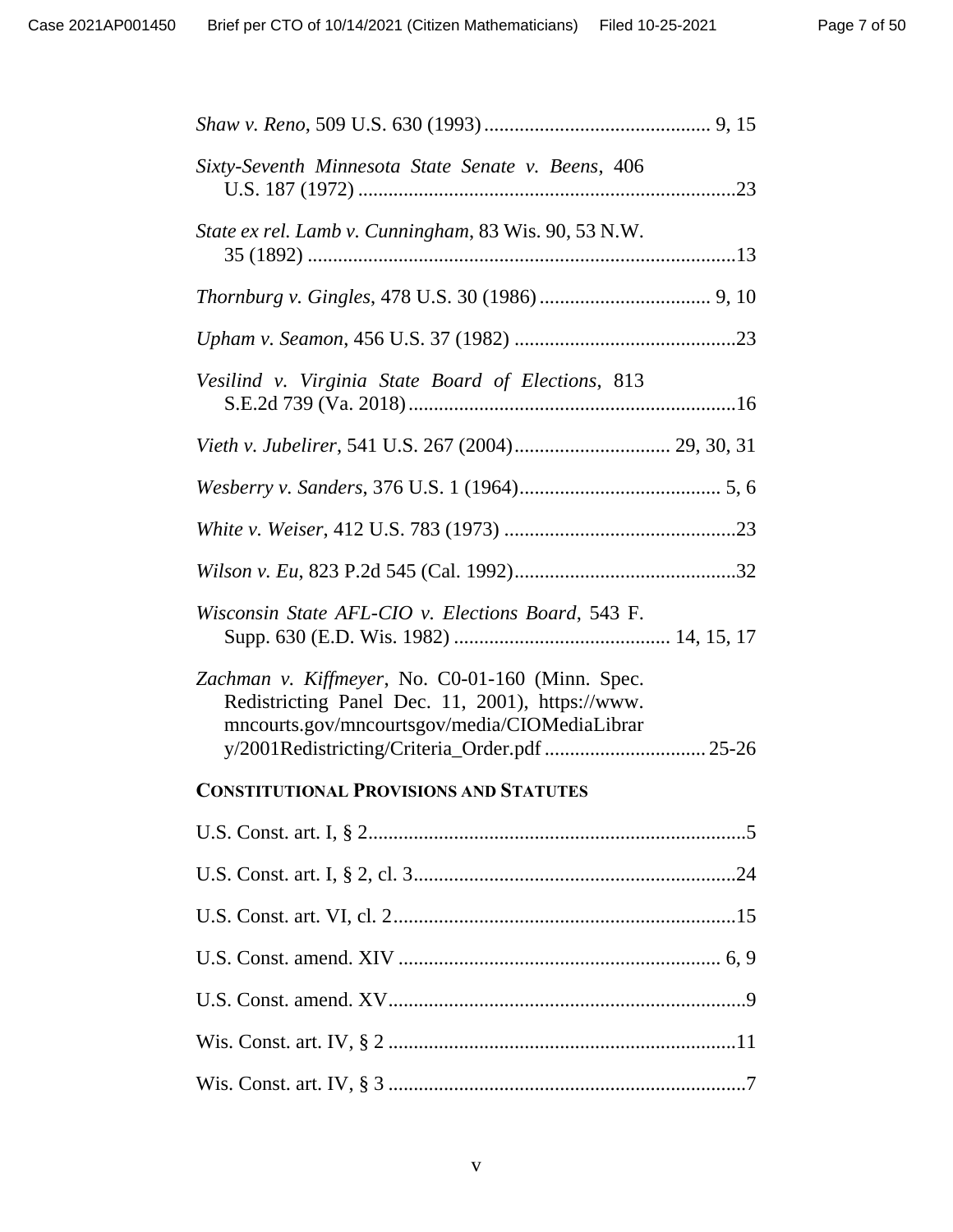| <b>OTHER AUTHORITIES</b>                                                                                                                                                |
|-------------------------------------------------------------------------------------------------------------------------------------------------------------------------|
|                                                                                                                                                                         |
| Michael W. McConnell, The Redistricting Cases:<br>Original Mistakes and Current Consequences, 24                                                                        |
| National Conference of State Legislatures, <i>Population</i><br>Equality of 2000s Districts, https://www.ncsl.org/<br>Portals/1/Documents/Redistricting/Redistricting_2 |
| National Conference of State Legislatures, 2010<br>Redistricting Deviation Table (Jan. 15, 2020),<br>https://www.ncsl.org/research/redistricting/2010-nc                |
| Daniel R. Ortiz, Federalism, Reapportionment, and<br>Incumbency: Leading the Legislature to Police                                                                      |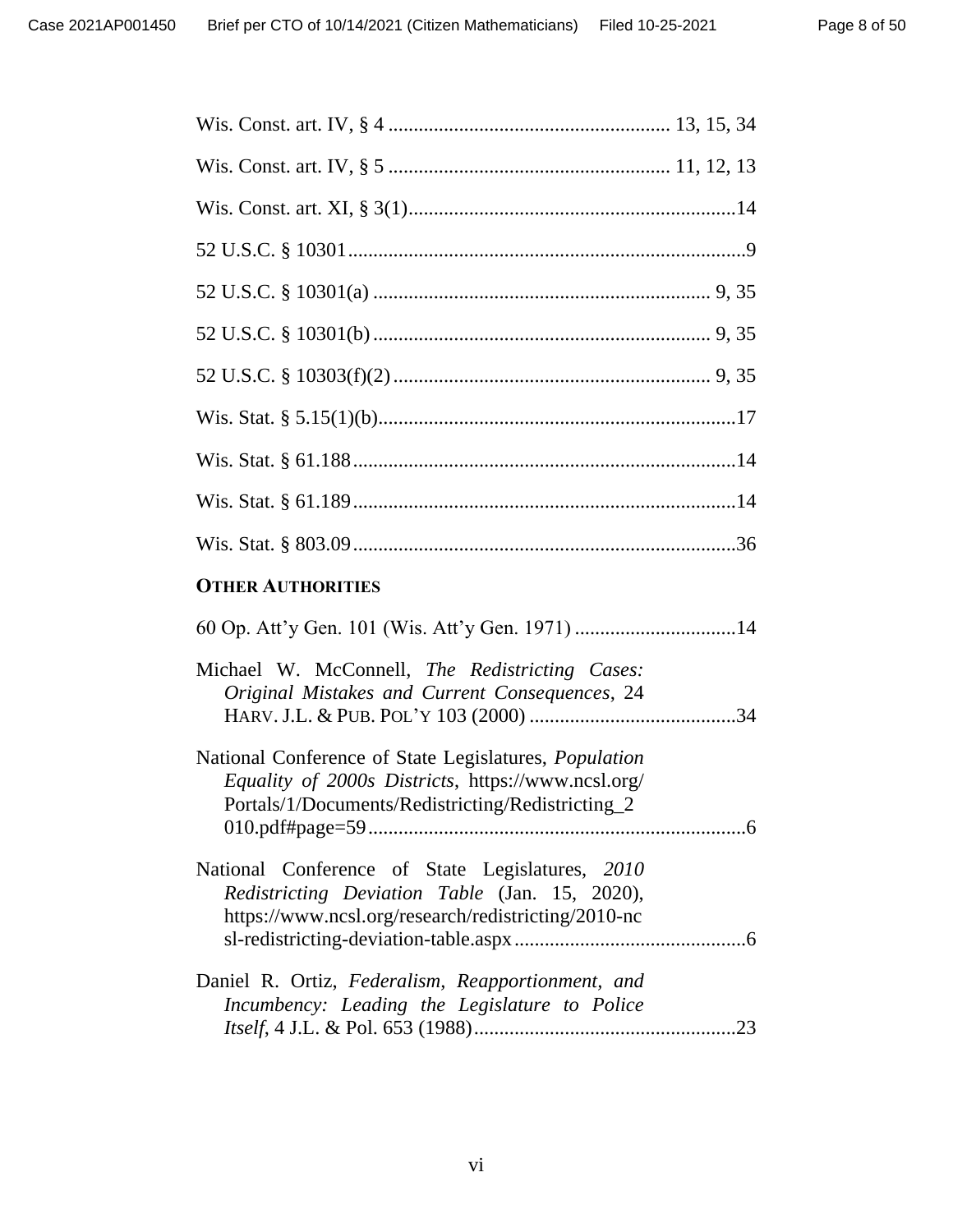| Wisconsin Legislative Reference Bureau, Redistricting                                                  |  |
|--------------------------------------------------------------------------------------------------------|--|
| in Wisconsin 2020: The LRB Guidebook (2020),                                                           |  |
| https://docs.legis.wisconsin.gov/misc/lrb/wisconsin                                                    |  |
| elections project/redistricting wisconsin 2020 1                                                       |  |
|                                                                                                        |  |
| Robert Yablon, Gerrylaundering, 97 N.Y.U. L. REV.<br>(forthcoming 2022), https://ssrn.com/abstract=391 |  |
| 0061                                                                                                   |  |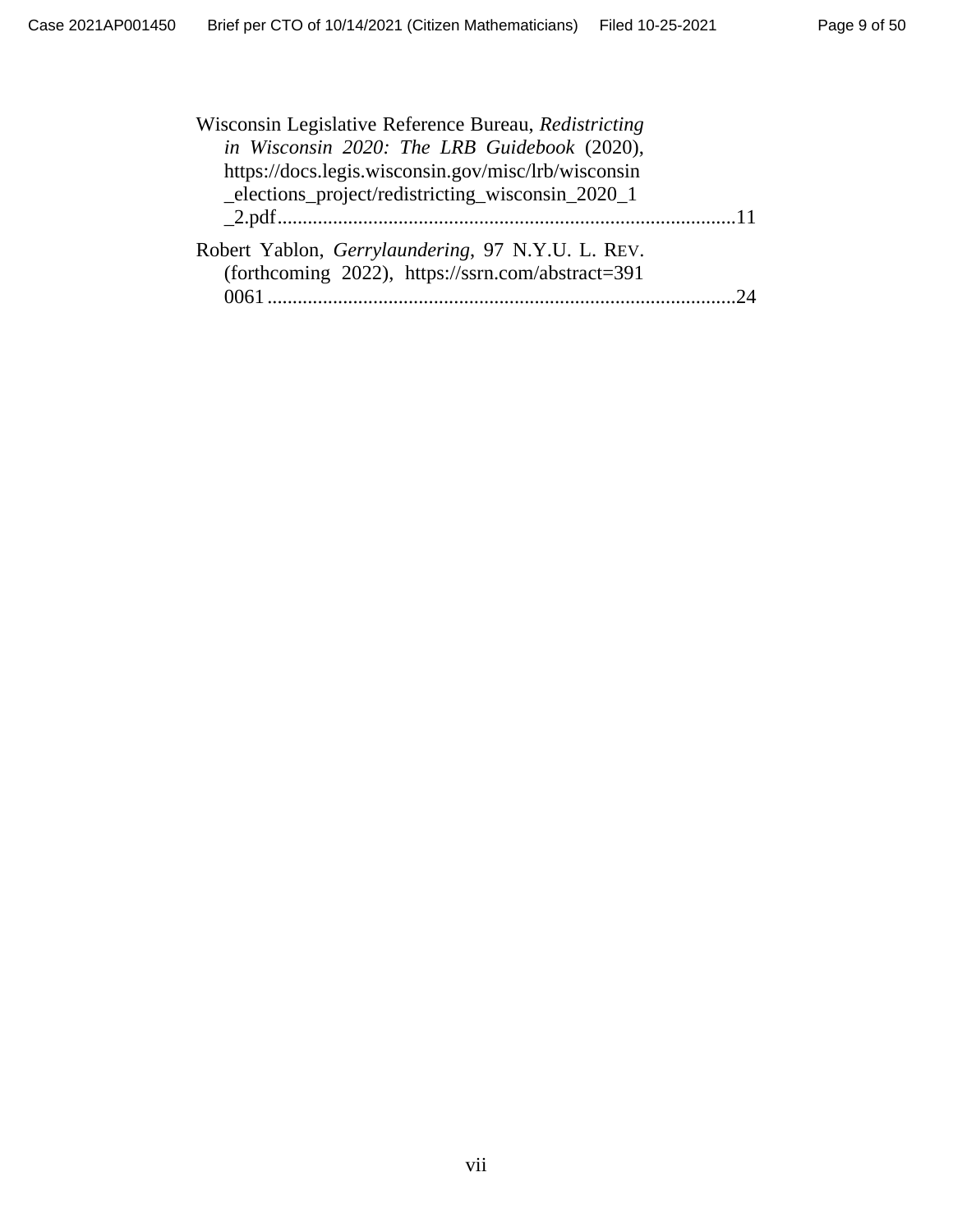#### **ISSUES PRESENTED FOR REVIEW**

- <span id="page-9-0"></span>1. Under the relevant State and Federal laws, what factors should the Court consider in evaluating or creating new maps?
- 2. Should the Court modify existing maps using a "least change" approach, and if not, what approach should the Court use?
- 3. Is the partisan makeup of districts a valid factor for the Court to consider in evaluating or creating new maps?
- 4. As the Court evaluates or creates new maps, what litigation process should the Court use to determine a constitutionally sufficient map?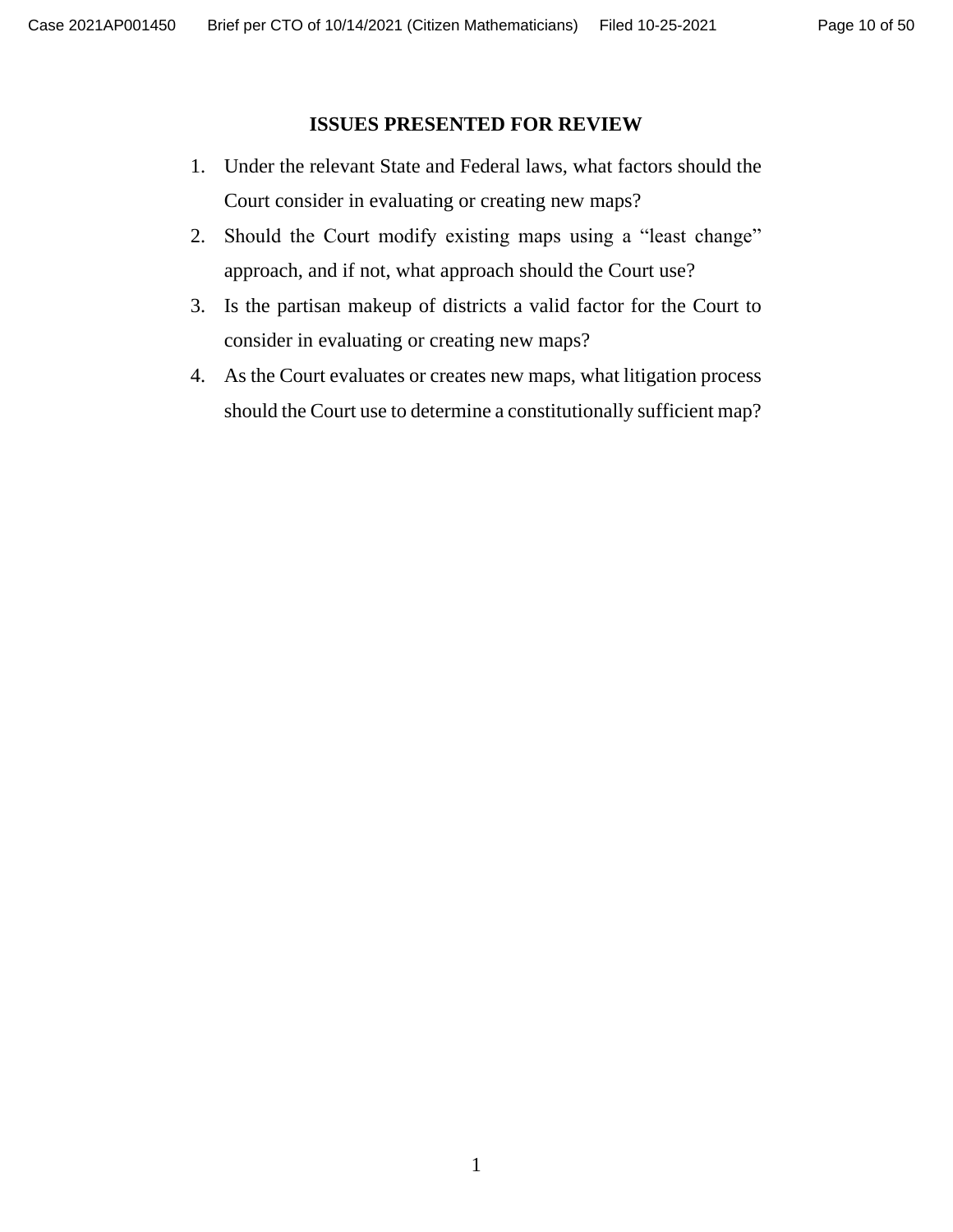#### **INTRODUCTION**

<span id="page-10-0"></span>As this Court has previously recognized, cases such as this raise "important state and federal legal and political issues that go to the heart of our system of representative democracy." *Jensen v. Wis. Elections Bd.*, 2002 WI 13, ¶4, 249 Wis. 2d 706, 709, 639 N.W.2d 537, 538. There is perhaps no principle more sacred in our system of representative democracy than one person, one vote. Undertaking the process of redistricting to guarantee equal representation in the election of state legislators and congressional representatives is a solemn obligation—and a difficult one. Redistricting requires compliance with multiple State and Federal criteria and satisfying all these criteria simultaneously is the core challenge for anyone seeking to redistrict in the public interest.

Citizen Mathematicians and Scientists offer this Court a unique perspective on these issues. With cutting-edge computational methods and resources, they can develop maps that approach being "Pareto optimal," which means that they are so strong on each redistricting criterion that improving the map on any one criterion necessarily worsens it on another. As a practical matter, these ideal, or nearly ideal, maps cannot be devised by hand, even with the best commercial redistricting software and weeks to draw them. But these maps can be discovered through "computational redistricting," which is the use of algorithms designed to optimize maps across multiple criteria simultaneously.

This approach to redistricting simply was not available to courts in prior redistricting cycles. But it is available now. Citizen Mathematicians and Scientists submit that this is the approach the Court should use in this case. The Court should ask each party to submit its best maps meeting all the required criteria. Citizen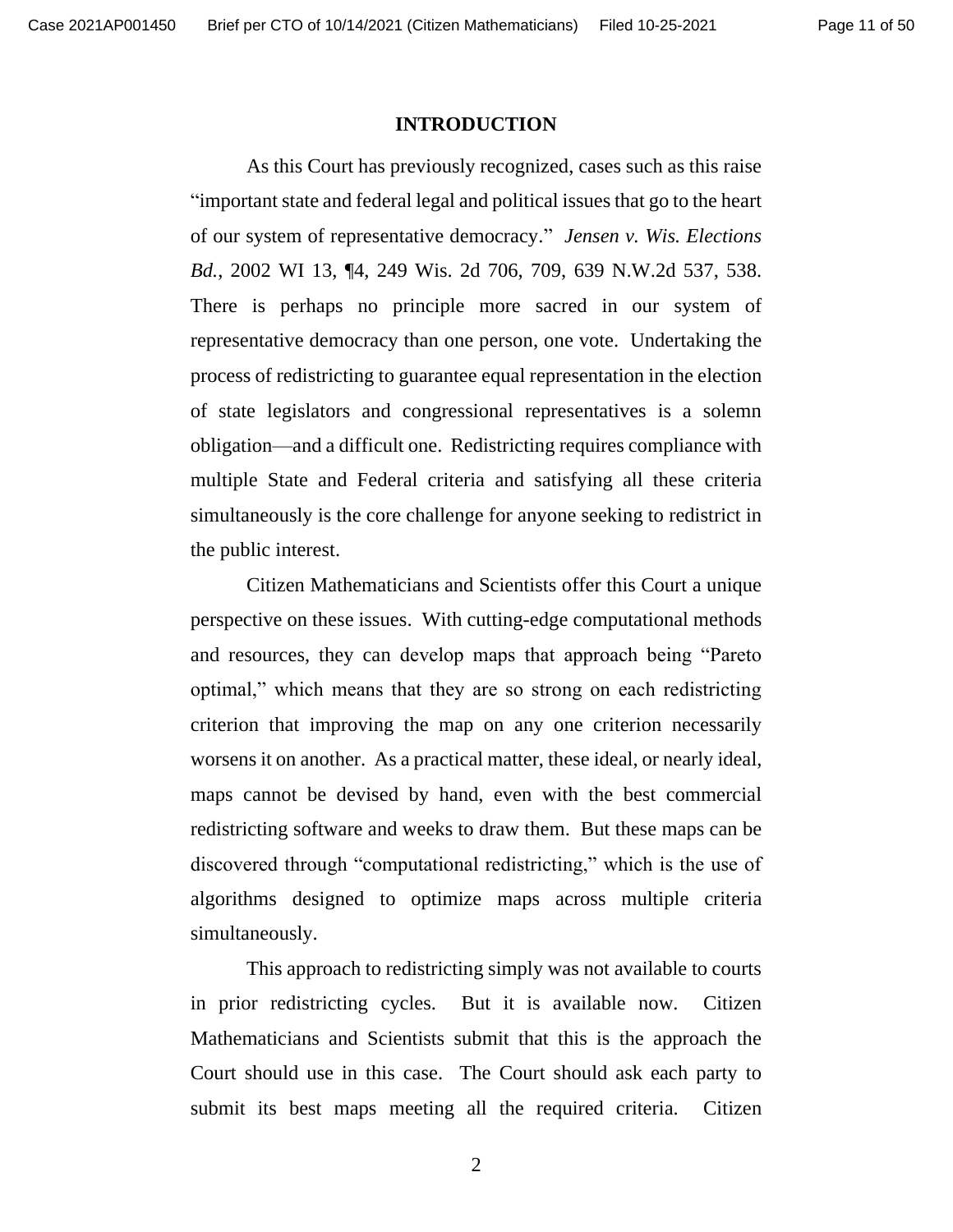Mathematicians and Scientists believe that the maps that they submit will be the best. And because they are generating these maps not in the service of a political party, a set of incumbent officeholders, or a particular demographic group, but rather in service of the common interest that all Wisconsinites share in having effective representation in Congress and in the Legislature, the maps will be fair.

Accordingly, Citizen Mathematicians and Scientists respectfully offer their perspective on the questions posed by the Court. Citizen Mathematicians and Scientists: (1) provide eleven well-defined factors the Court should consider based on State and Federal law; (2) propose a "best map" approach that takes into account the valid concerns underlying the "least change" approach without requiring the Court to freeze existing districts in place; (3) explain why the Court has an obligation to ensure that any maps it adopts do not result in partisan advantage for one party over another; and (4) suggest guidelines for a simple, streamlined litigation process.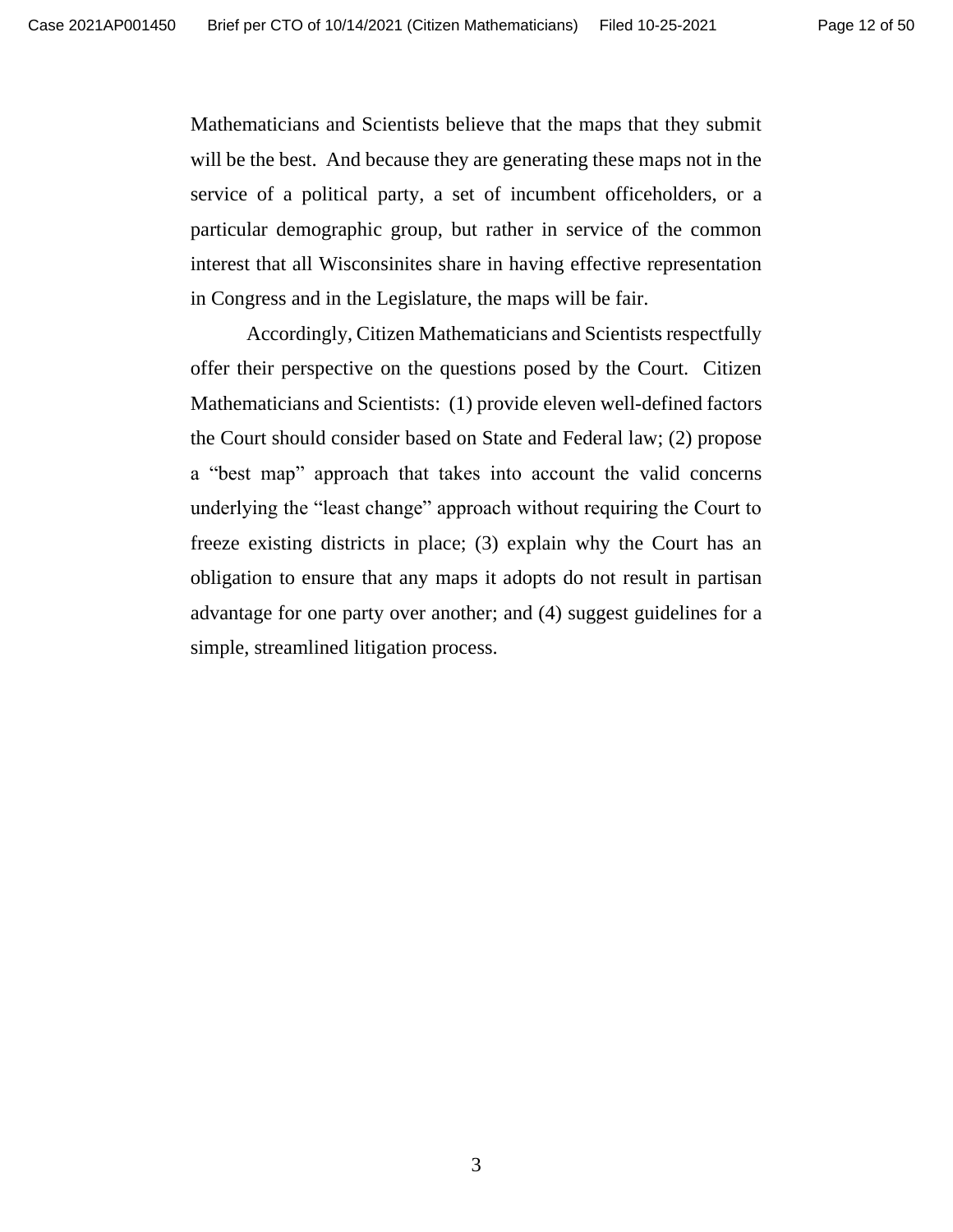#### **ARGUMENT**

## <span id="page-12-1"></span><span id="page-12-0"></span>**I. WHEN EVALUATING OR CREATING NEW MAPS, THE COURT SHOULD CONSIDER TRADITIONAL, NEUTRAL REDISTRICTING PRINCIPLES UNDER STATE AND FEDERAL LAW AND SHOULD ADHERE TO THE "HIGHER STANDARDS" THAT APPLY TO COURT-ORDERED MAPS.**

Citizen Mathematicians and Scientists submit that there are at least eleven traditional, neutral redistricting principles that the Court should consider under the relevant State and Federal laws when evaluating or creating new legislative or congressional maps: (1) population equality; (2) requirements regarding minority voting rights; (3) partisan fairness; (4) nesting; (5) proper numbering of districts; (6) contiguity; (7) respect for political subdivisions; (8) geographic compactness; (9) respect for communities defined by actual shared interests; (10) competitiveness or responsiveness; and (11) stability. Because stability is addressed in the second part of this brief and partisan fairness and competitiveness/responsiveness are addressed in the third part, this first part will focus on the other eight redistricting criteria.

The first three factors listed above flow mostly from Federal law and apply to both legislative and congressional districts (although not always in identical fashion). The other factors flow mostly from State law and apply directly to legislative districts; but the Court in its discretion may want to apply some of the same principles to congressional districts, as well.

Before addressing the specific factors, one point merits highlighting: Maps ordered into effect by courts are "held to higher standards" than maps enacted into law by legislatures. *Abrams v. Johnson*, 521 U.S. 74, 98 (1997); *accord Chapman v. Meier*, 420 U.S.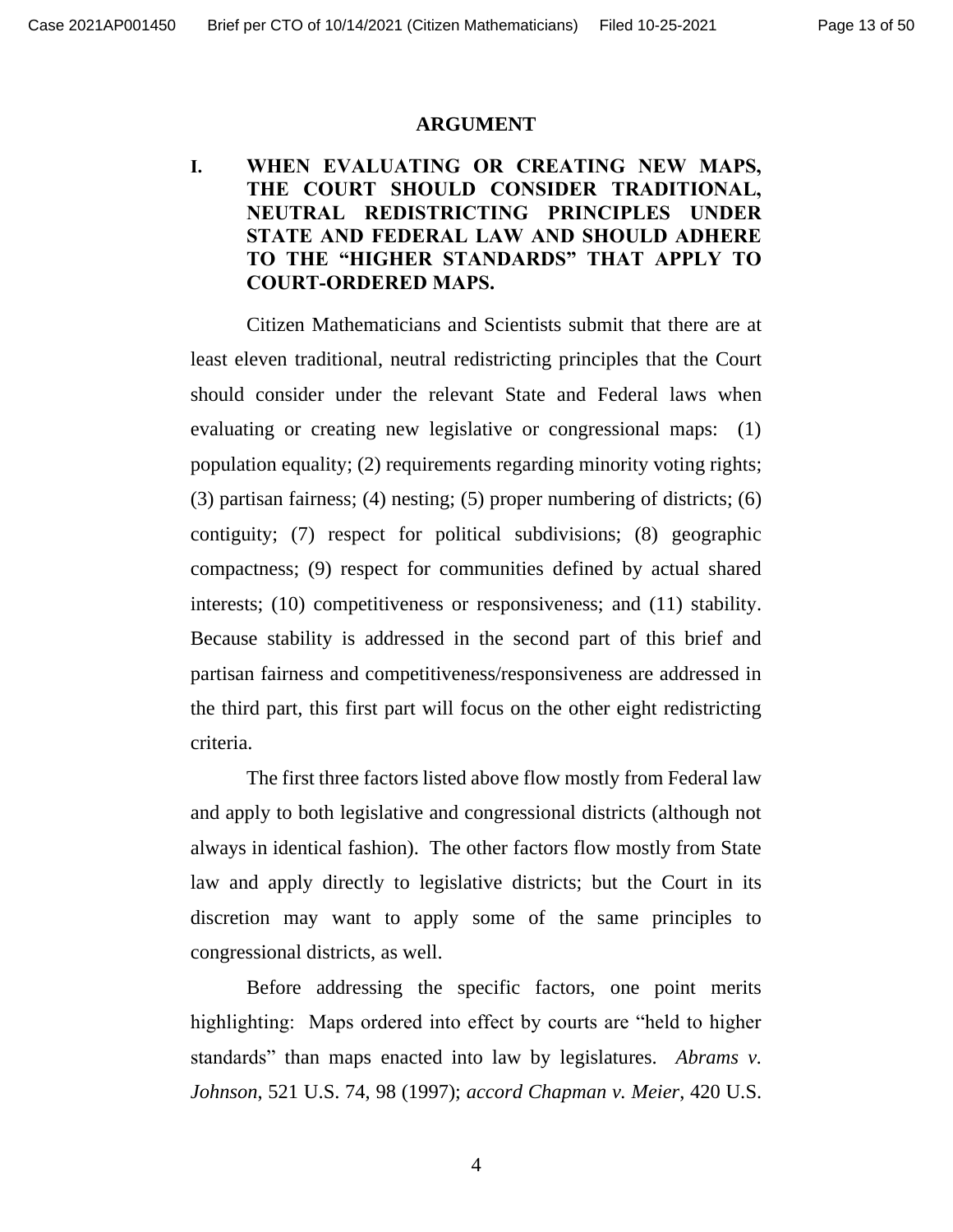1, 26 (1975); *see Connor v. Finch*, 431 U.S. 407, 414 (1977) ("a court will be held to stricter standards ... than will a state legislature"). So, while mapmaking precedents established by previous Wisconsin legislatures and governors provide helpful benchmarks as to several redistricting criteria, the Court should treat those precedents as a "floor" for what qualifies as a good map, not as a ceiling.

<span id="page-13-0"></span>**A. Equal Population**

**Congressional districts should be as equal as possible in total population.** 

**Legislative districts should be within one percent of their ideal population.** 

**So, using the 2020 Census Redistricting Data:**

- **Wisconsin's eight congressional districts should each have either 736,714 or 736,715 residents.**
- **Wisconsin's 33 senate districts should each have between 176,812 and 180,383 residents.**
- **Wisconsin's 99 assembly districts should each have between 58,938 and 60,127 residents.**

Congressional plans and legislative plans are not subject to the same equal-population standards. The United States Constitution requires that Members of the House of Representatives "be apportioned among the several States ... according to their respective Numbers" and "chosen every second Year by the People of the several States." U.S. Const. art. I, § 2. The U.S. Supreme Court held in *Wesberry v. Sanders*, 376 U.S. 1 (1964), that these commands require that "as nearly as is practicable one man's vote in a congressional election is to be worth as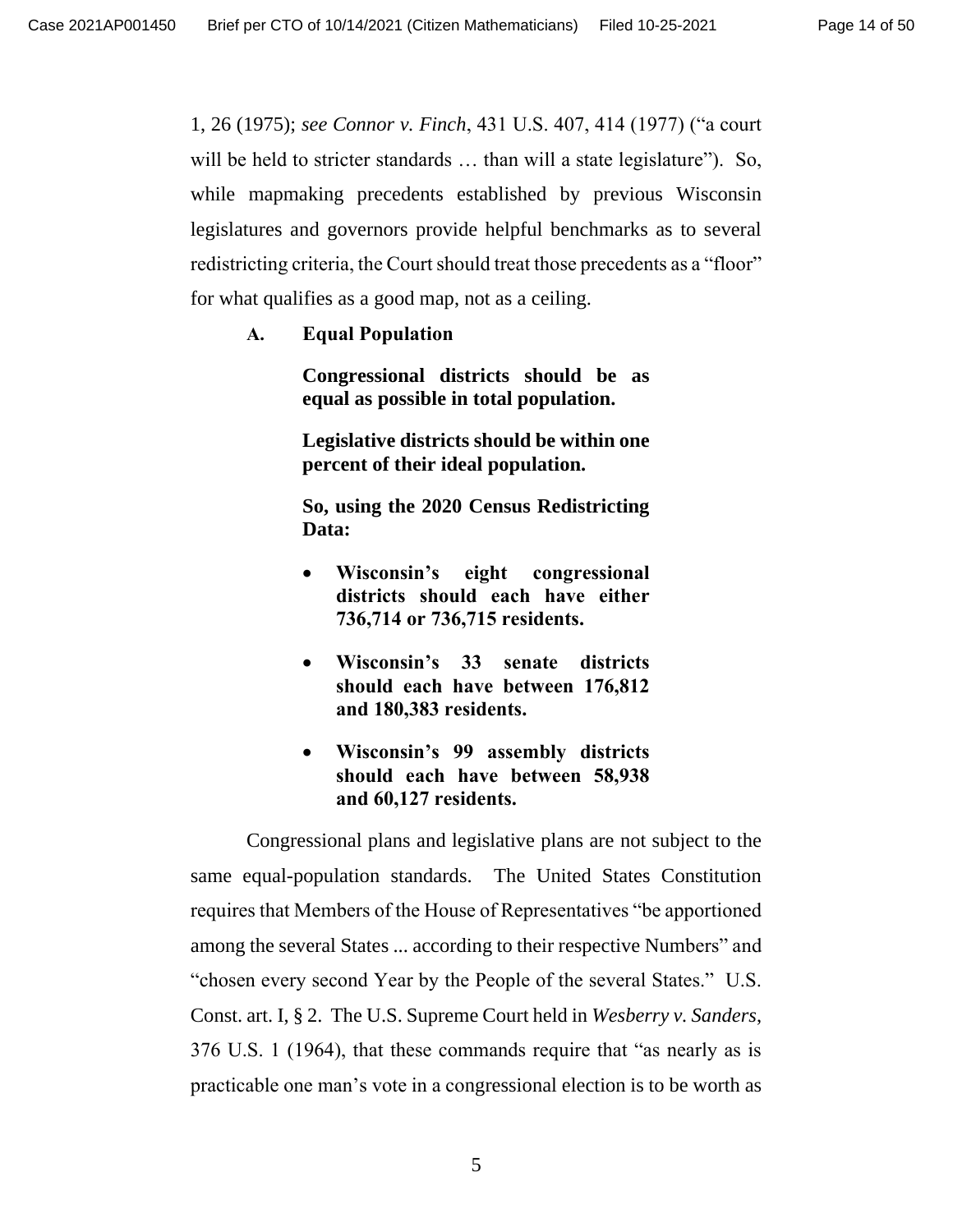much as another's." *Id*. at 7–8. Although this "as nearly as is practicable" standard does not require a State to draw its congressional districts with precise mathematical equality, many States have chosen to do exactly that, perhaps to avoid any need to justify population differences among their congressional districts. *See* National Conference of State Legislatures, *2010 Redistricting Deviation Table* (Jan. 15, 2020) (showing 30 States with a zero- or one-person deviation in their congressional plans, based on the  $2010$  Census).<sup>1</sup>

Wisconsin has done the same. In 2002, the population of Wisconsin's largest congressional district exceeded that of its smallest by only five persons; and in 2011, the Legislature reduced the deviation to a single person, in keeping with the majority trend among the States. *See* National Conference of State Legislatures, *Table 3: Population Equality of 2000s Districts*. <sup>2</sup> Because court-ordered plans must be "held to higher standards" than legislatively enacted plans, *Abrams*, 521 U.S. at 98; *accord Chapman*, 420 U.S. at 26, this Court should adopt a population-equality standard no less rigorous than the one implemented by the Wisconsin Legislature. Therefore, the largest and smallest congressional districts in a new Court-ordered map should differ by only one person.

Legislative districting, however, is subject to a less strict standard. Senate districts, and especially assembly districts, are much smaller than congressional districts, and the Federal Constitution's Equal Protection Clause, *see* U.S. Const. amend. XIV, permits the Legislature "to deviate somewhat from perfect population equality to

<sup>1</sup> *Available at* https://www.ncsl.org/research/redistricting/2010-ncsl-redistrictingdeviation-table.aspx.

<sup>2</sup> *Available at* <https://www.ncsl.org/Portals/1/Documents/Redistricting/> Redistrict ing\_2010.pdf#page=59.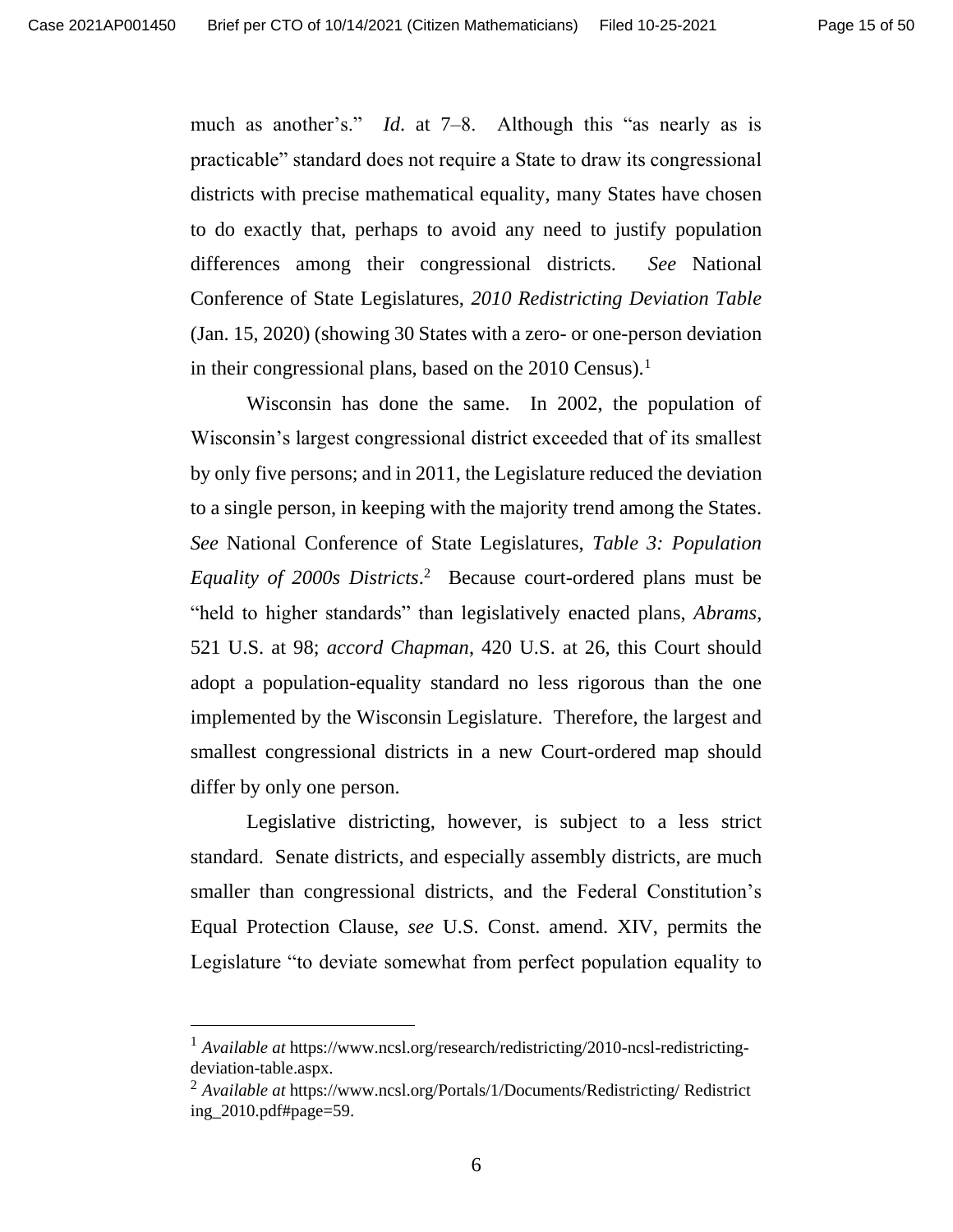accommodate traditional districting objectives, among them, preserving the integrity of political subdivisions, maintaining communities of interest, and creating geographic compactness." *Evenwel v. Abbott*, 136 S. Ct. 1120, 1124 (2016) (citing *Brown v. Thomson*, 462 U.S. 835, 842–43 (1983)). A legislative map presumptively complies with the Federal Constitution's one-person, one-vote rule if the "maximum population deviation" between the largest and smallest district is less than 10% of the average, or ideal, district's population. *Brown v. Thomson*, 462 U.S. 835, 842 (1983). "Maximum population deviation is the sum of the percentage deviations from perfect population equality of the most- and leastpopulated districts …. For example, if the largest district is 4.5% overpopulated, and the smallest district is 2.3% underpopulated, the map's maximum population deviation is 6.8%." *Evenwel*, 136 S. Ct. at 1124 n.2 (citation omitted).

Bare compliance with the Federal constitutional standard, however, will not suffice here. The Wisconsin Constitution contains an independent equal-population rule requiring the Legislature to draw senate and assembly districts "according to the number of inhabitants." Wis. Const. art. IV, § 3. That provision, longstanding practice in Wisconsin, and the more stringent requirements placed on courtordered maps suggest that the maximum population deviation here should be much smaller than the outer limits tolerated by the Federal Constitution. The following table shows the maximum population deviations in Wisconsin's legislative plans, for both houses, over the last three decades: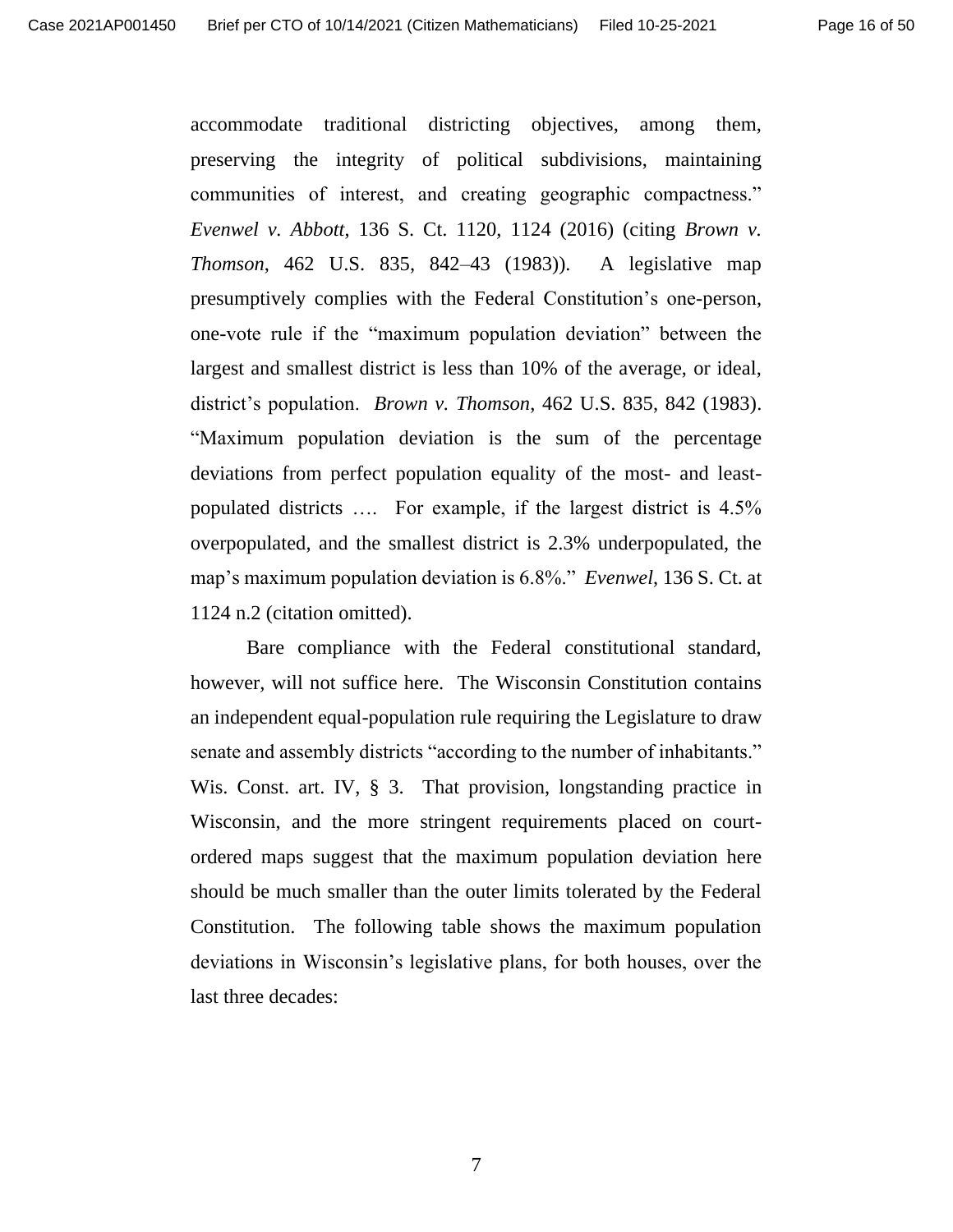| Year | Senate | Assembly |
|------|--------|----------|
| 2012 | 0.62%  | 0.76%    |
| 2002 | 0.98%  | 1.60%    |
| 1992 | 0.52%  | 0.92%    |

**Maximum Population Deviation**

These precedents demonstrate that redistricters can keep all of Wisconsin's senate and assembly districts within 1% of the ideal population, for a 2% maximum population deviation.

Mandating an even tighter standard, however, would render it more difficult to comply with other traditional districting principles required by the Wisconsin Constitution (and discussed below), such as respect for political subdivisions and compactness. *See Prosser v. Elections Bd*., 793 F. Supp. 859, 865–66 (W.D. Wis. 1992) (three-judge court) (rejecting a tighter population equality standard because it "rests on the fallacy of delusive exactness," and explaining that "[b]elow 1 percent, there are no legally or politically relevant degrees of perfection"); *see also Baumgart v. Wendelberger*, No. 01-C-0121, 2002 WL 34127471, at \*2 (E.D. Wis. May 30, 2002) (three-judge court), *amended*, 2002 WL 34127473 (E.D. Wis. July 11, 2002) (three-judge court) (reaffirming this conclusion).

Therefore, Citizen Mathematicians and Scientists propose capping tolerable deviations at plus or minus 1%, for a 2% maximum population deviation, in the legislative map.

<span id="page-16-0"></span>**B. Requirements Regarding Minority Voting Rights**

**No map is permitted to intentionally or unintentionally dilute the voting strength of minority citizens on account of race or ethnicity, and all maps must**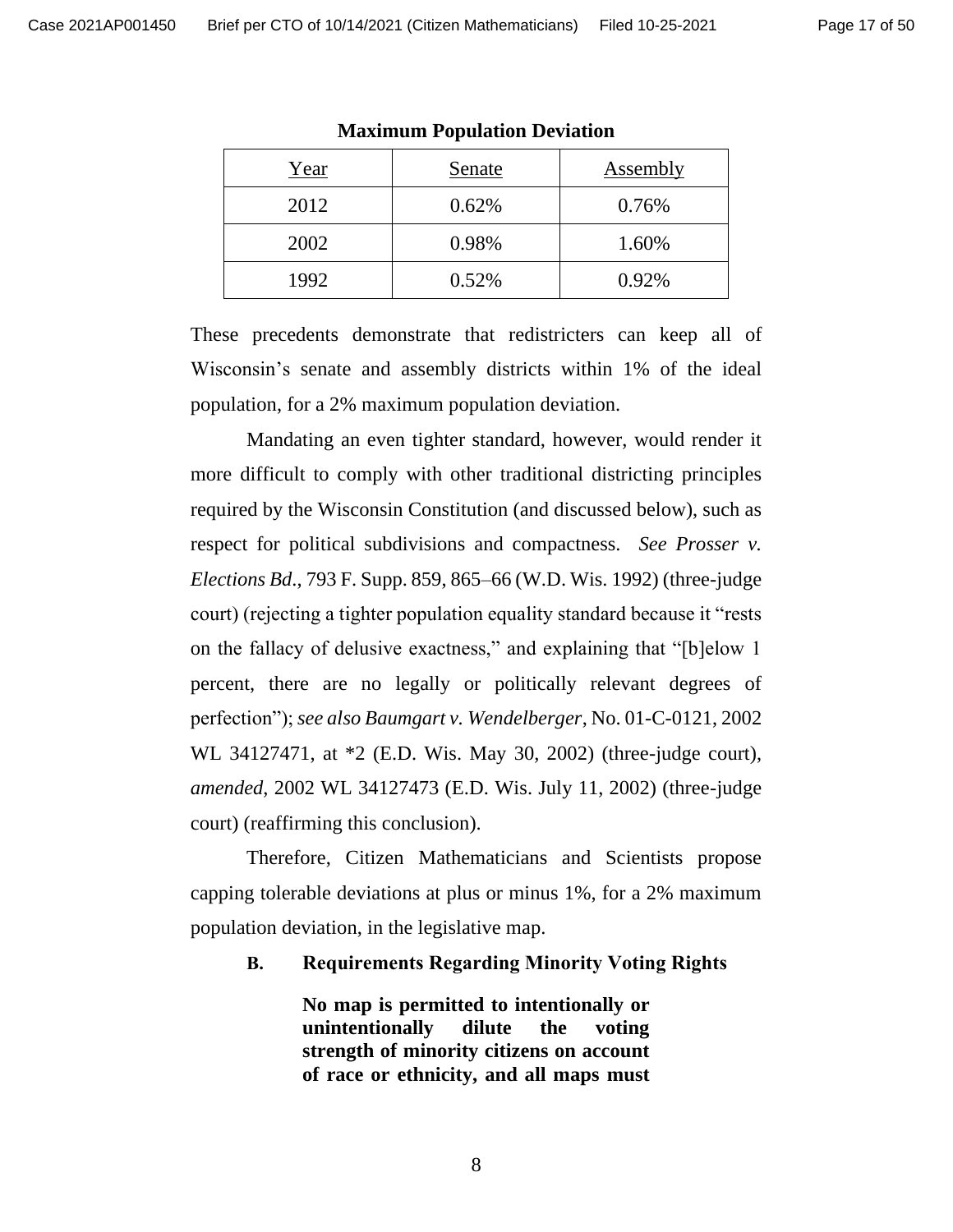#### **avoid the excessive and unjustified use of race and racial data.**

The United States Constitution's Equal Protection Clause prohibits a State from "deny[ing] to any person within its jurisdiction the equal protection of the laws." U.S. Const. amend. XIV. And the Fifteenth Amendment to the United States Constitution prohibits a State from denying or abridging "[t]he right of citizens of the United States to vote … on account of race [or] color." U.S. Const. amend. XV. Together, these constitutional provisions bar legislative or congressional redistricting plans marred by the excessive and unjustified use of race and racial data, *see Shaw v. Reno*, 509 U.S. 630, 639–57 (1993), or by the intentional dilution of minority voting strength, *see Rogers v. Lodge*, 458 U.S. 613, 616–28 (1982).

Section 2 of the Voting Rights Act (VRA), 52 U.S.C. § 10301, also prohibits the dilution of minority voting strength, but it sweeps more broadly than the Constitution, as it prohibits not only intentional but also unintentional vote dilution. *See Thornburg v. Gingles*, 478 U.S. 30, 43–44 (1986). Section 2 prohibits a redistricting plan that abridges any citizen's right to vote "on account of race or color [or membership in a language-minority group]." 52 U.S.C. § 10301(a); *see id*. § 10303(f)(2). "[B]ased on the totality of circumstances," members of a racial or language-minority group must not "have less opportunity than other members of the electorate" to "nominat[e]" and "elect representatives of their choice." *Id*. § 10301(b).

Where all sizable demographic groups (majority and minority alike) consistently favor the same candidates, a redistricting plan cannot dilute minority citizens' voting strength, so Section 2 plays no role. *See Gingles*, 478 U.S. at 48. But where voting is racially polarized in primaries, general elections, or both, Section 2 can require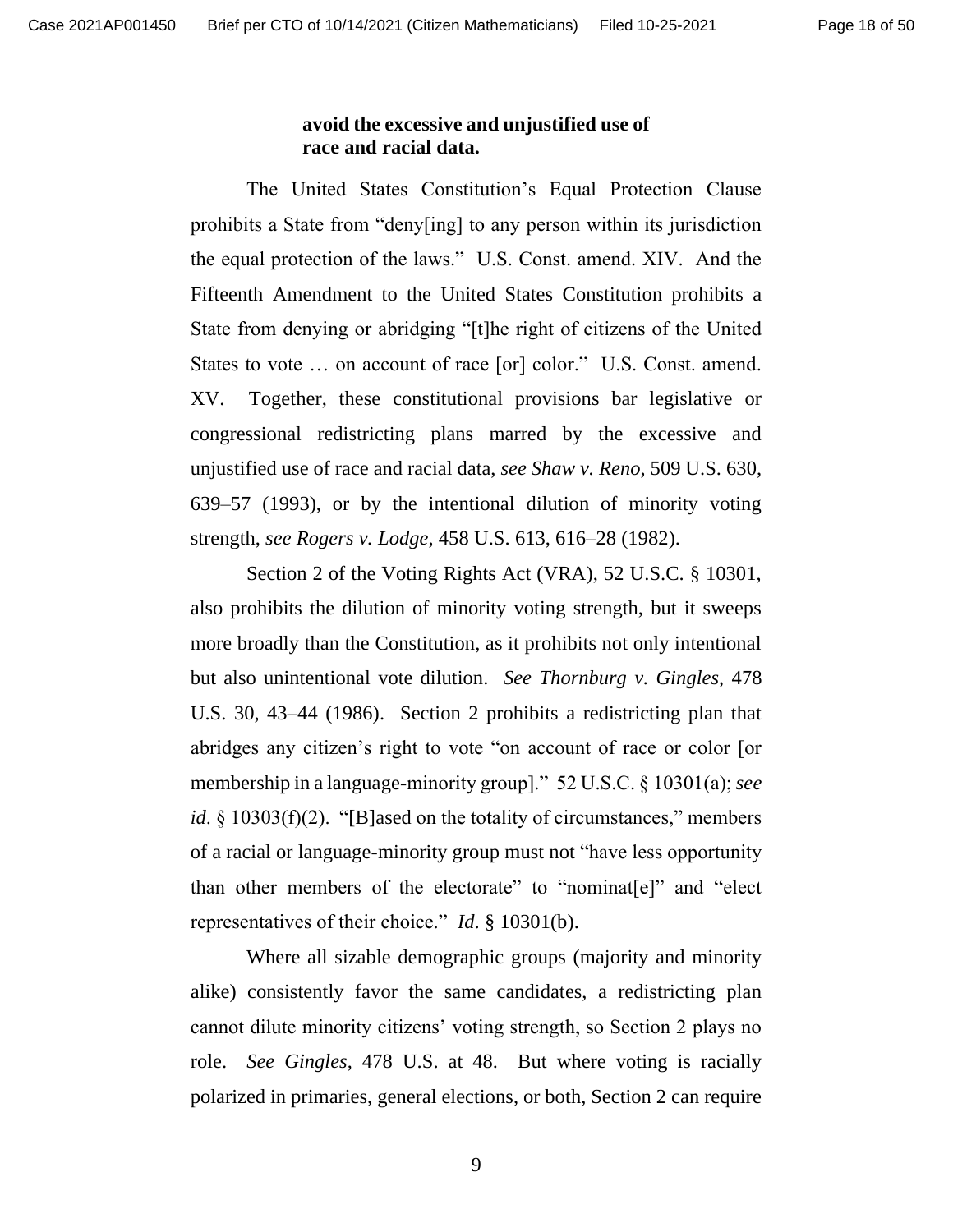replacing one or more districts that elect candidates preferred by the majority group with districts that would nominate and elect candidates preferred by one or more minority groups. *See Johnson v. De Grandy*, 512 U.S. 997, 1008 (1994). Specifically, Section 2 applies when, under the relevant plan, a bloc-voting majority usually will defeat "candidates supported by a politically cohesive, geographically insular minority group." *Gingles*, 478 U.S. at 49. But even in such cases, a statewide districting plan can survive VRA scrutiny if it provides effective opportunities to nominate and elect minority-preferred candidates in a number of districts that is "roughly proportional" to the minority group's share of the State's citizen voting-age population, or CVAP. *League of United Latin Am. Citizens v. Perry (LULAC)*, 548 U.S. 399, 436–38 (2006); *see De Grandy*, 512 U.S. at 1000.

Compliance with Section 2 necessarily requires detailed consideration of race and racial data. But the excessive use of race can give rise to a presumptively unconstitutional "racial gerrymander" under the Equal Protection Clause*. Miller v. Johnson*, 515 U.S. 900, 904–05, 910–20 (1995). Thus, districts should not be drawn to "maintain a particular numerical minority percentage" or to meet arbitrary or "mechanical racial targets" that are unrelated to the district's actual ability to nominate and elect minority-preferred candidates. *Alabama Legislative Black Caucus v. Alabama*, 575 U.S. 254, 267, 275 (2015); *see also Cooper v. Harris*, 137 S. Ct. 1455, 1469 (2017); *Bethune-Hill v. Va. State Bd. of Elections*, 137 S. Ct. 788, 799, 801–02 (2017); *Bush v. Vera*, 517 U.S. 952, 969–72 (1996).

Consistent with those constitutional concerns, a district in which a minority group constitutes less than 50% of the voting-age population yet can still nominate and elect minority-preferred candidates "can … [and] should" count as a minority-effective district when assessing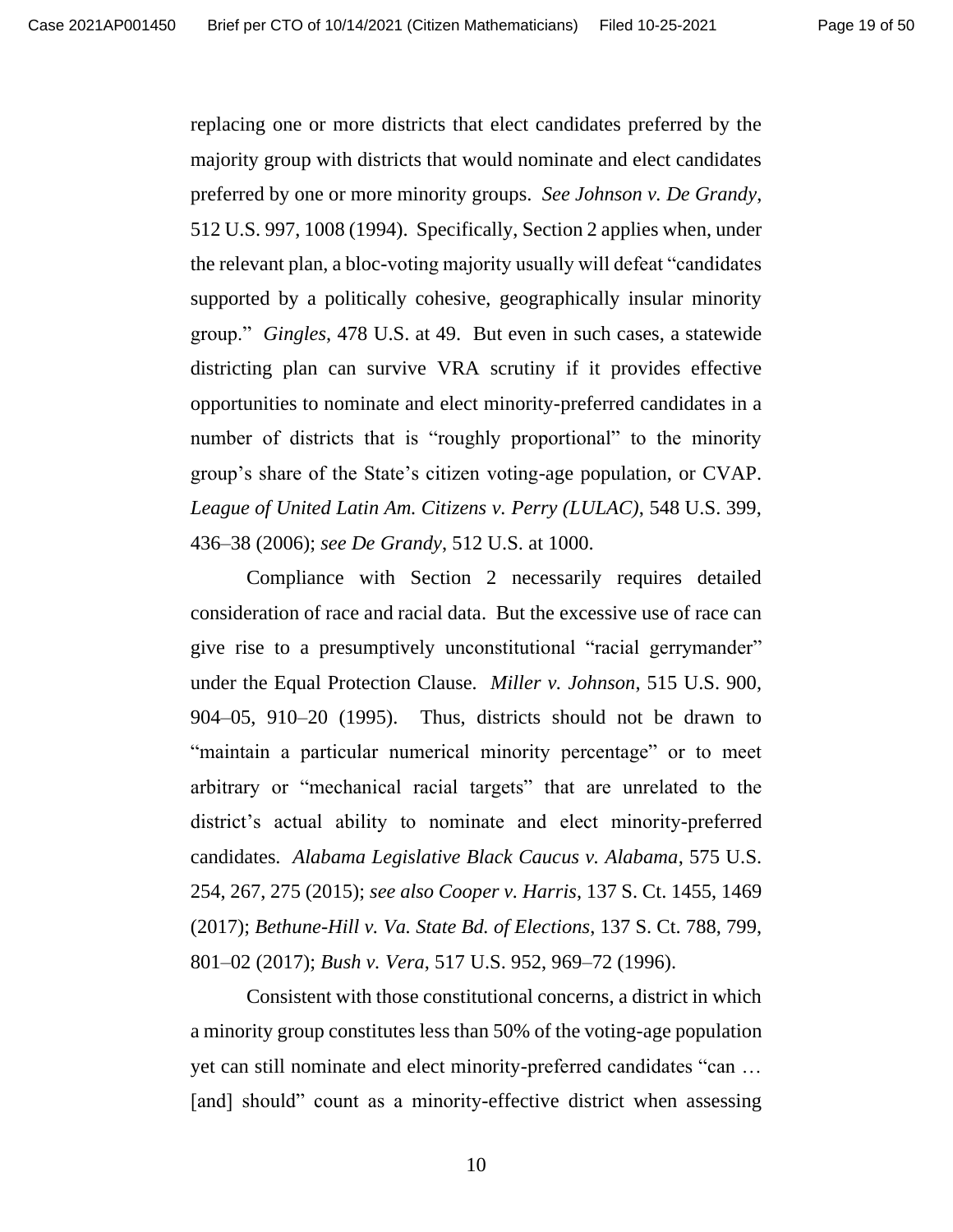compliance with the Voting Rights Act. *Bartlett v. Strickland*, 556 U.S. 1, 24 (2009) (plurality opinion); *see also Cooper*, 137 S. Ct. at 1469-72 (holding that the Act did not require the State to "ramp up" the Black percentage in an effective "crossover" district, where Black voters had scored consistent victories despite lacking an arithmetic majority of the voting-age population). In other words, this Court should focus not on the percentage of minority citizen voting-age population in a particular district, but rather on actual electoral opportunity for minority voters a track record of effectiveness in elections.

<span id="page-19-0"></span>**C. Nesting**

### **Three assembly districts should be nested in each senate district.**

The Wisconsin Constitution provides that "no assembly district shall be divided in the formation of a senate district." Wis. Const. art. IV, § 5. The Wisconsin Constitution also provides: "The number of the members of the assembly shall never be less than fifty-four nor more than one hundred. The senate shall consist of a number not more than one-third nor less than one-fourth of the number of the members of the assembly." *Id*. § 2. Given the modern population-equality standard, this means that each senate district must contain the same number of assembly districts. Since 1973, membership in the Wisconsin Legislature has been fixed at 33 State Senators and 99 Representatives to the Assembly, with three assembly districts nested in each senate district. *See* Wisconsin Legislative Reference Bureau, *Redistricting in Wisconsin 2020: The LRB Guidebook* 19 n.80 (2020). 3

<sup>3</sup> *Available at* [https://docs.legis.wisconsin.gov/misc/lrb/wisconsin\\_e](https://docs.legis.wisconsin.gov/misc/lrb/wisconsin_)lections\_proje ct/redistricting\_wisconsin\_2020\_1\_2.pdf.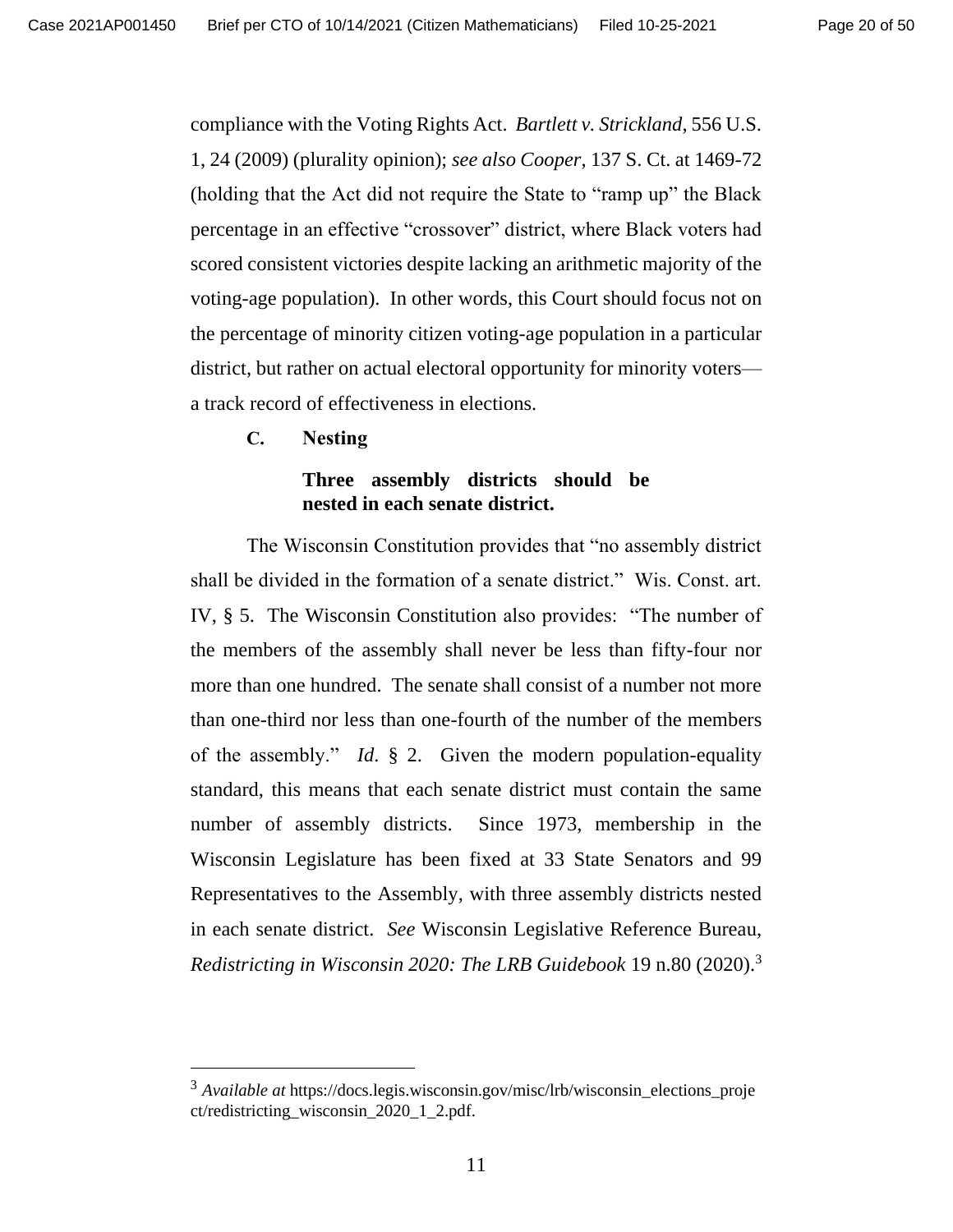#### <span id="page-20-0"></span>**D. Numbering Districts**

### **Senate and assembly districts should be numbered in a regular series to track the districts they replace.**

The Wisconsin Constitution provides that "senate districts shall be numbered in the regular series." Wis. Const. art. IV, § 5. This matters because "the senators shall be chosen alternately from the odd and even-numbered districts for the term of 4 years." *Id*. State Senators were elected from odd-numbered districts in 2018 and even-numbered districts in 2020. All things being equal, it is preferable to keep voters from old odd-numbered districts in new odd-numbered districts (and likewise for even-numbered districts), to minimize disruption to the normal cycle of voting for a State Senator once every four years. However, that policy must bend to accommodate Federal law and State constitutional requirements such as population equality. *See Baldus v. Members of Wisconsin Gov't Accountability Bd.*, 849 F. Supp. 2d 840, 852 (E.D. Wis. 2012) (three-judge court) (rejecting claim based on shifting of voters from odd- to even-numbered districts and vice versa, since the evidence "did not indicate that any particular group will suffer more disenfranchisement than the remainder of the population"). Assembly districts, being nested in senate districts, shall be numbered in a regular series that tracks senate-district numbers, with assembly districts 1, 2, and 3 nested in senate district 1; assembly districts 4, 5, and 6 nested in senate district 2; and so on.

<span id="page-20-1"></span>**E. Contiguity** 

**Each new district should consist of convenient contiguous territory, rather than pieces of detached territory.**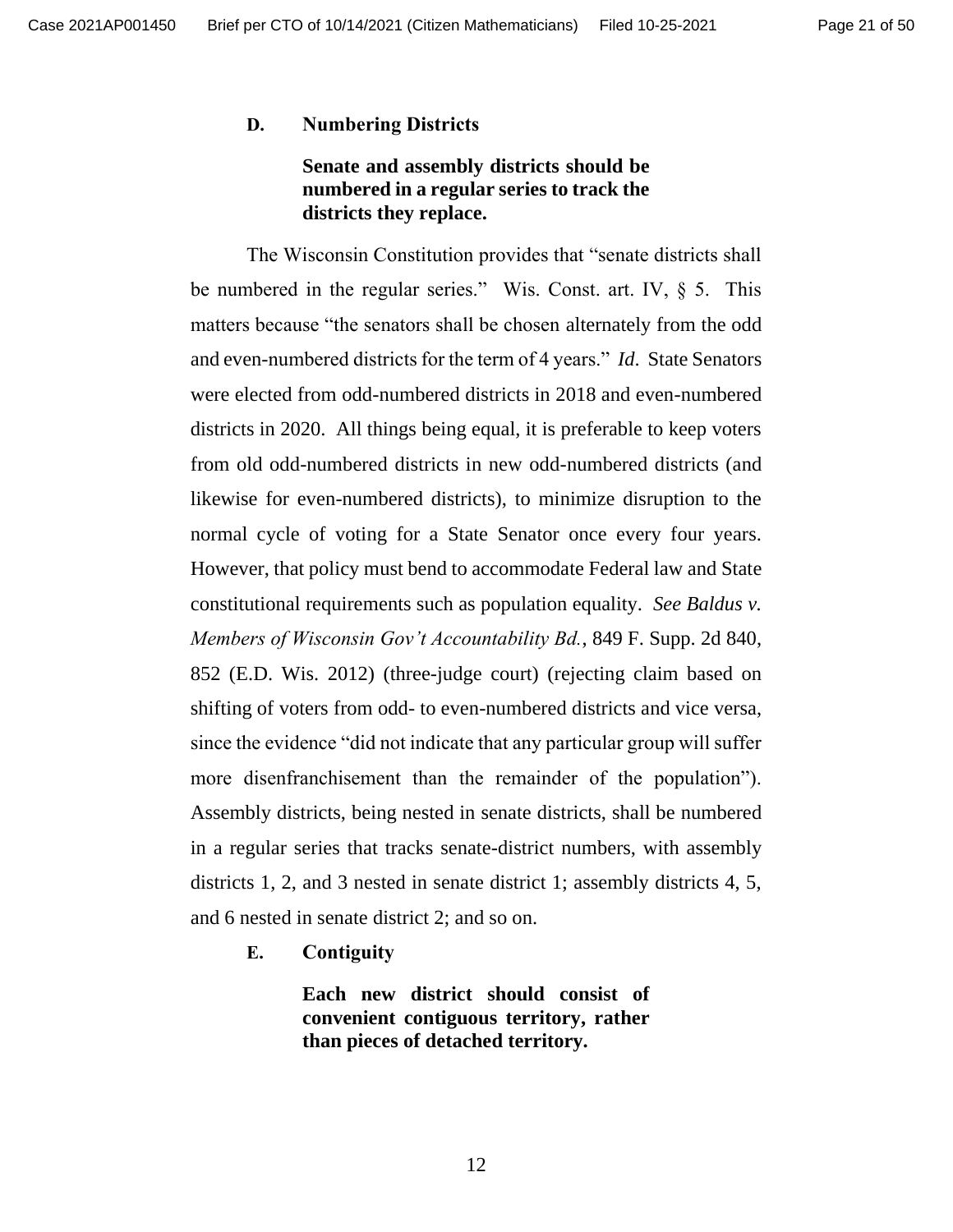The Wisconsin Constitution requires assembly districts "to consist of contiguous territory," Wis. Const. art. IV,  $\S$  4, and senate districts to consist of "convenient contiguous territory," *id*. § 5. Because assembly districts are smaller than, and nested in, senate districts, they too should consist of territory that is not only contiguous but convenient. This Court has defined "contiguous" to mean that a district "cannot be made up of two or more pieces of detached territory." *State ex rel. Lamb v. Cunningham*, 83 Wis. 90, 148, 53 N.W. 35, 57 (1892); *but cf. Prosser*, 793 F. Supp. at 866 (holding that the Wisconsin Constitution does not require "literal contiguity" where a town had annexed noncontiguous "islands" and "the distance between town and island is slight").

<span id="page-21-0"></span>**F. Political Subdivisions**

**Unless inconsistent with other legal requirements, assembly-district boundaries (and hence senate-district boundaries) should follow county lines, municipal lines, or ward lines.**

The Wisconsin Constitution requires assembly districts "to be bounded by county, precinct, town or ward lines." Wis. Const. art. IV, § 4. In 1971, in a formal opinion addressed to the members of the Joint Committee on Legislative Organization, Wisconsin Attorney General Robert W. Warren opined that (1) Wisconsin's county-line requirement "'should be followed insofar as it does not compel disregard'" for population equality; (2) Wisconsin's "town and ward lines should be followed" "insofar as [they] may be consistent with population equality"; (3) precinct lines, although expressly listed in the Wisconsin Constitution, should be disregarded because this Court held in 1892 that precincts had ceased to exist as political subdivisions; and (4) village lines, which are not expressly listed in the Wisconsin Constitution, may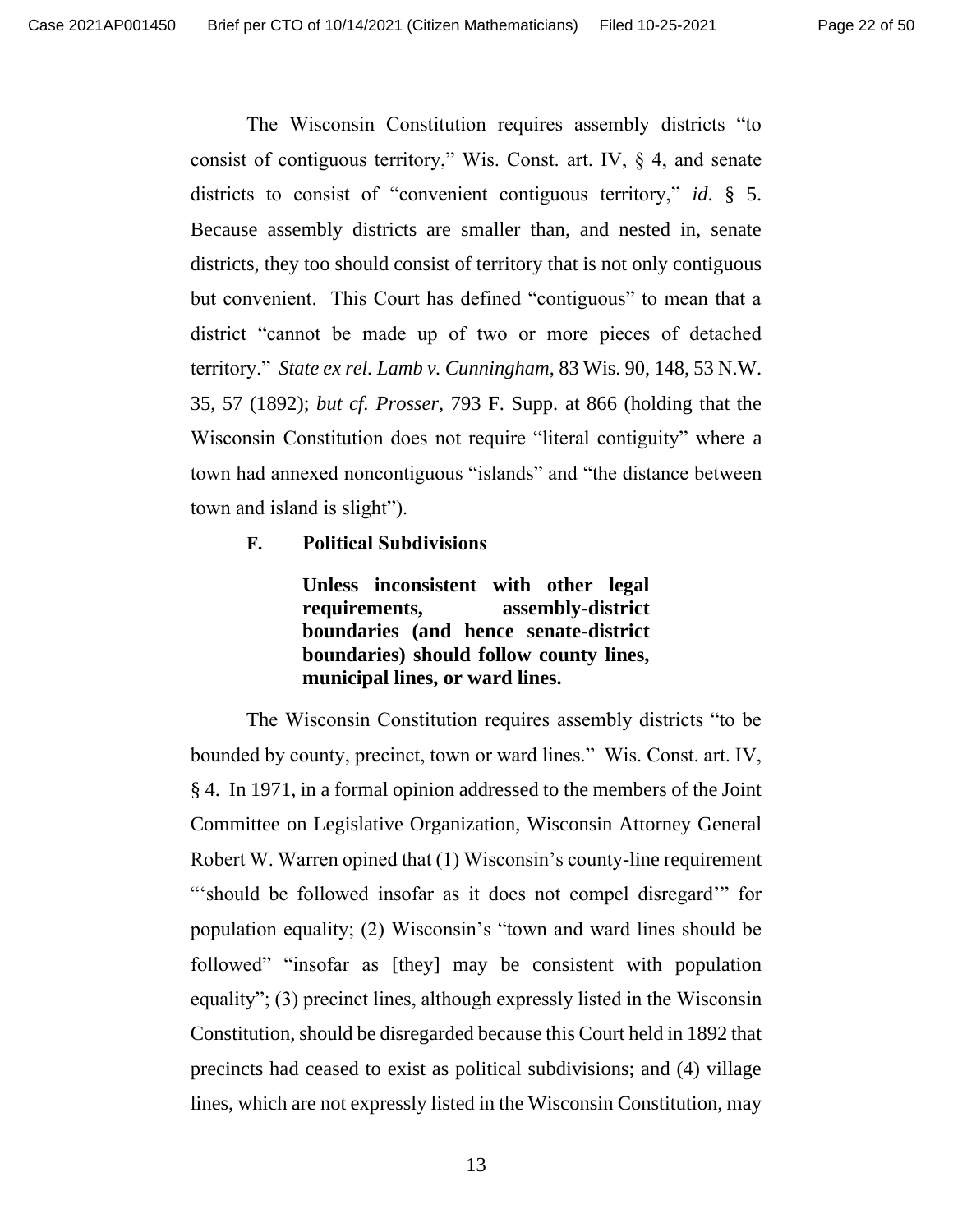be used in forming legislative districts because modern-day Wisconsin villages are the equivalent of "towns" or "wards" at the time the Constitution was framed. 60 Op. Att'y Gen. 101, 106–09 (Wis. Att'y Gen. 1971) (quoting *State ex rel. Atty. Gen. v. Cunningham*, 81 Wis. 440, 514, 520, 51 N.W. 724 (1892)).

The Federal courts adjudicating Wisconsin legislativeredistricting cases over the last four decades have taken a similar approach, seeking where possible to avoid dividing political subdivisions. *See Baldus*, 849 F. Supp. 2d at 850 ("avoidance of breaking up counties, towns, villages, wards, and neighborhoods [is] … necessary to achieve" representative democracy); *Baumgart,* 2002 WL 34127471, at \*3, \*7 (observing that "respect for the prerogatives of the Wisconsin Constitution dictate[s] that wards and municipalities be kept whole where possible" and that the court was guided by the "neutral" principle[] of maintaining municipal boundaries"); *Prosser*, 793 F. Supp. at 863 (trumpeting efforts to "mak[e] district boundaries follow (so far as possible) rather than cross the boundaries of … political subdivisions" and to avoid "breaking up counties, towns, villages, [and] wards"); *Wis. State AFL-CIO v. Elections Bd*., 543 F. Supp. 630, 636 (E.D. Wis. 1982) (three-judge court) ("We believe that municipal splits should be used sparingly and we have tried to do so in our plan.").<sup>4</sup>

#### <span id="page-22-0"></span>**G. Geographic Compactness**

### **The least compact district in any new map should be at least as compact as the**

<sup>&</sup>lt;sup>4</sup> Municipalities in Wisconsin include cities (which tend to be larger incorporated municipalities), villages (typically smaller incorporated municipalities), and towns (which are unincorporated). *See* Wis. Const. art. XI, § 3(1) (cities and villages are incorporated); Wis. Stat. §§ 61.188, 61.189 (primary difference between cities and villages is size); *City of Marshfield v. Towns of Cameron, etc.*, 24 Wis. 2d 56, 63, 127 N.W.2d 809, 813 (1964) ("towns are denominated 'quasi-municipal corporations'" and are "political subdivisions and governmental agencies of the state" (additional internal quotation marks omitted)).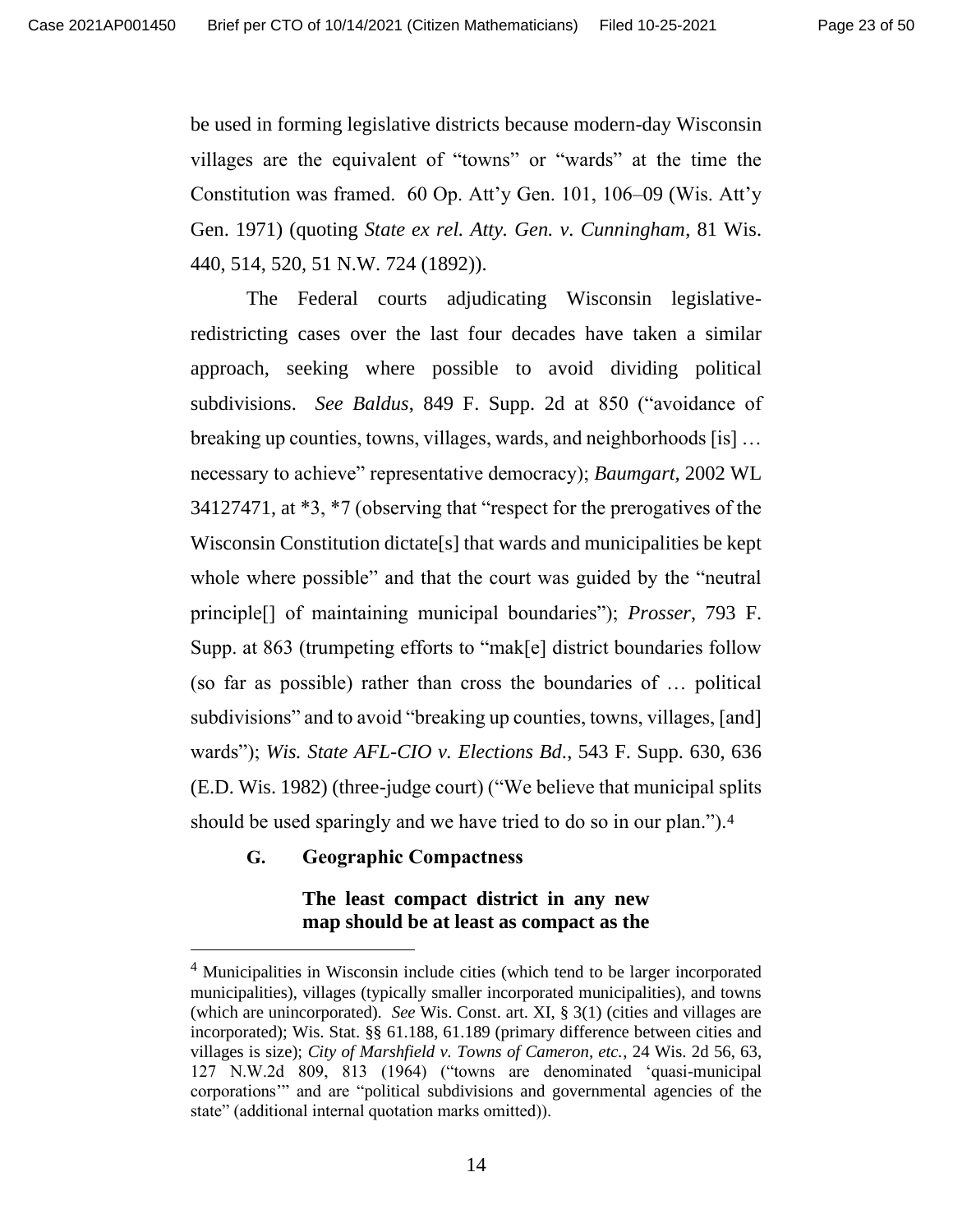**least compact district in the map being replaced, based on both "Polsby-Popper" and "Reock" district compactness scores.**

The Wisconsin Constitution requires assembly districts, in addition to being equal in population, contiguous, and respectful of political-subdivision lines, to "be in as compact form as practicable." Wis. Const. art. IV, § 4. Because the geographic compactness requirement—unlike the Wisconsin Constitution's equal-population, contiguity, and political-subdivision requirements—is qualified by the phrase "as practicable," it presumably has a lower priority than the other three requirements. *See Wis. State AFL-CIO*, 543 F. Supp. at 634 (describing the compactness criterion as "secondary" and "subservient" to both "population equality" and "natural or political subdivision boundaries," and noting that "districts should be reasonably, though not perfectly, compact"); *see also Prosser*, 793 F. Supp. at 863 (rejecting compactness as a basis for "breaking up counties, towns, villages, wards, even neighborhoods"). And of course compactness also has a lower priority than any Federal-law requirement. *See* U.S. Const. art. VI, cl. 2.

Although compactness is not required by Federal law and is not required for Wisconsin's congressional districts, Federal case law sometimes considers compactness as a defense to certain Federal constitutional claims. *See, e.g.*, *Shaw v. Reno*, 509 U.S. at 647; *Brown*, 462 U.S. at 842; *Gaffney v. Cummings*, 412 U.S. 735, 752 n.18 (1973). And it is appropriate to treat the level of compactness in existing maps as a floor because a map ordered into effect by a court should be held to higher standards than one enacted by a legislature and signed into law by a governor. *See Chapman*, 420 U.S. at 26.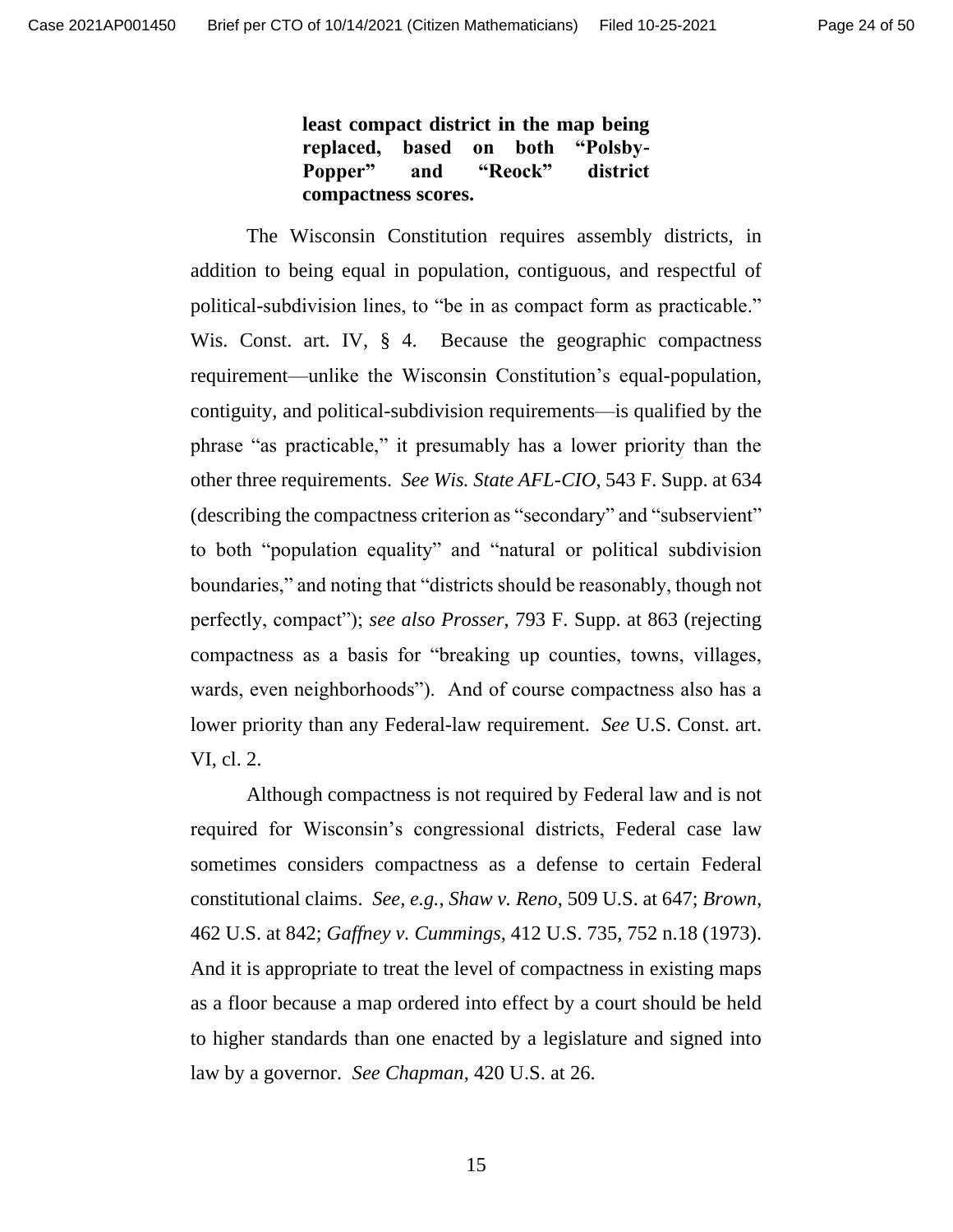To reduce the potential for subjectivity, courts have relied on various mathematical measures of compactness, including the Polsby-Popper and Reock scores. *See, e.g.*, *Cooper v. Harris*, 137 S. Ct. at 1475; *Prosser*, 793 F. Supp. at 863–64; *League of Women Voters of Fla. v. Detzner*, 179 So. 3d 258, 283 (Fla. 2015); *League of Women Voters v. Commonwealth*, 178 A.3d 737, 818 (Pa. 2018); *Vesilind v. Va. State Bd. of Elections*, 813 S.E.2d 739, 743 (Va. 2018); *see also Baumgart*, 2002 WL 34127471, at \*4,\*7 (using "perimeter to area" and "smallest circle" measures).

The Polsby-Popper score measures a district's jaggedness by comparing its area to the length of its perimeter. A circle, which has a very smooth perimeter, gets a perfect Polsby-Popper score. The Reock score measures a district's elongation by comparing its area to the area of the smallest circle that could circumscribe the district. Again, a circle, which is not at all elongated, gets a perfect Reock score. Both scores, however, are dependent on various factors, such as the shape of the State's exterior boundary, that are not relevant to the reasons for demanding geographically compact districts. Therefore, the measures are less useful for comparing districts across different States than for comparing districts within the same State.

Citizen Mathematicians and Scientists therefore recommend that the Court not accept any new map whose least compact district scores worse—using either the Polsby-Popper measure or the Reock measure—than the lowest-scoring district in the 2011 map that is being replaced.

#### <span id="page-24-0"></span>**H. Communities Defined by Actual Shared Interests**

**In Wisconsin, districts generally will respect communities defined by actual shared interests so long as they are bounded by county, municipal, and**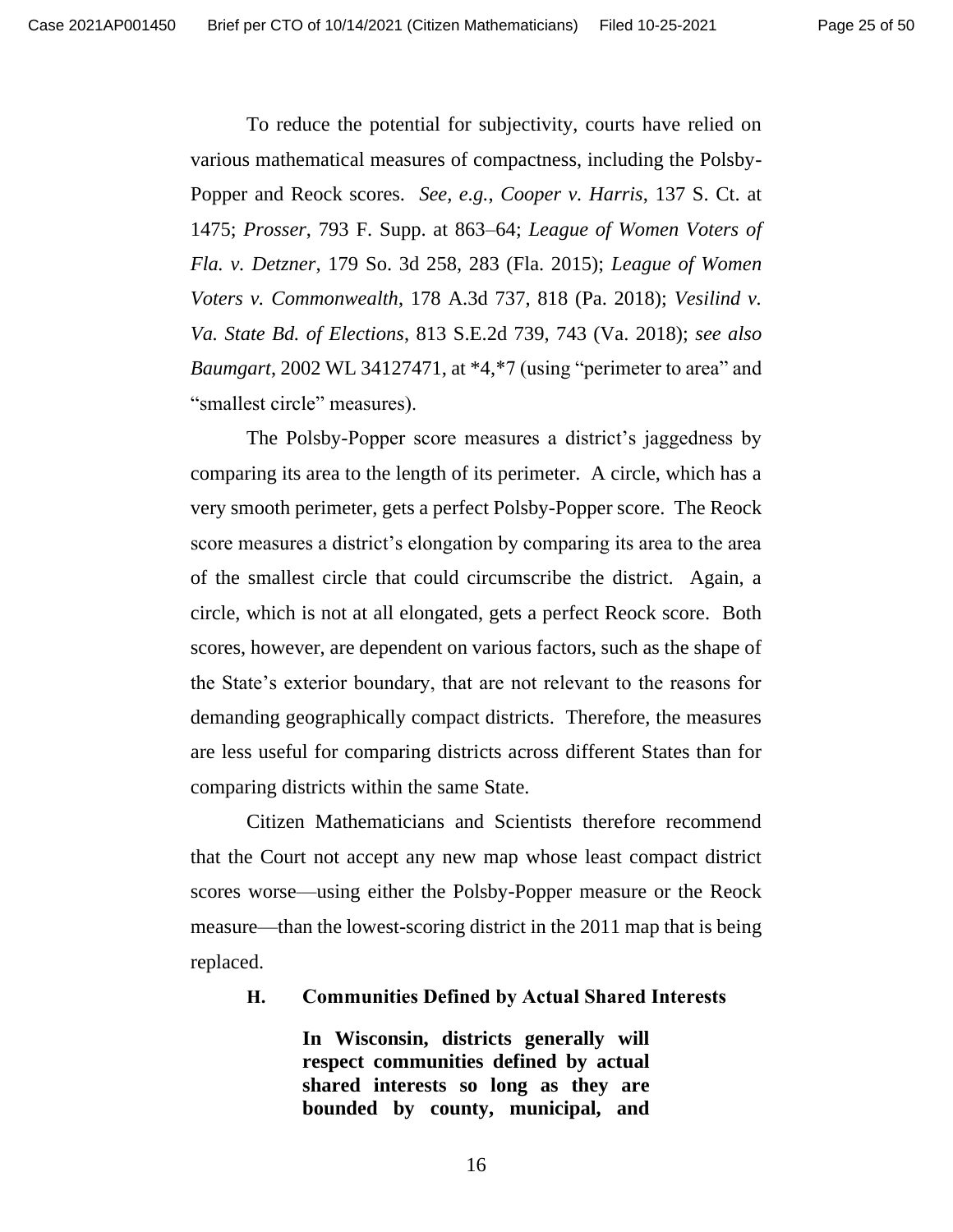#### **ward lines and comply with the Voting Rights Act.**

Like compactness, respect for communities of interest is a traditional districting principle that is not required by Federal law but that can be invoked as a defense against certain Federal constitutional claims. *See, e.g.*, *Vera*, 517 U.S. at 964; *Miller*, 515 U.S. at 919–20. Many States struggle, however, to precisely identify geographic areas that constitute "communities of interest," or what the U.S. Supreme Court has sometimes called "communities defined by actual shared interests." *Miller*, 515 U.S. at 919.

Wisconsin law, like Federal law, does not require districting plans to respect communities of interest. Wisconsin law does, however, provide a solid basis for identifying relevant geographic areas. And it effectively encourages redistricters to respect communities by following political-subdivision lines (generally) and ward lines (specifically). *See Wis. State AFL-CIO*, 543 F. Supp. at 636 (noting the close relationship between "preserving identifiable communities of interest" and "maintaining the integrity of county and municipal lines"). With 72 counties, nearly 2,000 municipalities, and more than 7,000 wards, Wisconsin's political-subdivision lines provide redistricters with significant guidance about the contours of the State's actual communities.

With limited exceptions, the governing bodies of Wisconsin municipalities—local governments—are required by statute to take into account communities of interest when drawing ward boundaries. *See* Wis. Stat. § 5.15(1)(b) ("To suit the convenience of the voters residing therein each ward shall, as far as practicable, be kept compact and observe the community of interest of existing neighborhoods and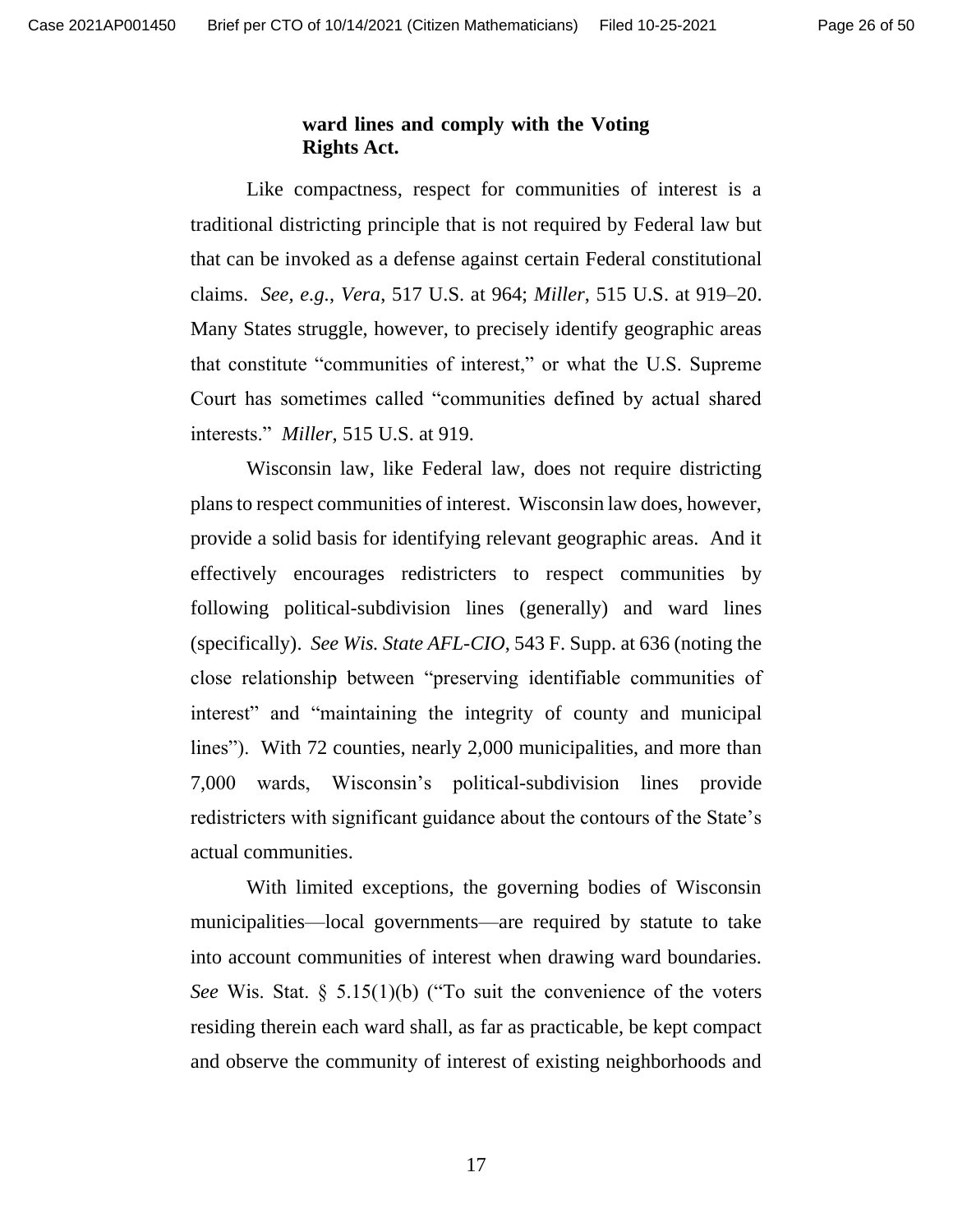other settlements."). Accordingly, following ward boundaries when drawing districts enhances respect for communities of interest.

Compliance with the Voting Rights Act can also protect communities of interest. As the U.S. Supreme Court has explained, "[a] State is free to recognize communities that have a particular racial makeup, provided its action is directed toward some common thread of relevant interests." *Miller*, 515 U.S. at 920. However, a district cannot remedy a Voting Rights Act violation if it connects two distant minority communities that have "divergent needs and interests, owing to differences in socio-economic status, education, employment, health, and other characteristics." *LULAC*, 548 U.S. at 424, 434–35 (internal quotation marks omitted and citations omitted).

#### **\* \* \***

The greatest challenge in redistricting is balancing all the criteria described above (as well as the criteria described below in Parts II and III of this brief). Some of the individual criteria are hard to measure. And even once a criterion or metric is agreed upon, questions inevitably arise about "how much is enough." Perhaps hardest of all is assessing the tradeoffs between scoring well on one criterion or metric and on another, given that each is essential to ensuring fair and effective representation for all Wisconsinites.

Citizen Mathematicians and Scientists suggest two solutions that fit neatly together.

*First*, the Court should look to recent past precedents including the legislative and congressional maps that the Wisconsin Legislature enacted in 2011 and Governor Walker signed into law and treat them as benchmarks, and then hold itself to the "stricter standards" that should always apply to Court-ordered maps. *Connor*, 431 U.S. at 414; *see Abrams*, 521 U.S. at 98 ("higher standards");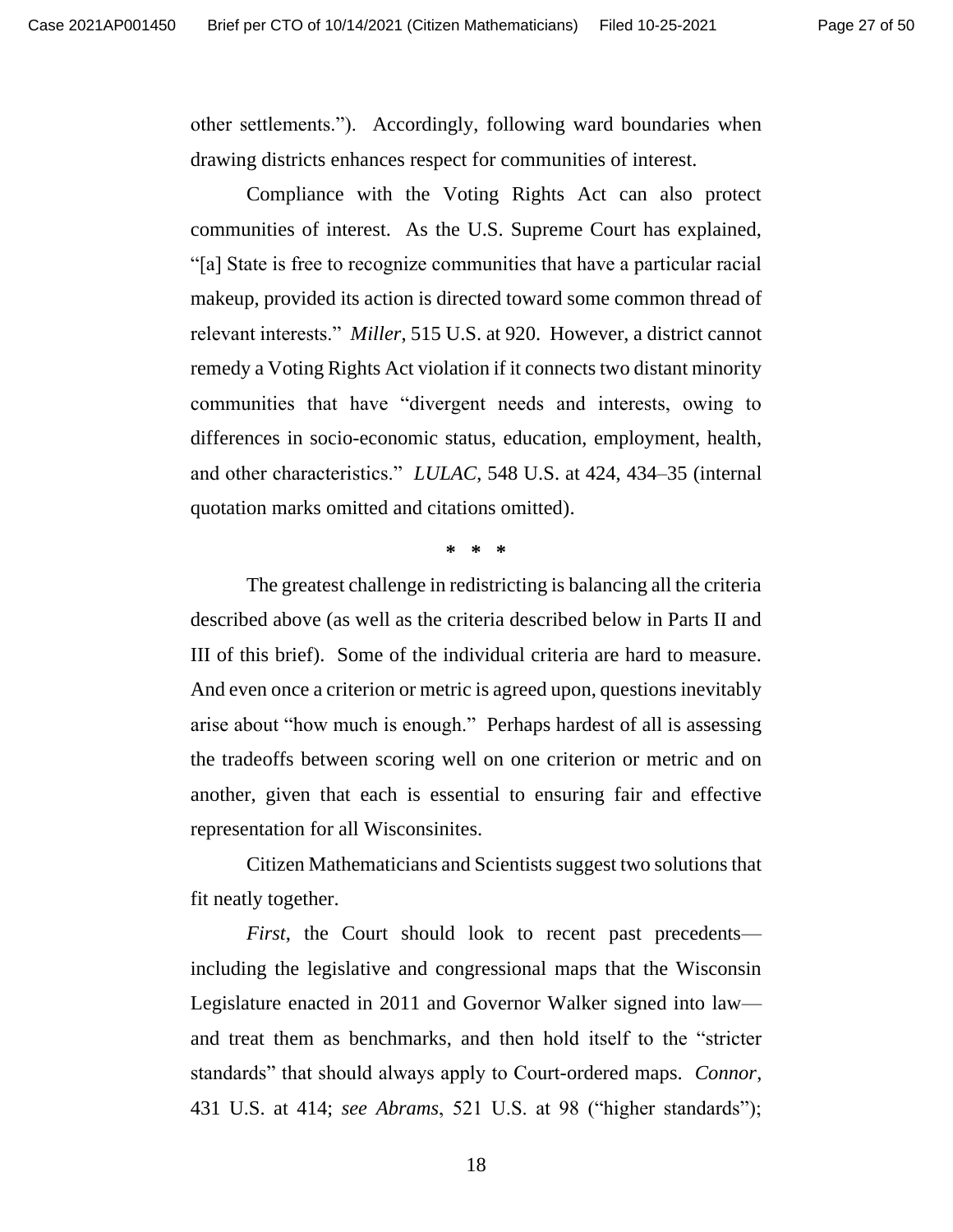*Chapman*, 420 U.S. at 26 (same). This means, for example, keeping at least as many counties and municipalities and wards whole and intact as the Legislature did in 2011, and attaining minimum Polsby-Popper and Reock compactness scores that are at least as good as the ones the Legislature achieved in 2011.

*Second*, given the extraordinarily tight timeframe imposed by the U.S. Census Bureau's late release of redistricting data this year, the Court should take full advantage of computational redistricting to measure all these criteria and to develop maps that meet the "stricter" standards that apply to courts. Then no fair-minded Wisconsinite can claim that the Court's maps are not constitutional, neutral, and fair. While it is imaginable that a skilled mapmaker could achieve this successful outcome by manually drawing maps one at a time, it is hardly surprising that a computer that creates—and evaluates hundreds of thousands of maps overnight can do the job far better. This technology clearly was not available in the 1960s, when the courts first entered this "political thicket." And it was not available even a decade ago. But it is here today. And Citizen Mathematicians and Scientists, through their experts, stand ready to assist the Court by submitting the very best maps they can generate to effectuate the factors and approaches the Court identifies as serving the interests of the People of Wisconsin.

<span id="page-27-0"></span>**II. WHILE SOME DEFERENCE TO LEGITIMATE POLICY CHOICES REFLECTED IN THE 2011 MAPS IS APPROPRIATE, THIS COURT CANNOT PRIORITIZE A "LEAST CHANGE" APPROACH OVER LEGALLY MANDATED REDISTRICTING CRITERIA AND SHOULD INSTEAD ADOPT A "BEST MAP" APPROACH.**

The Court's Order noted that the Petitioners have asked the Court to modify the existing maps using a "least change" approach.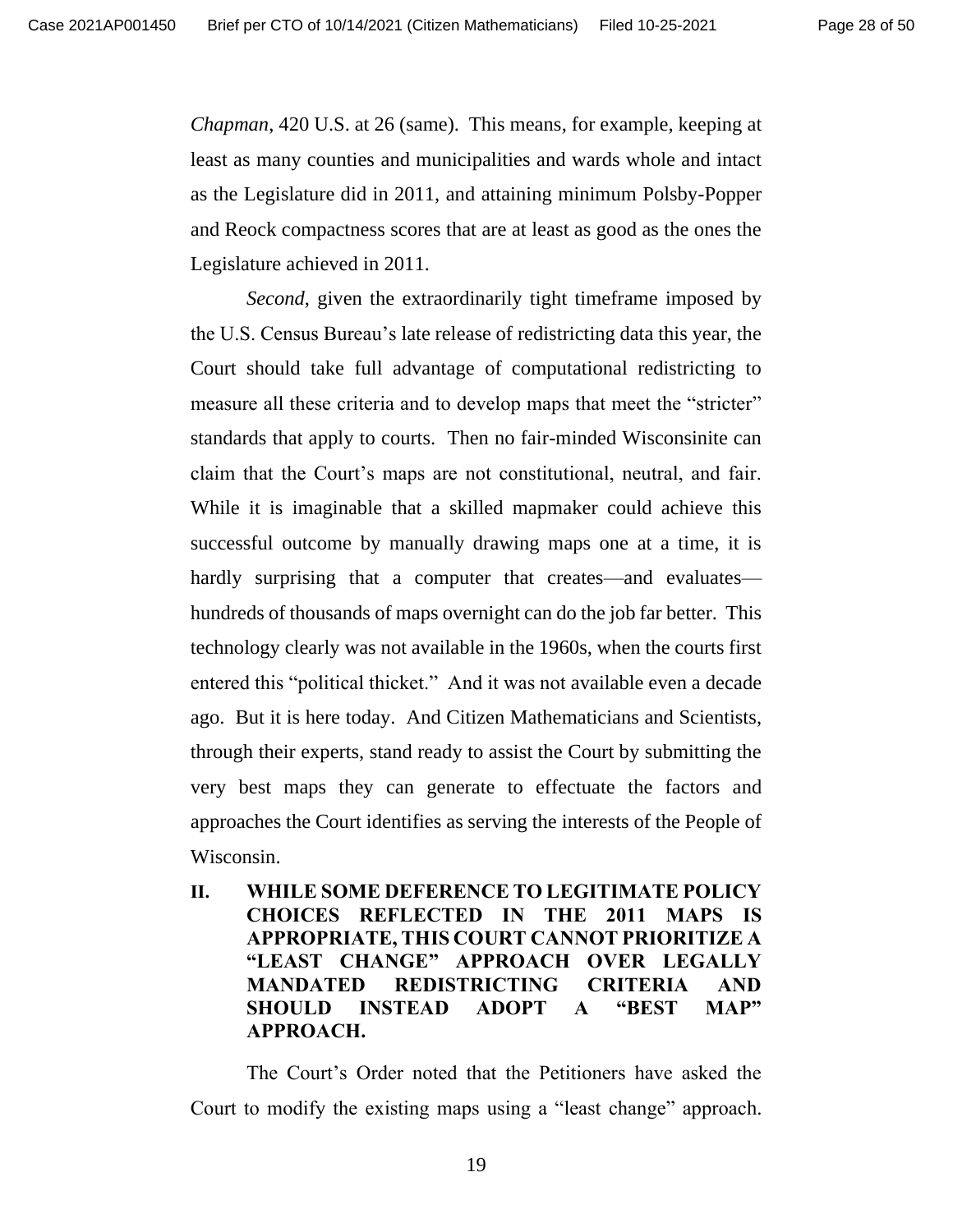The Court has asked whether it should use that approach, and if not, which approach it should use.

Citizen Mathematicians and Scientists respectfully submit that the "least change" approach that Petitioners advocate, which focuses on equalizing district populations to the exclusion of other redistricting criteria under State and Federal law, is not appropriate. This Court can, and should, look to the legitimate policy choices the Wisconsin Legislature and Governor Walker made in 2011 as benchmarks, but the Court is held to a higher standard for purposes of a court-ordered plan. Ultimately, that plan must comply with all constitutionally and statutorily mandated criteria, not just equal population.

Citizen Mathematicians and Scientists therefore suggest that instead of a "least change" approach, the Court should adopt a "best map" approach similar to the one employed by the three-judge courts in both *Prosser*, 793 F. Supp. at 863–71, following the 1990 Census, and *Baumgart*, 2002 WL 34127471, at \*2–\*3, following the 2000 Census.

<span id="page-28-0"></span>**A. A Proper "Least Change" Approach that Respects Prior Legislative Choices Has Some Value, But Should Not Be Prioritized over Other Criteria Under State and Federal Law.** 

When considering whether to adopt a "least change" approach, it is critical to first define what is meant by "least change." Petitioners have posited that "least change<sup>[]"</sup> means "making the least number of changes to the existing maps as are necessary to meet the requirement of equal population." Omnibus Amended Petition ¶118 (Oct. 21, 2021). In other words, Petitioners would have this Court essentially freeze the lines of the existing map in place, moving them only where absolutely necessary to remedy malapportionment. In so doing, they would privilege the precise district lines enacted in 2011 over the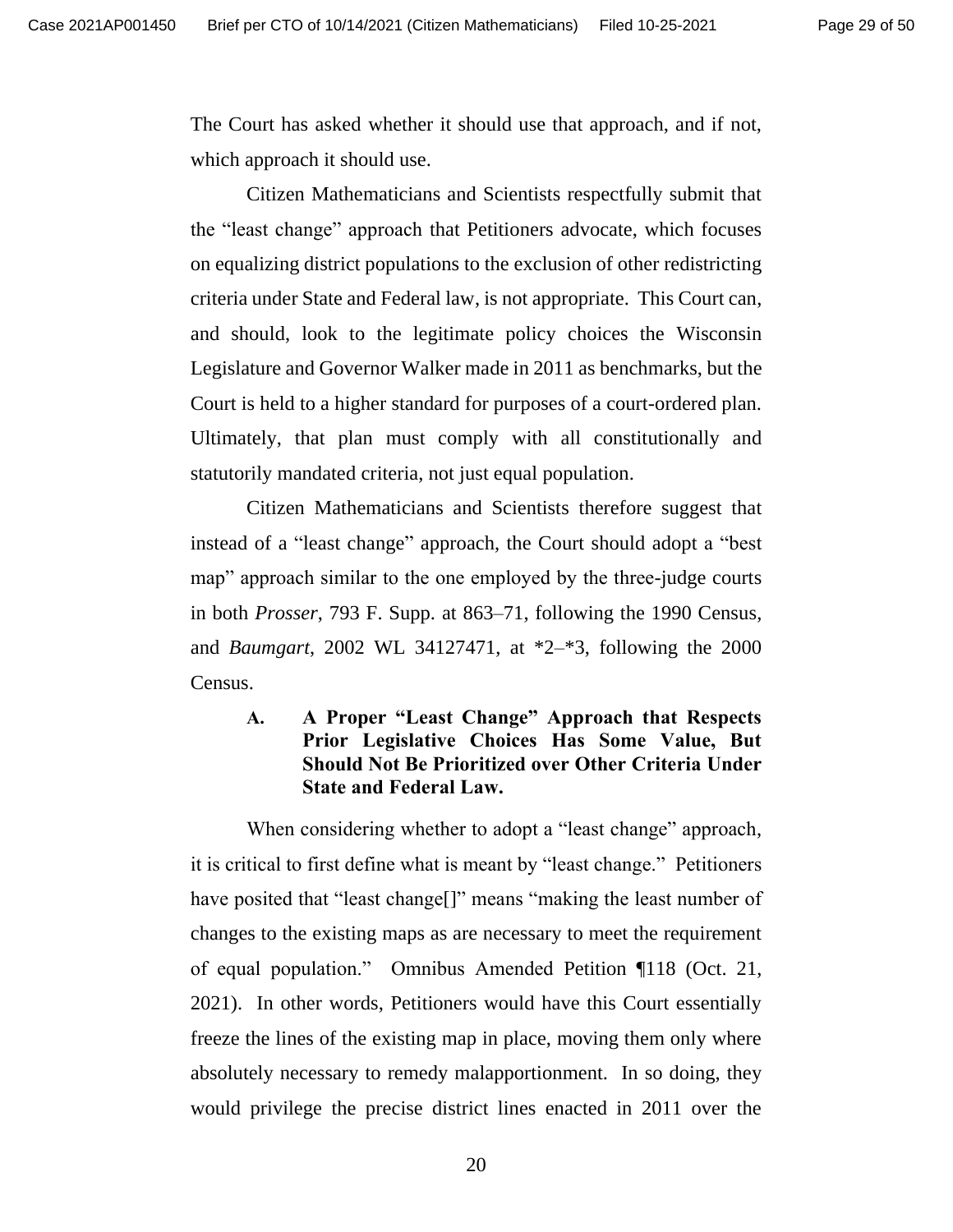actual, legitimate policy choices that the Wisconsin Legislature and Governor Walker made in selecting those lines. And they would pretend that nothing in Wisconsin has changed in the last decade other than raw population numbers. That would be a mistake.

As the case law makes clear, "least change" is not about freezing the existing districts in place. Rather, the animating principles behind "least change" are twofold: *first*, to ensure that the judicial branch respects legitimate policy choices made by the legislative and executive branches, which are primarily charged with the responsibility for redistricting; and *second*, to promote stability and accountability.

1. As to the first of these principles, this Court already recognized in its Order accepting original jurisdiction that Wisconsin law vests the Legislature and the Governor with primary responsibility for redistricting. Order Granting Petition at 2 (Sept. 22, 2021, *amended* Sept. 24, 2021). As other State supreme courts have recognized, "courts engaged in redistricting lack the authority to make the political decisions that the Legislature and the Governor can make through their enactment of redistricting legislation." *Hippert v. Ritchie*, 813 N.W.2d 391, 397 (Minn. 2012) (citation omitted). But courts can look for guidance on how the Legislature and the Governor have approached redistricting in past enactments. Accordingly, where the legislative and executive branches fail to enact a new redistricting plan, courts sometimes use the prior enacted plan as a "benchmark" because the "last validly enacted plan … is the 'clearest expression of the legislature's intent.'" *Below v. Gardner*, 963 A.2d 785, 794–95 (N.H. 2002) (per curiam) (citation omitted).

During the 2011 redistricting cycle, the Wisconsin Legislature and Governor Walker made several legitimate policy choices that this Court can and should consider when evaluating or creating a new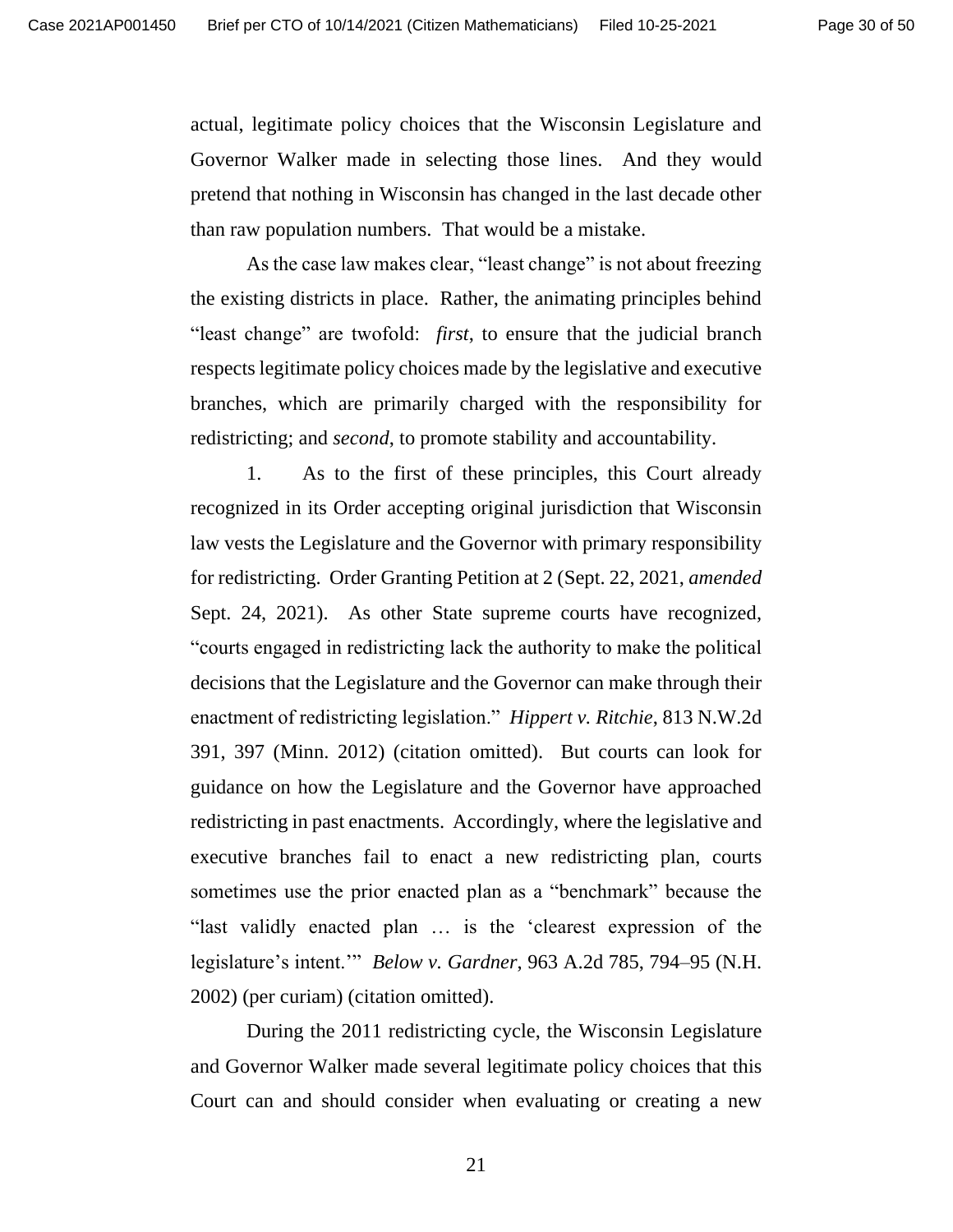redistricting map. As noted above, with regard to the congressional plan, they chose a map with the best possible population equality, a maximum deviation of only one person. That choice should continue to be respected by this Court as to any new congressional plan. Similarly, with regard to the legislative plan, the Legislature and Governor Walker adopted a map with a maximum population deviation of less than 2% in each house, consistent with the longstanding practice in Wisconsin. That choice should continue to be respected. *See supra*  Part I-A. To achieve population equality in the 2011 legislative plan, 1,205,216 people were moved out of their existing senate districts and into new districts, and 2,357,592 people were moved out of their existing assembly districts and into new districts. *See Baldus*, 849 F. Supp. 2d at 849; *cf. id.* (noting that new, lawful senate and assembly districts could have moved as few as 231,341 and 323,026 people, respectively). Accordingly, any court-ordered plans should move no more than those numbers of people to achieve population equality in a new legislative-redistricting map. The following table depicts the choices the Wisconsin Legislature and Governor Walker made with respect to population equality in the 2011 legislative map.

|                             | Senate    | Assembly  |
|-----------------------------|-----------|-----------|
| <b>Population Deviation</b> | 0.62%     | $0.76\%$  |
| Number of People Moved      | 1,205,216 | 2,357,592 |

As to the other constitutionally and statutorily mandated redistricting criteria, Citizen Mathematicians and Scientists suggest that a true "least change" approach means the Court should ensure, to the greatest extent possible, that any map it adopts does at least as well as, if not better than, the prior map on each required criterion, a measure of performance consistent with benchmarking from the last validly enacted map.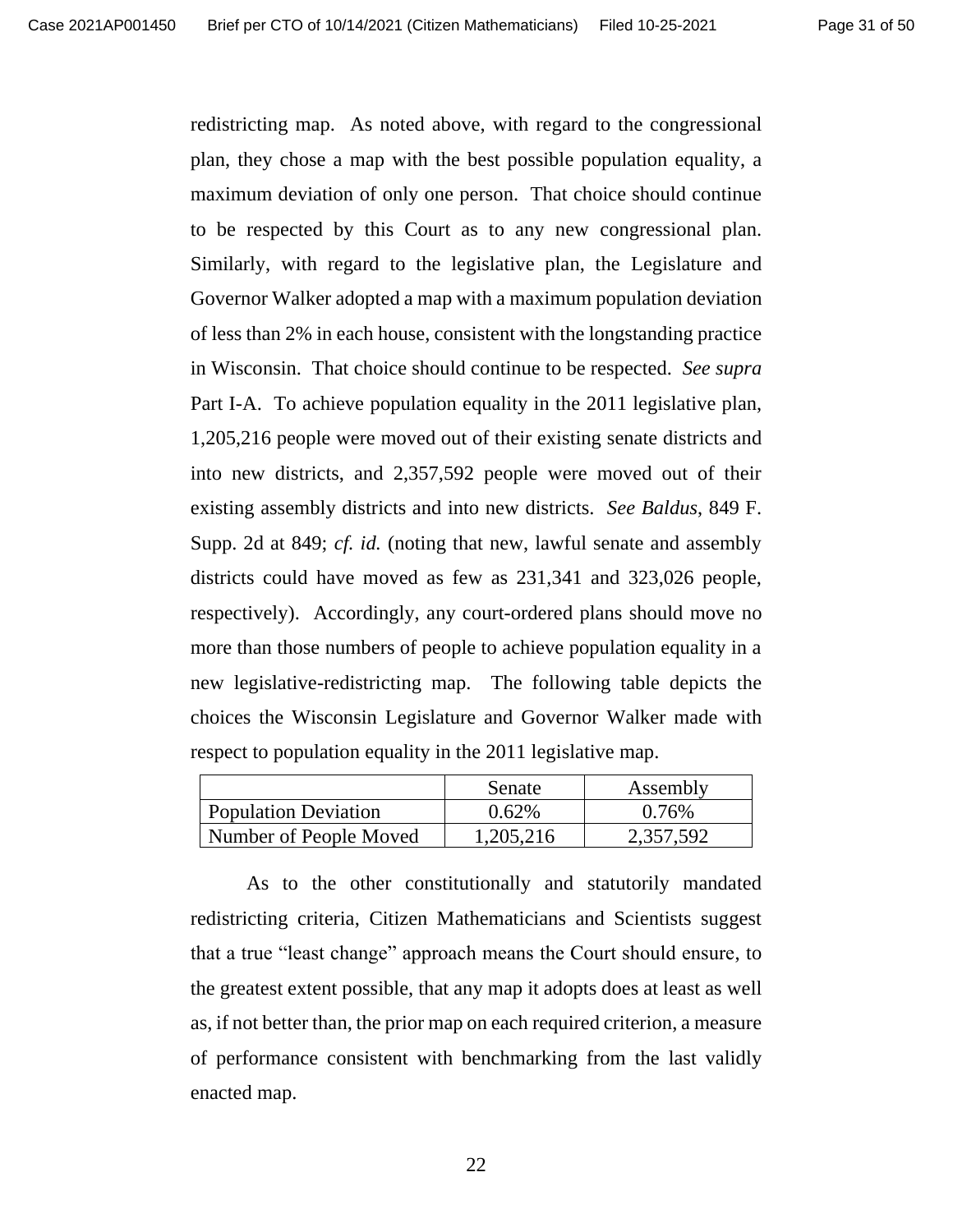This approach of respecting the choices of the State's legislative and executive branches reflects the origins of the "least change" principle, which is rooted in federalism and the constraint on Federal courts during the remedial phase of redistricting litigation. *See generally White v. Weiser*, 412 U.S. 783, 795–97 (1973) (discussing limits of federal-court authority in remedial redistricting litigation); *Upham v. Seamon*, 456 U.S. 37, 40–43 (1982) (same). A *Federal* court "seeking to remedy an unconstitutional apportionment [must] right the constitutional wrong while minimizing disturbance of legitimate state policies." *Sixty-Seventh Minn. State Senate v. Beens*, 406 U.S. 187, 202 (1972) (Stewart, J., dissenting). Federal courts "are never free to 'make' the policy choices underlying redistricting decisions, but must discover and faithfully apply the State's own choices." Daniel R. Ortiz, *Federalism, Reapportionment, and Incumbency: Leading the Legislature to Police Itself*, 4 J.L. & POL. 653, 664–65 (1988).

A State supreme court, however, has more leeway than a Federal court with respect to deciding State redistricting policy. As the U.S. Supreme Court made clear in *Growe v. Emison*, 507 U.S. 25 (1993), "state courts have a significant role in redistricting." *Id.* at 33. Likewise, in *Scott v. Germano*, 381 U.S. 407 (1965) (per curiam), the U.S. Supreme Court "encouraged" the State Judiciary to take the lead in "formulat[ing] a valid redistricting plan" when the State's legislative and executive branches had failed to do so. *Id.* at 409. Accordingly, unlike a Federal court that should have no role in deciding a State's redistricting policy, this Court's role is to ensure that the State holds itself to the highest possible standards when deciding on a new redistricting plan*. See Jensen*, 249 Wis. 2d 706, ¶22 (recognizing that "the institutions of state government are primary in matters of redistricting, and federalism requires deference to state high courts for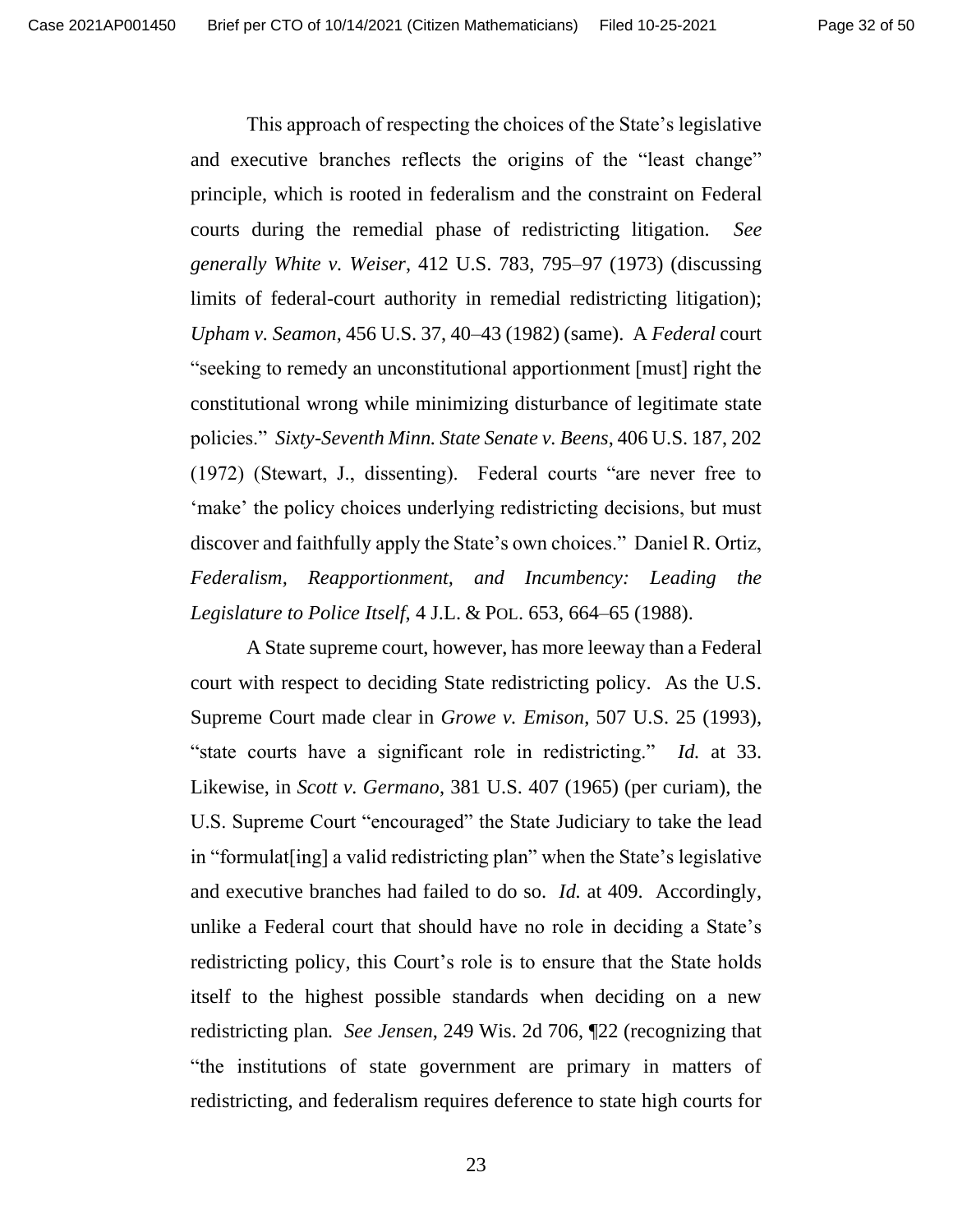their resolution"). Some judicial deference to the legislative and executive actors primarily charged with redistricting under the State Constitution is appropriate, but this Court is not bound by their prior choices in the same way a Federal court might be. Instead, this Court is bound by the higher standards applicable to State judicial redistricting.

2. As to the second principle animating a "least change" approach, Citizen Mathematicians and Scientists agree that there is some value in stability and continuity for both voters and representatives. Indeed, that is why redistricting takes place only once per decade, after each Census. *Cf.* U.S. Const. art. I, § 2, cl. 3 (mandating "an actual Enumeration … within every … Term of ten Years"). As the U.S. Supreme Court observed in its canonical malapportionment case: "Limitations on the frequency of reapportionment are justified by the need for stability and continuity in the organization of the legislative system." *Reynolds v. Sims*, 377 U.S. 533, 583 (1964). The Court recognized that "daily, monthly, annual or biennial reapportionment" would be a bad idea. *Id.* Accordingly, decennial redistricting is the established federal constitutional requirement. But "[s]tability is a value to be optimized, not maximized. It serves important purposes in an electoral system, but it is not an unalloyed good. Dynamism is also vital, and it is necessary to strike a healthy balance." Robert Yablon, *Gerrylaundering*, 97 N.Y.U. L. REV. (forthcoming 2022) (draft at 27), https://ssrn.com/abstract=3910061.

Citizen Mathematicians and Scientists respectfully submit that the Court should not choose to maximize stability without first assessing the tradeoffs that Petitioners' proposed "least change" approach would require. Citizen Mathematicians and Scientists stand ready to apply the principles of computational redistricting to give this

24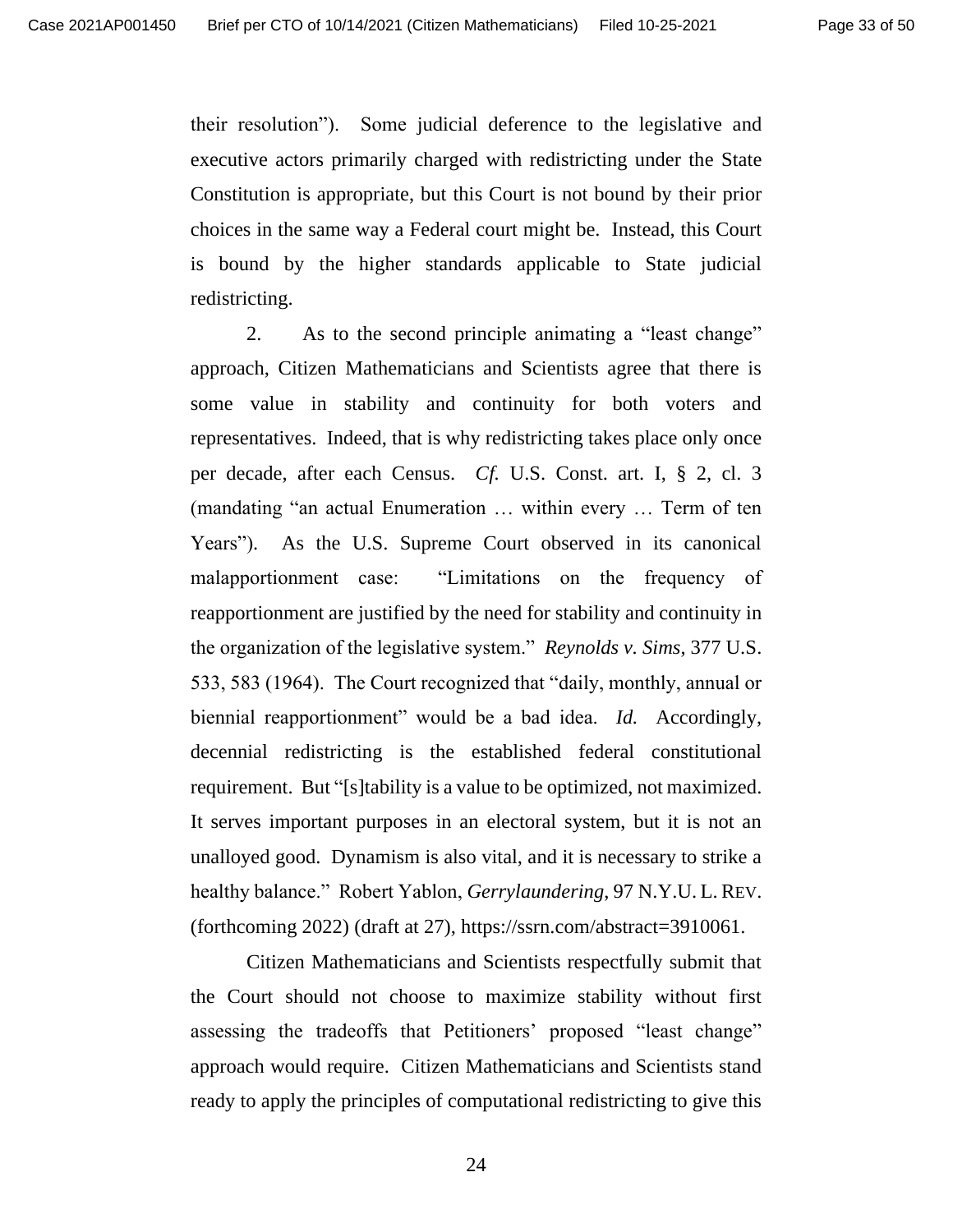Court a complete picture of these tradeoffs. If the Court would find it helpful, they can provide the Court with a set of maps (and associated data) that demonstrate precisely what the Court would be giving up with respect to various other criteria when Petitioners' version of "least change" is applied. For example, does prioritizing Petitioners' "least change" approach mean that there will be less respect for the integrity of counties, municipalities, or wards? Does it mean the districts will be less compact? Does it mean there will be insufficient opportunity for minority voters?

Prioritizing Petitioners' "least change" approach almost certainly means that the maps would not score well with respect to partisan fairness. Citizen Mathematicians and Scientists do not repeat here the extensive factual findings from prior court cases about the partisan intent and effects of the 2011 maps, but understand them to have concluded that one political party has benefited from a significant counter-majoritarian advantage, enabling it to keep a majority (and even a supermajority) of legislative seats when its candidates could not garner a majority (or even a plurality) of the statewide vote. Consequently, freezing the 2011 district lines in place could likewise freeze a counter-majoritarian partisan advantage in place.

Other State supreme courts have chosen not to prioritize a "least change" approach that cements in partisan advantage because such an approach would be inconsistent with the judicial role in redistricting. For example, the Minnesota Supreme Court's Special Redistricting Panel "decline[d] to adopt criteria regarding the preservation of prior district cores," because the court's role should be "neither to maximize nor minimize political opportunities for any political party or incumbent." Order at 10-11, *Zachman v. Kiffmeyer*, No. C0-01-160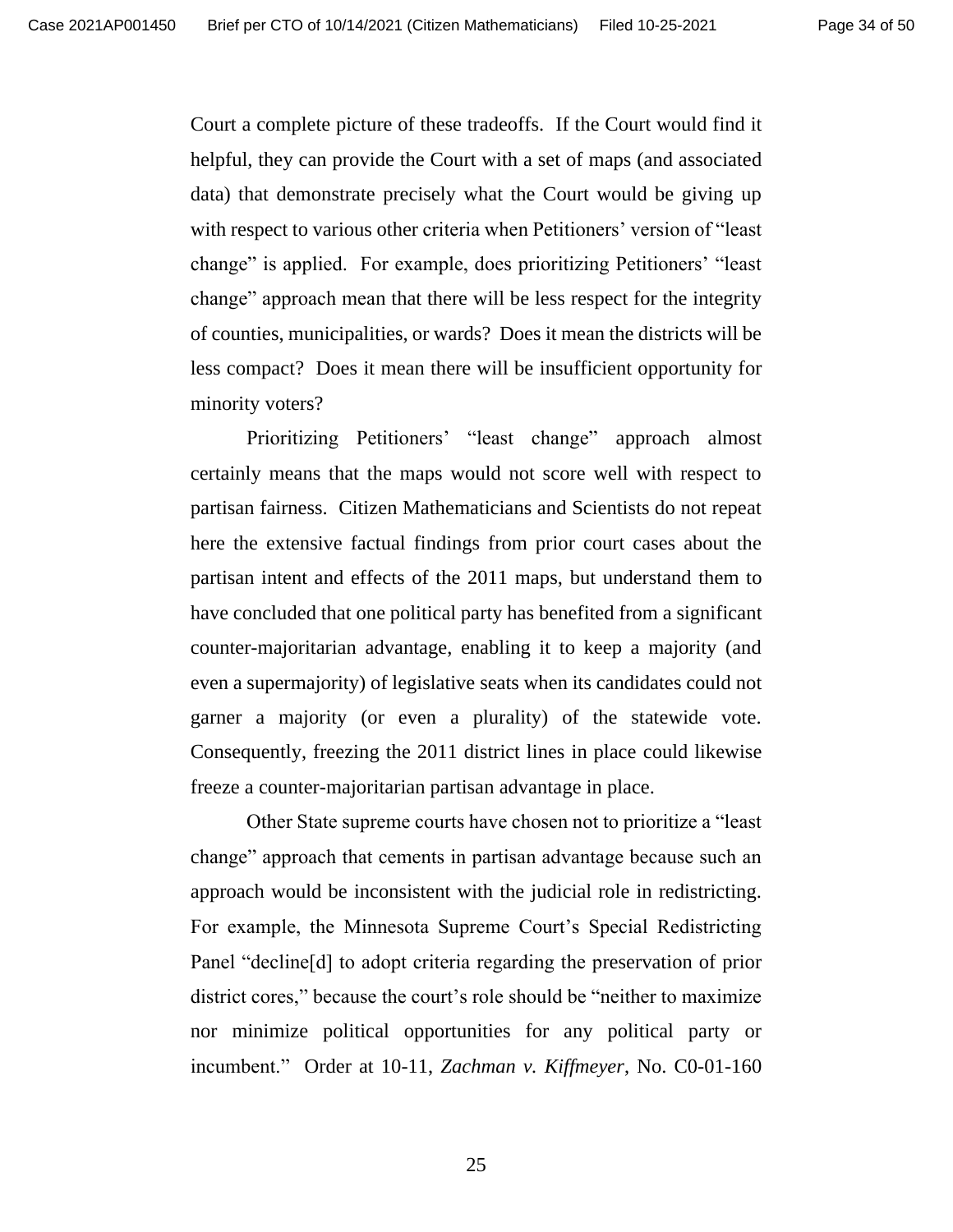(Minn. Spec. Redistricting Panel Dec. 11, 2001) (Order Stating Redistricting Principles and Requirements for Plan Submissions).<sup>5</sup>

Prioritizing the "least change" approach also would mean placing a high value on protecting incumbents. Certainly, as noted above, there is some value to stability and accountability with respect to the relationship between representatives and their constituents, but incumbent protection should not come at the cost of sacrificing adherence to other redistricting criteria. *See Hippert*, 813 N.W.2d at 402 (while "the impact of redistricting on incumbent officeholders" may be considered "to determine whether a plan results in either undue incumbent protection or excessive incumbent conflicts," districts "shall not be drawn for the purpose of protecting or defeating incumbents" (internal quotation marks omitted)); *Holloway v. Hechler*, 817 F. Supp. 617, 628 (S.D. W. Va. 1992) ("recognition of incumbency concerns is not unconstitutional *per se*" but cannot "justify a population malapportionment of unconstitutional magnitude"), *aff'd*, 507 U.S. 956 (1993); *In re Legis. Districting of Gen. Assembly*, 193 N.W.2d 784, 789 (Iowa) (holding that "the considerations of the protection of incumbent legislators in both houses … resulted in impermissible deviations from population equality and territorial compactness," thereby rendering plan unconstitutional under State law), *supplemented*, 196 N.W.2d 209 (Iowa), *amended sub nom. Matter of Legislative Districting of Gen. Assembly*, 199 N.W.2d 614 (Iowa 1972). In past redistricting cycles, three-judge Federal courts in Wisconsin have considered the degree to which submitted maps protected incumbents when determining whether those plans were too partisan. *See, e.g.*, *Prosser*, 793 F. Supp.

<sup>5</sup> *Available at* <https://www.mncourts.gov/mncourtsgov/media/CIOMediaLibrary/> 2001Redistricting/Criteria\_Order.pdf.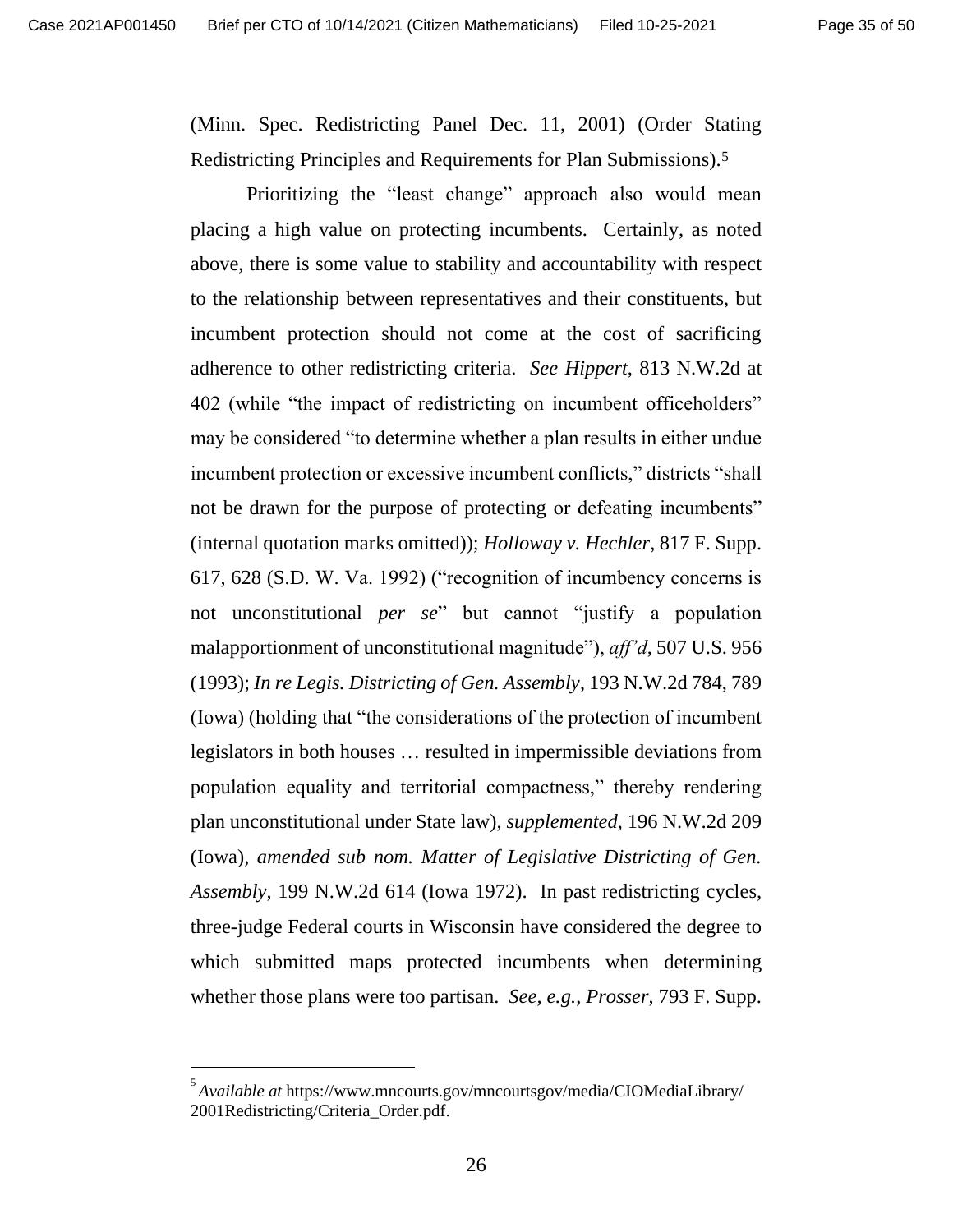at 867. But these courts made clear that "[a]voiding unnecessary pairing of incumbents" is not a required redistricting criterion in Wisconsin, and indeed incumbent protection has been "expressly rejected." *Baumgart*, 2002 WL 34127471, at \*3 (describing the 1982 redistricting).

As a practical note, adopting a "least change" approach also would eliminate incentives for the Legislature to reach compromise with the Governor. Adopting a "least change" approach effectively tells legislators that, in the event of an impasse, they not only will be rewarded by the Judiciary with a continuation of the status quo, but also will avoid political accountability because blame for any partisan skew will fall on the Judiciary, rather than the Legislature. If members of the Legislature know that they need not enact a map because the Judiciary will do the Legislature's job for it, then there may be little hope that the Legislature ever will adopt its own plans. *See* Yablon, *Gerrylaundering*, *supra*, at 54.

### <span id="page-35-0"></span>**B. A "Best Map" Approach Is Preferable to a "Least Change" Approach.**

Citizen Mathematicians and Scientists respectfully suggest that a "best map" approach is preferable to a "least change" approach. At the conclusion of this briefing, the Court will have the views of all the parties on all of the criteria the Court is required to consider. Citizen Mathematicians and Scientists propose the Court then do a version of what the three-judge Federal courts in the 1990s and 2000s did—tell the parties the criteria the Court will consider, and ask the parties to submit their "best" map or maps, showing how they have satisfied those criteria and what tradeoffs they have made. Certainly, the extent to which a map promotes stability or continuity for voters and representatives and thereby creates the "least change" is one factor the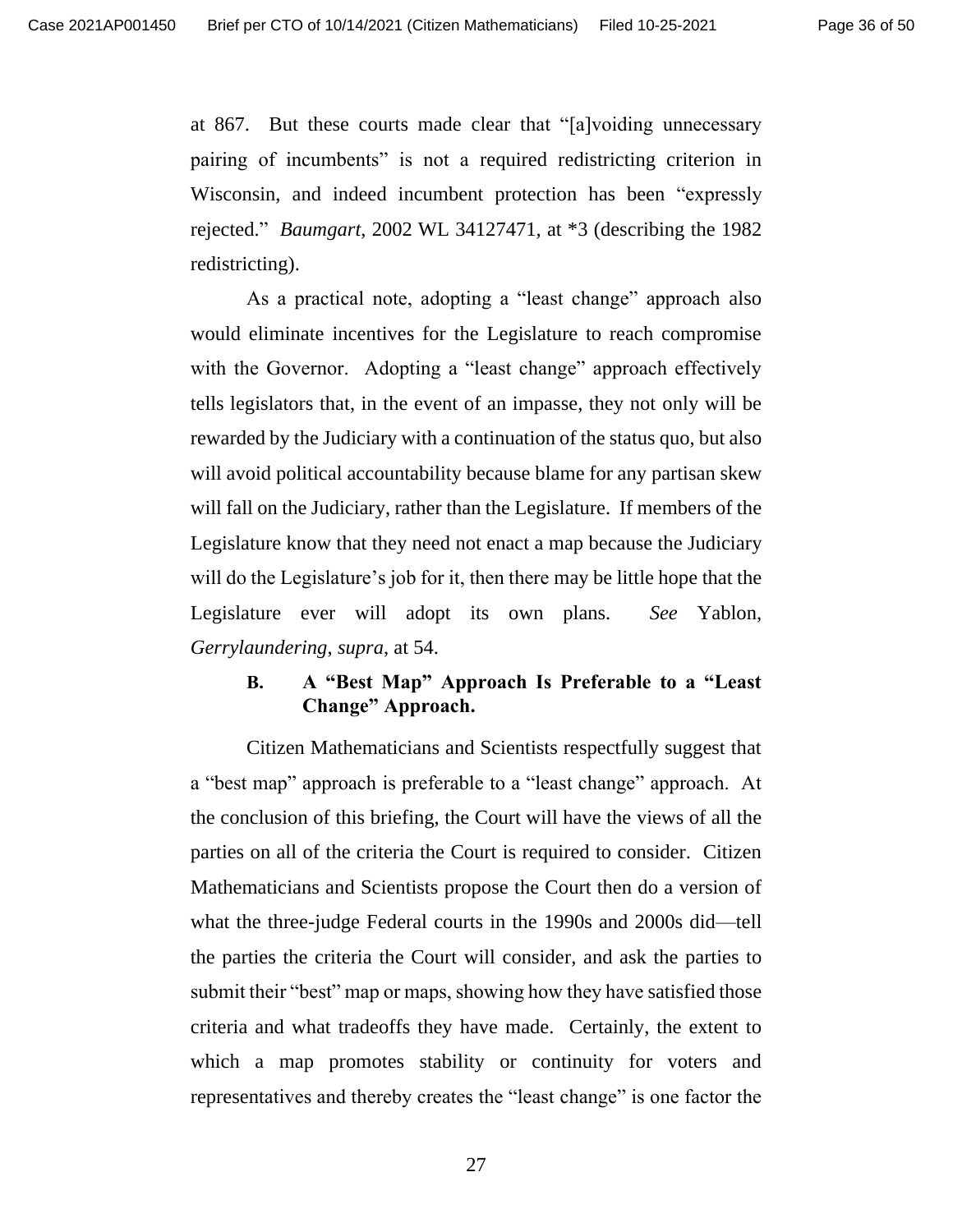Court can consider. But that should be just one *factor*, not the overall *approach*.

The "best map" approach was adopted by courts in Wisconsin in both the 1990s and 2000s. As the *Prosser* court described its approach in the 1990s, the question was: "What plan shall we as a court of equity promulgate in order to rectify the admitted constitutional violation? What is the best plan?" *Prosser*, 793 F. Supp. at 865. To answer that question, the court "asked the parties at the outset whether they had any objection to [the court] treating their plans in the manner of 'final offer arbitration,' that is, to [the court] selecting the best of the submitted plans rather than trying to create [its] own plan, whether from the ground up or out of bits and pieces of the plans submitted by the parties." *Id*. The court then "permitted the parties to submit multiple plans and to amend their plans." *Id*. Ultimately, "[a]fter considering the plans, [the court] decided to retract [its] threat to choose the 'best' no matter how bad it was." *Id*. This was because the court found that the two "best plans" still bore "the marks of their partisan origins." *Id*. The court therefore "decided to formulate [its own] plan, which combine[d] the best features of the two best plans." *Id*.

A similar process played out in the 2000s, with a total of 16 plans ultimately submitted to the court by the parties. The court allowed parties to submit multiple plans if they chose to do so, and some did. For example, one of the parties filed nine plans that were all "variations on a theme with different standards of population equality." *Baumgart*, 2002 WL 34127471, at \*4. Again, the court found that the plans reflected their "partisan origins" or were "riddled with … partisan marks." *Id*. "Having found various unredeemable flaws in the various plans submitted by the parties, the court was forced to draft one of its own." *Id*. at \*6.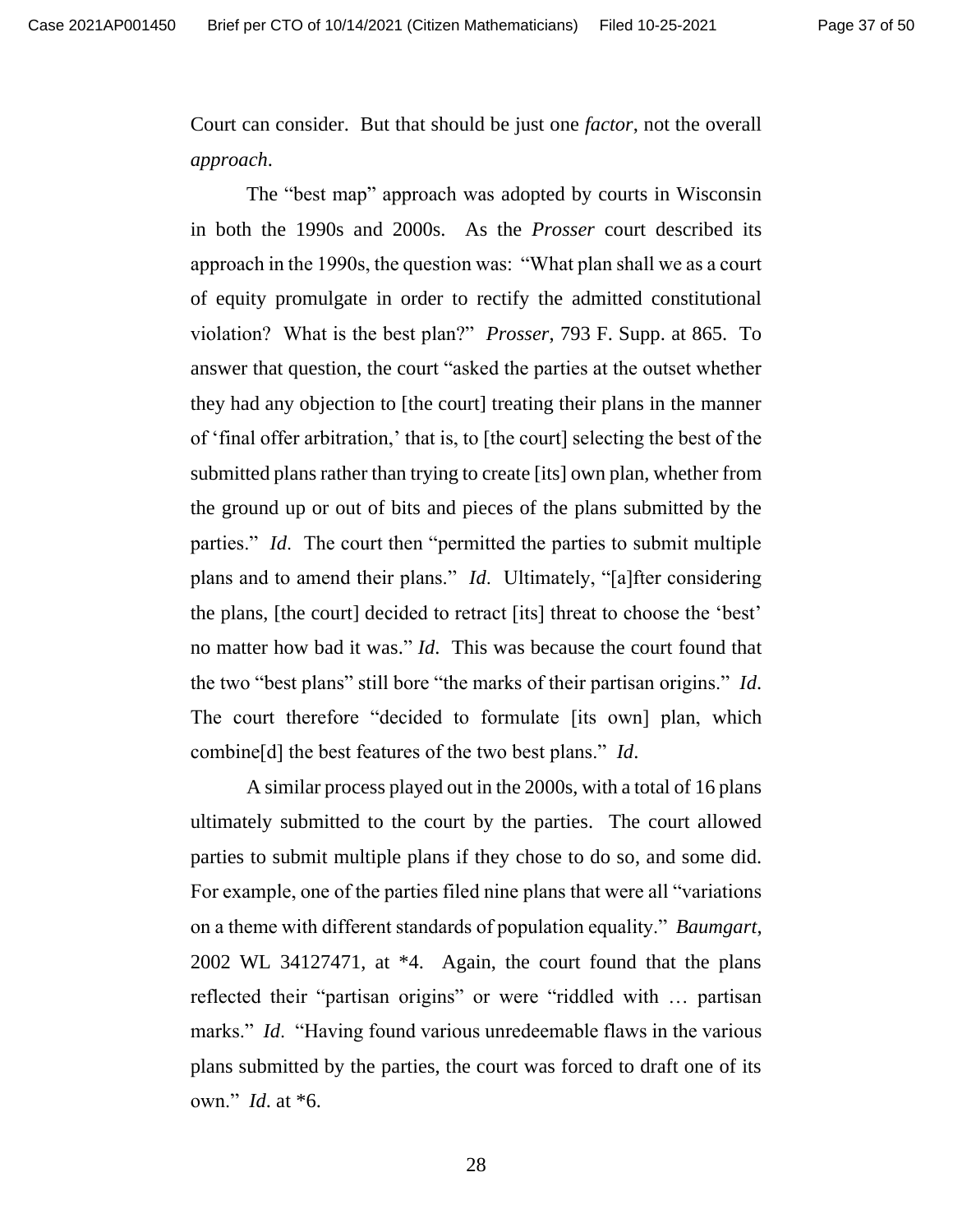Although in both the 1990s and the 2000s, the courts ultimately drew their own maps rather than choosing one from among the parties' submissions, that was largely because the courts found that all of the submitted maps were too partisan. Citizen Mathematicians and Scientists are confident that they can provide the Court with maps that directly answer the question, "What is the best plan?" And they will do so as nonpartisans.

### <span id="page-37-0"></span>**III. THE PARTISAN MAKEUP OF DISTRICTS IS A FACTOR THE COURT MUST CONSIDER IN EVALUATING OR CREATING NEW MAPS.**

The Court has asked whether the "partisan makeup of districts [is] a valid factor for [the Court] to consider in evaluating or creating new maps." Order Requesting Briefing at 2 (Oct. 14, 2021). Citizen Mathematicians and Scientists respectfully submit that the partisan makeup of districts is not only a valid factor the Court *may* consider in evaluating or creating new maps, but also a required factor the Court *must* consider to ensure that any new map does not violate the United States Constitution. Furthermore, the Court also must consider the partisan makeup of districts to evaluate whether a map will have the effect of denying minority citizens an equal opportunity to nominate and elect representatives of their choice and thus violate the Voting Rights Act.

### <span id="page-37-1"></span>**A. Courts Adopting Remedial Redistricting Maps Have an Affirmative Obligation to Avoid Maps with Excessively Partisan Effects.**

Severe partisan gerrymandering is unconstitutional, even though partisan-gerrymandering claims are no longer justiciable in Federal court. In 2004, all nine Justices agreed in *Vieth v. Jubelirer*, 541 U.S. 267 (2004), that "an excessive injection of politics" in redistricting is "unlawful" under the Federal Constitution, though they disagreed on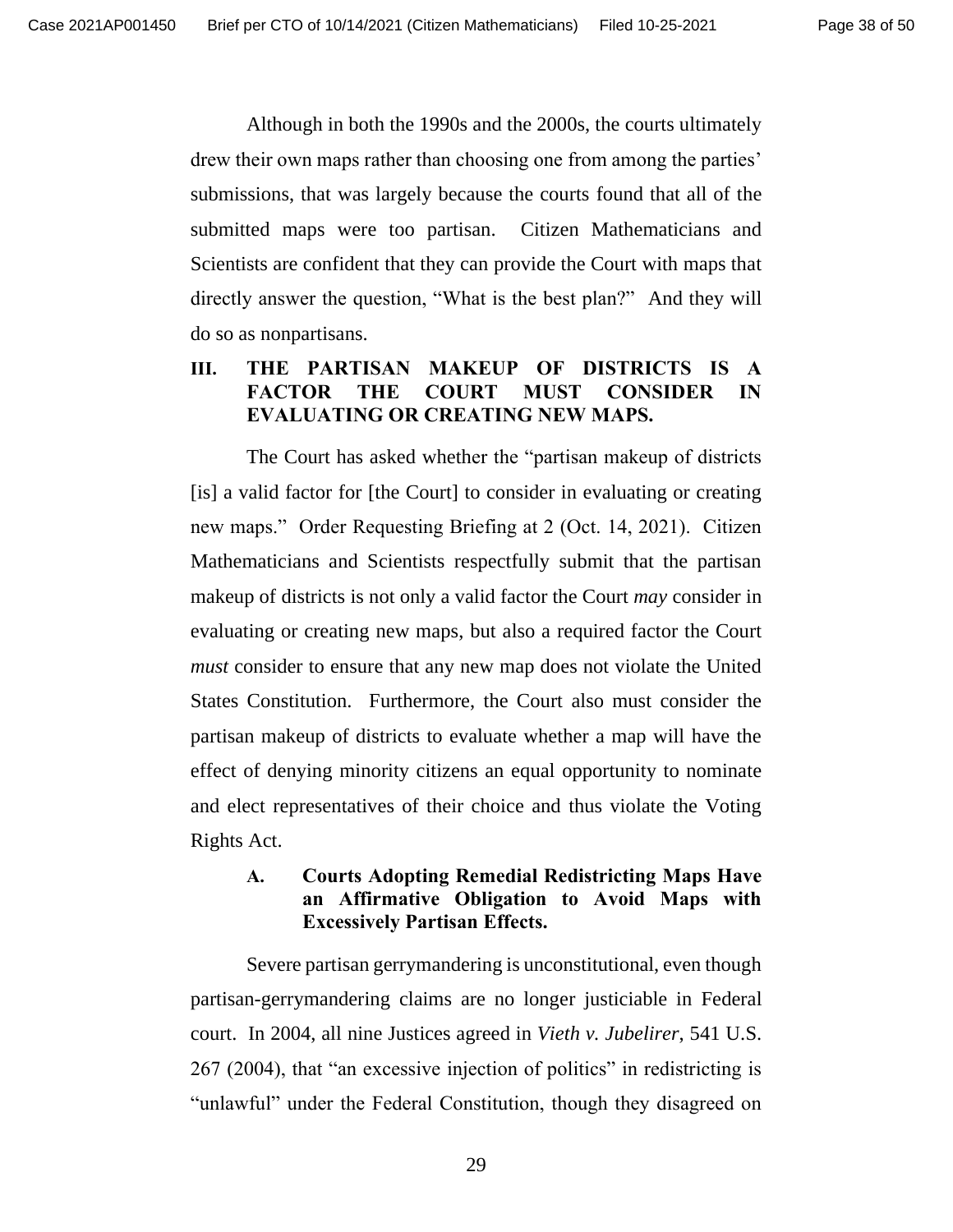"whether it is for the courts to say when a violation has occurred, and to design a remedy." *Id.* at 292–93 (Scalia, J., writing for the plurality); *see id.* at 316 (Kennedy, J., concurring) (noting the plurality's agreement that severe partisan gerrymandering is unlawful). Nothing in the Supreme Court's cases since *Vieth* has disturbed that conclusion. Indeed, in its recent opinion in *Rucho v. Common Cause*, 139 S. Ct. 2484 (2019), all nine Justices again agreed that excessive partisanship in districting is "incompatible with democratic principles." *Id.* at 2506 (internal quotation marks omitted). While "different Justices have described the constitutional harm in diverse ways, nearly all have agreed on this much: Extreme partisan gerrymandering … violates the Constitution." *Id.* at 2514–15 (Kagan, J., dissenting) (citing cases).

Thus, even though partisan gerrymandering is not justiciable in Federal courts, this Court must ensure that any new maps it adopts do not result in extreme partisan advantage or disadvantage to one political party. It is not enough for the Court to adhere to "traditional" districting principles and stay blind to political consequences. Rather, the Court must actively ensure that it is not, inadvertently, adopting maps that systematically treat voters who prefer one political party better than voters who prefer another political party. As the Supreme Court explained this obligation nearly 50 years ago in *Gaffney v. Cummings*, 412 U.S. 735 (1973):

It may be suggested that those who redistrict and reapportion should work with census, not political, data and achieve population equality without regard for political impact. But this politically mindless approach may produce, whether intended or not, the most grossly gerrymandered results; and, in any event, it is most unlikely that the political impact of such a plan would remain undiscovered by the time it was proposed or adopted, in which event the results would be both known and, if not changed, intended.

*Id*. at 753. Thus, all courts faced with the unwelcome task of redistricting are obligated to refrain from taking a "politically mindless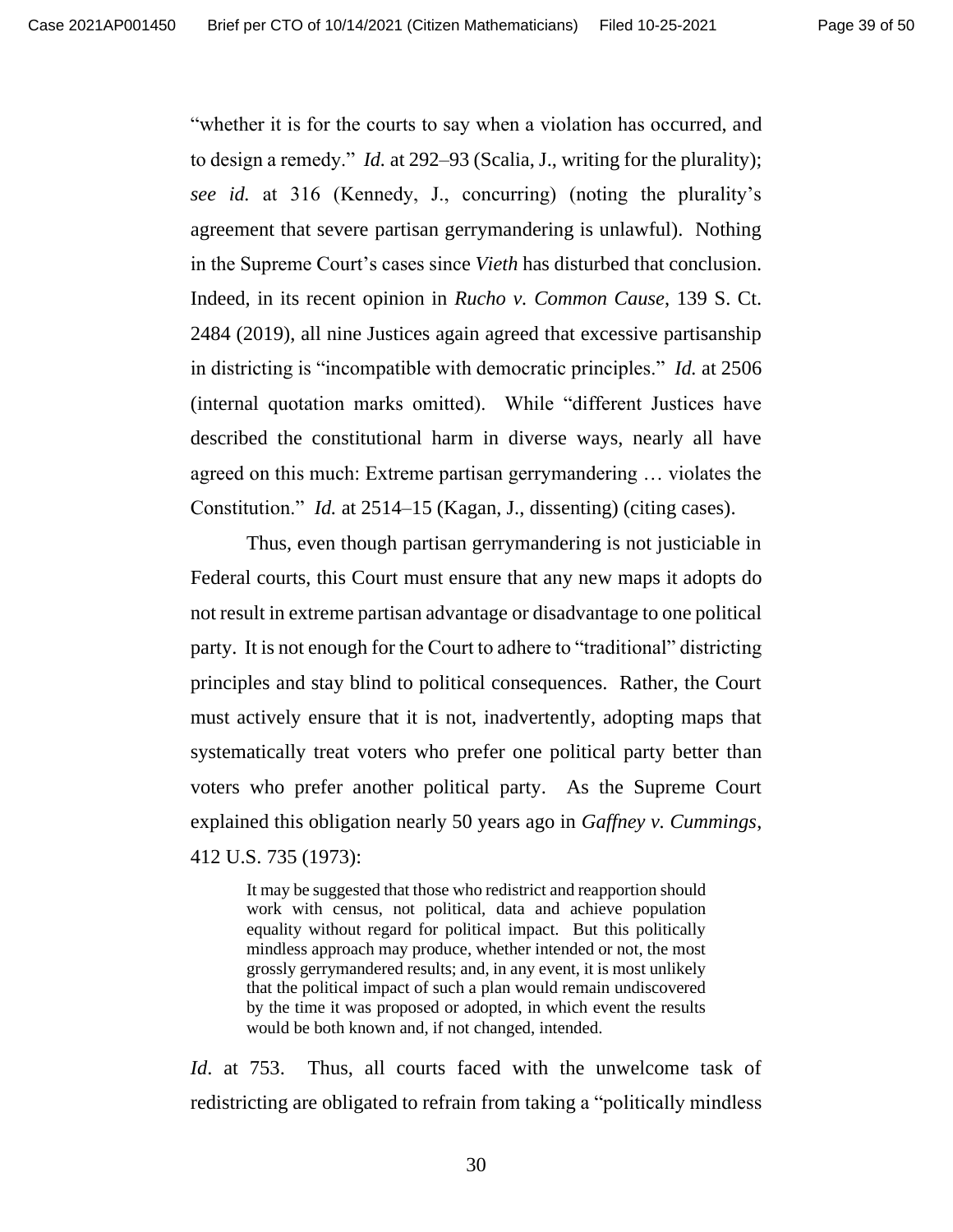approach" that could unintentionally result in severe partisan advantage. *Id*. It is critical to note that even a redistricting map with districts that are all equally populated, contiguous, reasonably compact, and respectful of counties, municipalities, and wards can be severely biased in favor of one political party and against another. As Justice Scalia correctly stated, "packing and cracking" along partisan lines, "whether intentional or no, are quite consistent with adherence to compactness and respect for political subdivision lines." *Vieth*, 541 U.S. at 298 (plurality opinion). Thus, expressly checking for partisan consequences in a remedial redistricting map is necessary.

While the Court may not invalidate an *enacted* map on the basis of partisanship alone, this Court previously has recognized that the Court itself cannot enact a map tainted by partisan unfairness. In *Jensen v. Wisconsin Elections Board*, 249 Wis. 2d 706 (2002), this Court quoted with approval the Federal three-judge court's opinion in *Prosser*, stating that when the Court is "not reviewing an enacted plan" (which would have "the virtue of political legitimacy") and instead finds itself "comparing submitted plans with a view to picking the one … most consistent with judicial neutrality," the Court "should not select a plan that seeks partisan advantage—that seeks to change the ground rules so that one party can do better than it would do under a plan drawn up by persons having no political agenda." *Id.* ¶12 (internal quotation marks omitted). The three-judge court drawing Wisconsin's legislative districts in 2002 drew on this same language in holding that "avoiding the creation of partisan advantage" is a "traditional" Wisconsin districting principle to be applied by courts. *Baumgart*, 2002 WL 34127471, at \*3.

Petitioners' argument that this Court "need not and should not take into account projections of the likely political impact of the maps,"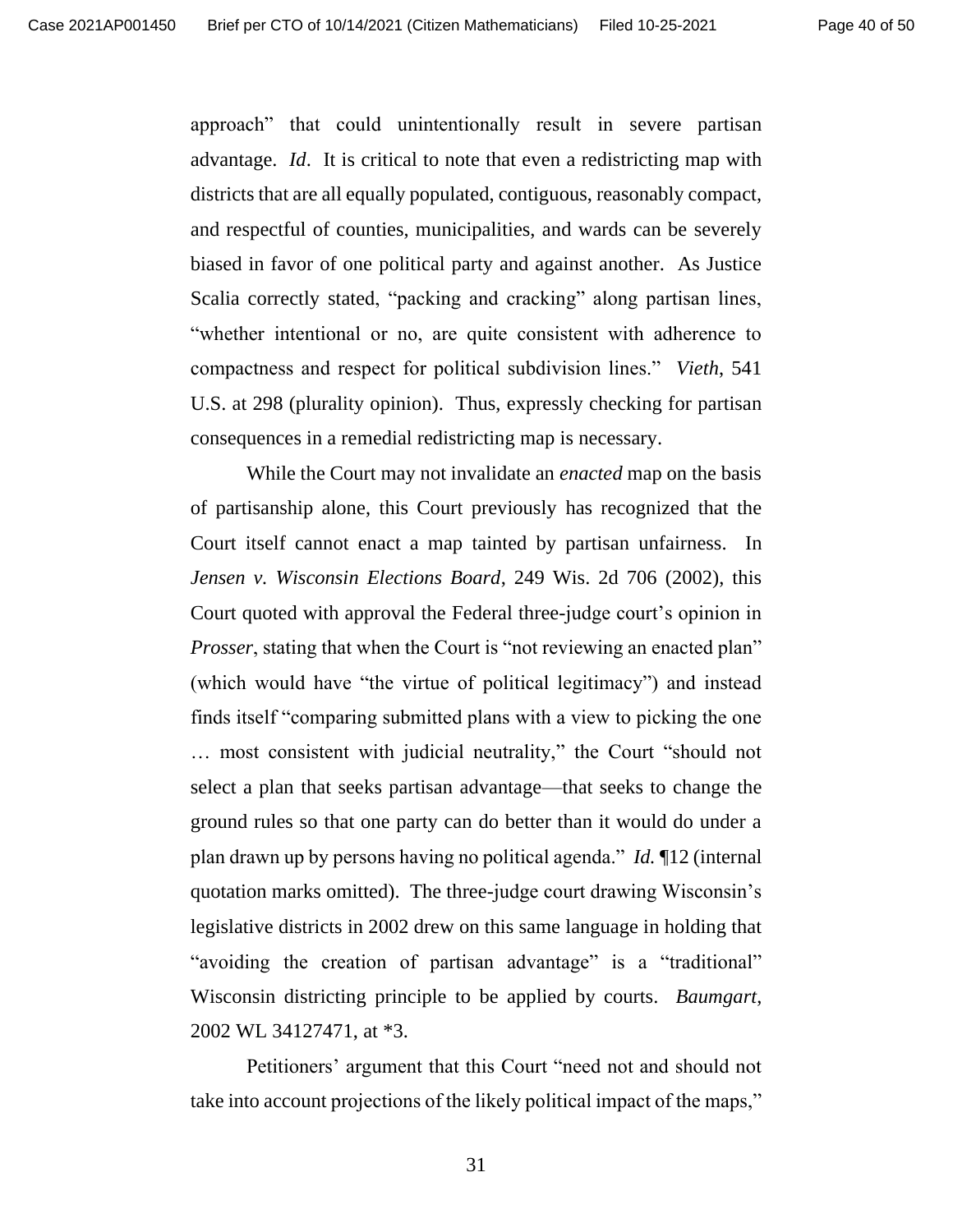Omnibus Amended Petition ¶127, is incorrect. Indeed, when deciding on new Wisconsin legislative districts following the 1990 Census, the three-judge Federal court was faced with the same argument that Petitioners make here—"that political fairness is irrelevant" and that "their plan or plans should be preferred, regardless of political fairness," because "perfect numerical equality" is "all that counts." *Prosser*, 793 F. Supp. at 866–67. The court rejected that argument and instead conducted a searching inquiry into the submitted plans' partisan performance. *Id*. at 865. The court conducted extensive checks to ensure that its map was "the least partisan" of all the plans and that it "create[d] the least perturbation in the political balance of the state." *Id*. at 871; *see id.* (noting there was no allegation that the existing districts were "politically biased from the start").

Other State supreme courts have taken a similar approach when faced with the unwelcome obligation of adopting a redistricting plan to fill the void left by the political branches' impasse. *See, e.g.*, *Maestas v. Hall*, 274 P.3d 66, 80 (N.M. 2012) (court-ordered plan should "avoid … political advantage to one political party and disadvantage to the other"); *Peterson v. Borst*, 786 N.E.2d 668, 673 (Ind. 2003) (rejecting plan that "was uniformly endorsed by members of one party and uniformly rejected by members of the other," because it "does not conform to applicable principles of judicial independence and neutrality"); *Burling v. Chandler*, 804 A.2d 471, 483 (N.H. 2002) (rejecting plans that "openly embrace political agendas," because "political considerations," while "tolerated in legislativelyimplemented redistricting plans, … have no place in a court-ordered plan"); *Wilson v. Eu*, 823 P.2d 545, 576–77 (Cal. 1992) (en banc) (rejecting plans that have "calculated partisan political consequences," to avoid "endorsing an unknown but intended political consequence").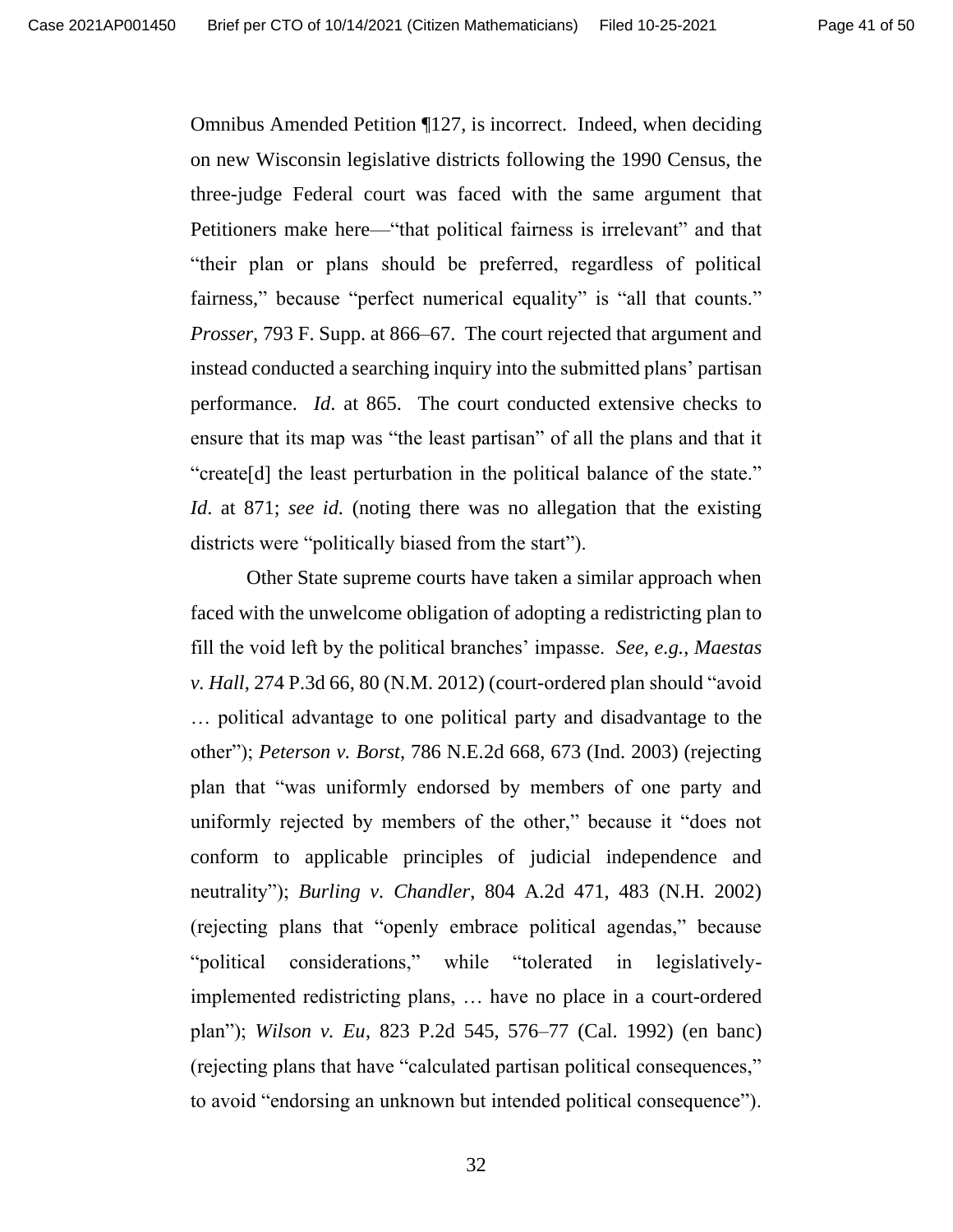These cases all reflect the principle that Citizen Mathematicians and Scientists have emphasized throughout this brief—a "court-ordered plan … must be held to higher standards" than a State Legislature's plan. *Chapman*, 420 U.S. at 26.

Thus, the Court can and must consider the partisan makeup of districts in either evaluating or creating new maps, to ensure that the maps do not unfairly disadvantage some voters. As the U.S. Supreme Court stated in *Reynolds v. Sims*, 377 U.S. 533 (1964): "Logically, in a society ostensibly grounded on representative government, it would seem reasonable that a majority of the people of a State could elect a majority of that State's legislators." *Id.* at 565. At a minimum, this logic suggests that a map should not *systematically* award most of the seats to one political party if another party's candidates earned most of the votes.

Of course, in some States perfect partisan symmetry may not be possible because voters affiliated with one political party are far more geographically concentrated than other voters. And the law of course does not demand the impossible. But so long as partisan fairness can be achieved while respecting equal population, contiguity, compactness, and political subdivisions, partisan fairness should—and indeed, must—be respected. And even if a State's unique political geography prevents attaining "perfect" partisan fairness, maps should still take that goal into consideration, while maintaining respect for the traditional geographic principles. Just as the odd shape of a State like Maryland, in contrast to a Colorado or Wyoming, does not justify abandoning geographic compactness as a legitimate districting principle, the asymmetric spatial distribution of the two major parties' voters in any given State cannot justify abandoning partisan fairness.

33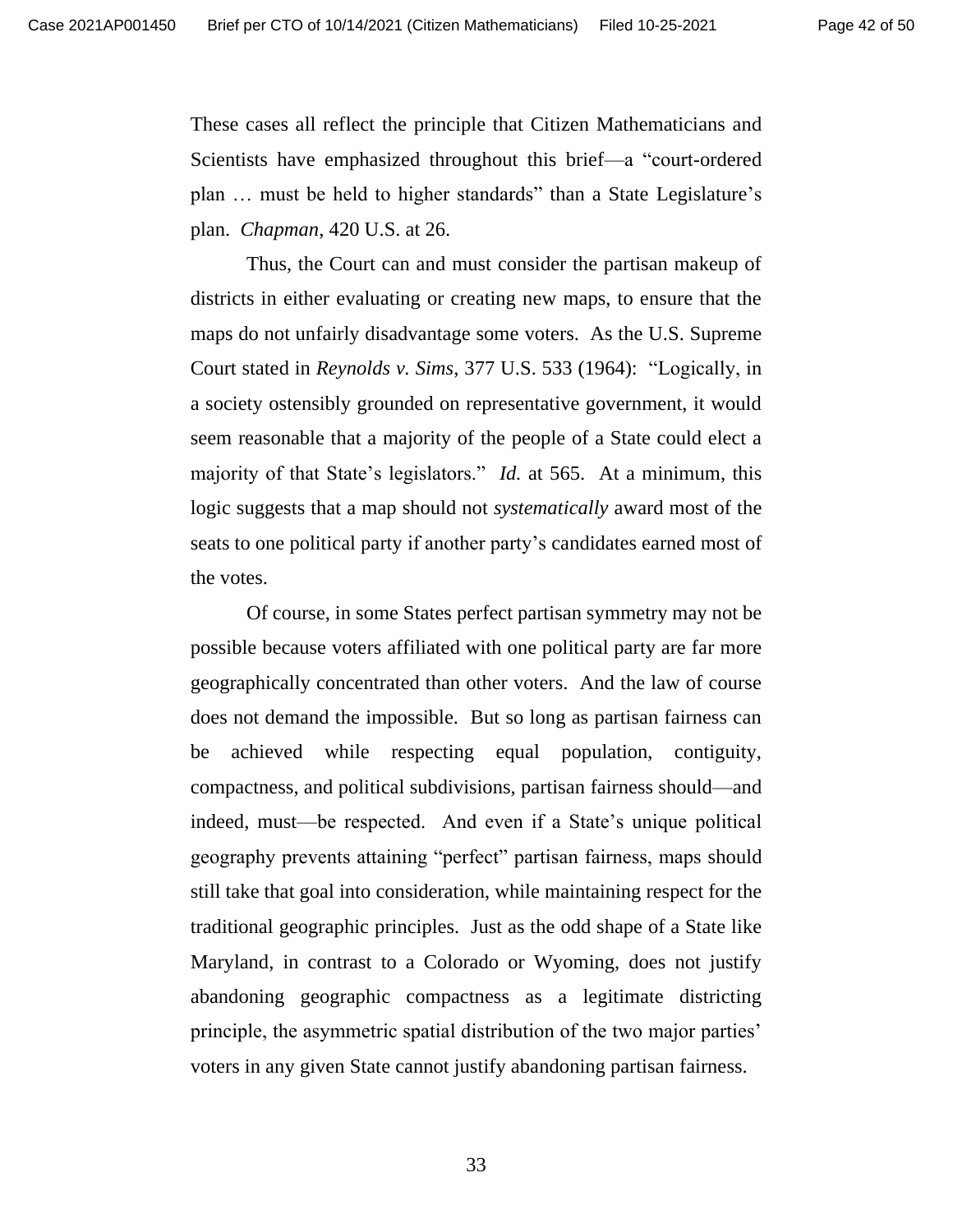Another reason the Court should consider the partisan makeup of districts is to ensure that at least some of them are competitive and thus that the map as a whole is responsive to shifts in public opinion. Neither competitiveness nor responsiveness is mandated by the Equal Protection Clause, or any other constitutional provision. But it is arguably essential to guaranteeing Wisconsin a republican form of government. *Cf.* U.S. Const. art. IV, § 4 ("The United States shall guarantee to every State in this Union a Republican Form of Government …."); Michael W. McConnell, *The Redistricting Cases: Original Mistakes and Current Consequences*, 24 HARV. J.L. & PUB. POL'Y 103, 116 (2000) ("[E]ntrench<sup>[ing]</sup> a particular political faction against effective political challenge … is in obvious tension with the values of Republicanism."). When a map is devoid, or nearly devoid, of competitive districts, elections lose their point and democracy is frustrated. *See Hall v. Moreno*, 270 P.3d 961, 973 (Colo. 2012) (en banc) (holding that "consideration of competitiveness is consistent with the ultimate goal of maximizing fair and effective representation"). If the outcome in every district is preordained, voters have no incentive to turn out on Election Day. And representatives have no incentive to attend to their constituents' needs or legitimate interests. *See Maestas v. Hall*, 274 P.3d at 80 (concluding that "a more competitive district should have been created if at all practicable" and observing that "competitive districts allow for the ability of voters to express changed political opinions and preferences"); *Gonzalez v. State Apportionment Comm'n*, 53 A.3d 1230, 1250 (N.J. Super. Ct. App. Div. 2012) ("Lack of viable contests in competitive districts can lead to representatives that fail to work diligently on behalf of the people, and to voter apathy."). But the Court can evaluate and compare competing maps on this criterion only if it considers the partisan makeup of each district.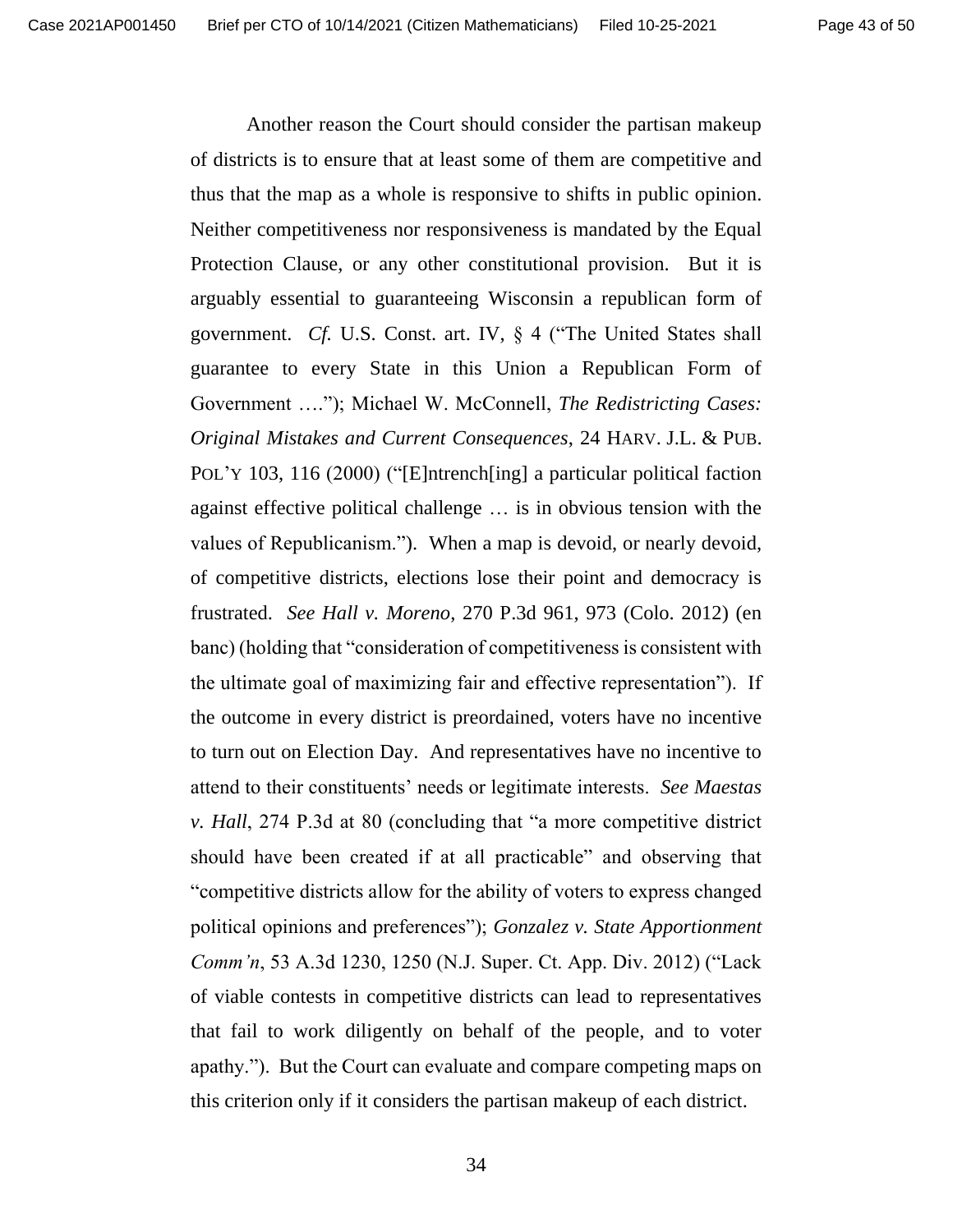### <span id="page-43-0"></span>**B. The Court Also Must Consider Partisan Data to Ensure that a New Map Complies with the Voting Rights Act.**

Beyond considering partisan data to ensure that districting maps meet basic thresholds of fairness and responsiveness, the Court also will need to consider partisan data when evaluating whether a new or proposed map complies with the VRA. As noted above, Section 2 of the VRA prohibits a redistricting plan that abridges any citizen's right to vote "on account of race or color [or membership in a languageminority group]." 52 U.S.C. § 10301(a); *id.* § 10303(f)(2). A map violates Section 2 if, based on the "totality of circumstances," members of a racial or language-minority group have "less opportunity than other members of the electorate" to "nominat<sup>[e]"</sup> and "elect representatives of their choice." *Id.* § 10301(b). In assessing whether a redistricting plan provides equal electoral opportunity under Section 2, Congress expressly permitted legislators and judges alike to consider recent election outcomes, namely, "[t]he extent to which members of a protected class have been elected to office." *Id*. The statute also mandates consideration of electoral outcomes to identify the "representative of [the minority group's] choice." *Id.*

To assess minority electoral opportunities under a districting plan, courts need to consider the votes cast for each candidate in recent statewide elections, district by district, to learn which districts gave more votes to the minority-preferred candidate. Because a minoritypreferred candidate can be thwarted in either a primary election or a general election, this necessarily requires analysis of districts' partisan makeup. As noted above, as a general rule of thumb, if a statewide plan provides effective opportunities to nominate and elect minoritypreferred candidates in a number of districts roughly proportional to the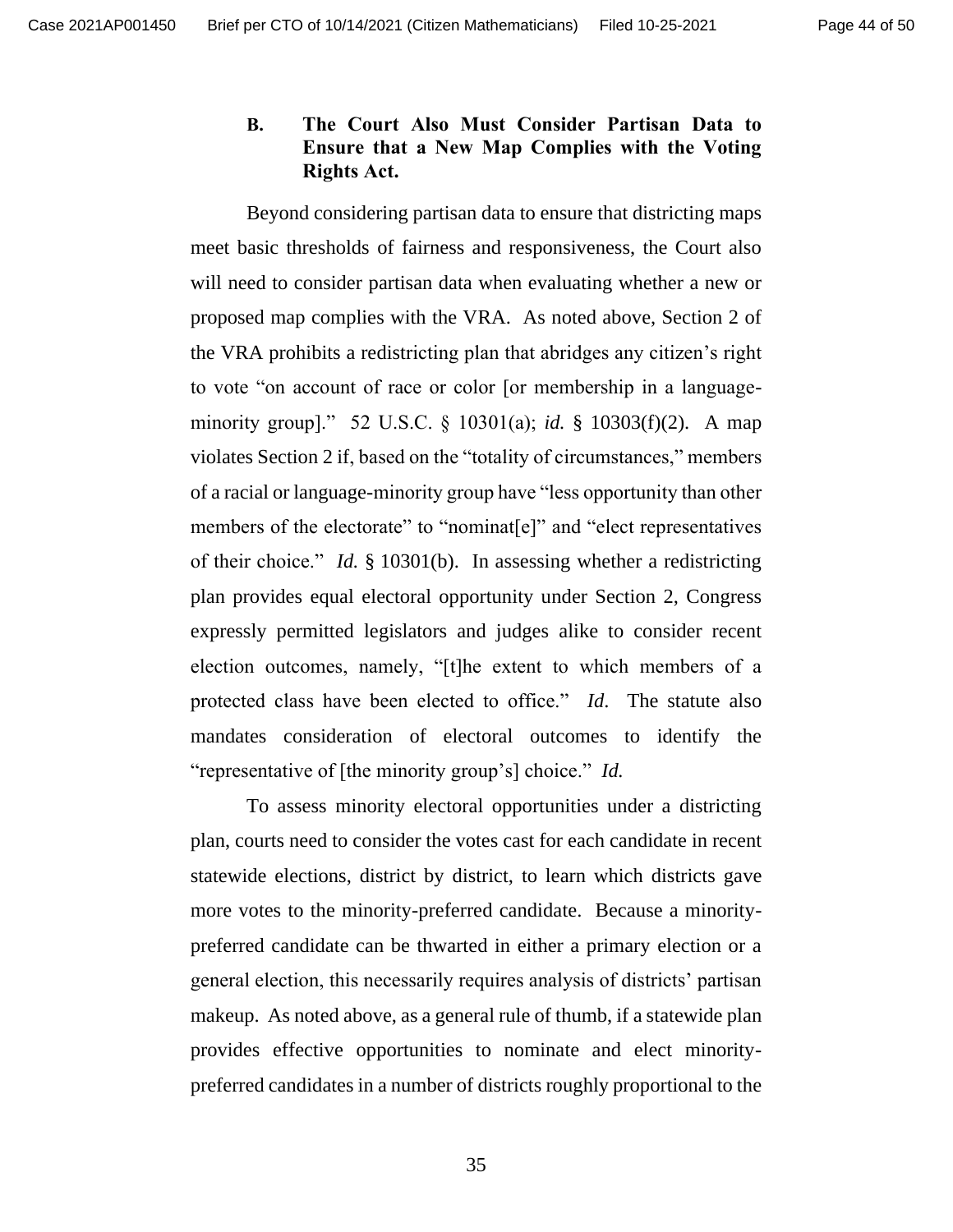minority group's share of the State's CVAP, the plan likely complies with Section 2. *See, e.g.*, *LULAC*, 548 U.S. at 436–38; *De Grandy*, 512 U.S. at 1000. Thus, assessing compliance with the VRA will require analyzing recent election returns within each district, which in turn will require the Court to consider the partisan makeup of districts.

# <span id="page-44-0"></span>**IV. THE LITIGATION PROCESS CAN BE SIMPLE AND STREAMLINED TO IDENTIFY CONSTITUTIONAL MAPS.**

Citizen Mathematicians and Scientists hope this Court can design a relatively simple, streamlined litigation process to evaluate or create new, constitutionally sufficient maps. As stated in Citizen Mathematicians and Scientists' October 13, 2021 letter brief, "this proceeding should not require extensive fact-finding or discovery. Rather, proceedings will focus on proposals for remedial maps, with briefs and expert reports followed by rebuttal briefs and reports, and then a hearing." Letter Br. of Citizen Mathematicians and Scientists at 5 (Oct. 13, 2021) (footnote omitted).

By granting not only the petition but also intervention motions from seven sets of parties, each with unique interests (*see* Wis. Stat. § 803.09), the Court is assured an opportunity to review a broad array of remedial maps and arguments favoring and opposing each map. As the Court noted in its October 14, 2021 Order, this breadth is exactly why "Wisconsin courts view intervention favorably." Order on Intervention at 2 (Oct. 14, 2021) (citing *Helgeland v. Wis. Municipalities*, 2008 WI 9, ¶38, 307 Wis. 2d 1, 9, 745 N.W.2d 1; *State ex rel. Bilder v. Delavan Twp*., 112 Wis. 2d 539, 548–49, 334 N.W.2d 252 (1983)).

Citizen Mathematicians and Scientists are less focused on the details of the litigation process than on the mapmaking process. No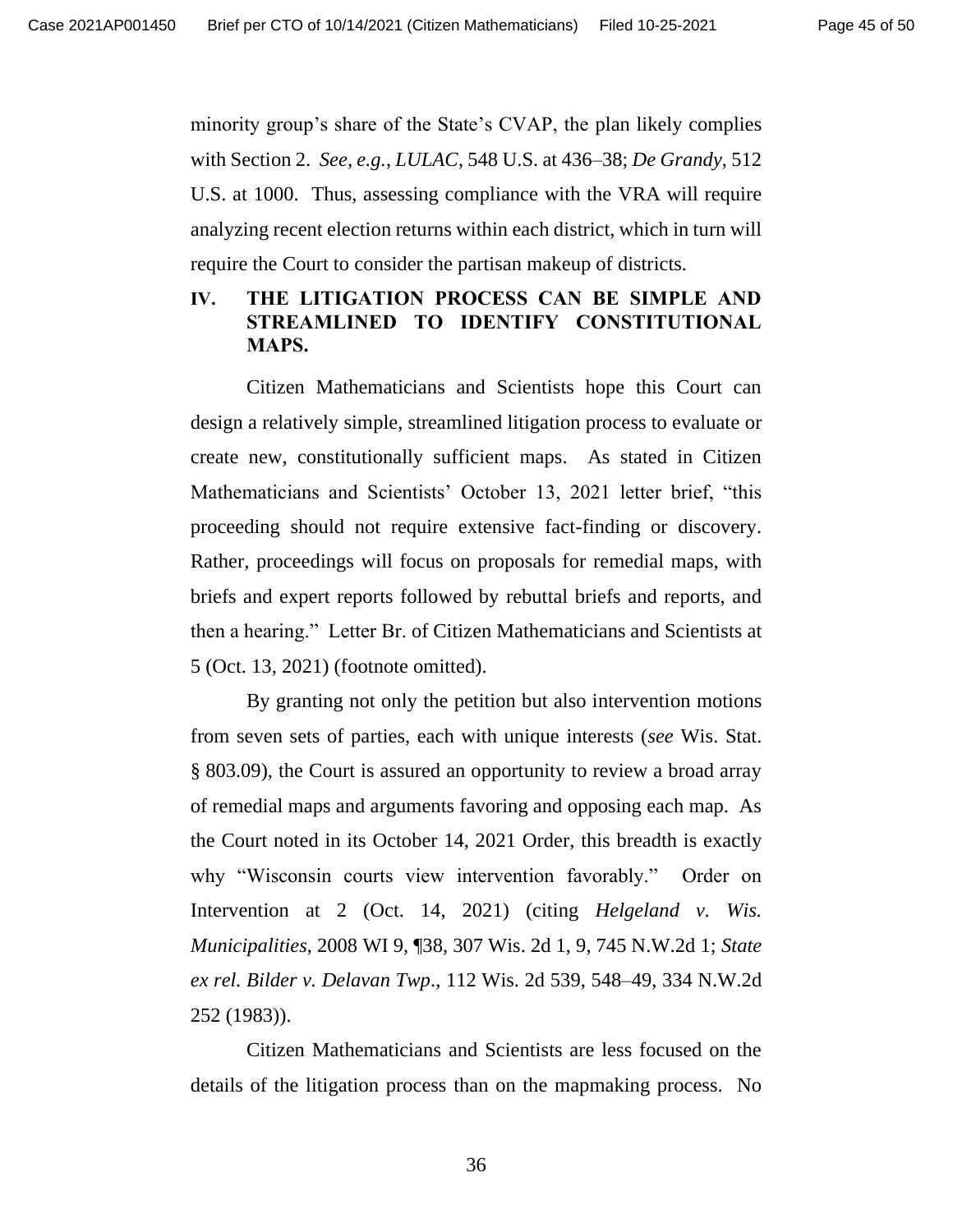matter what litigation process this Court adopts, its success will be advanced by using high-performance computers to create large numbers of maps, evaluate them systematically, and then select the best map to present to the Court.

One litigation-process point the Court should consider now is whether to request from each set of parties a single "best" map (that is, one for Congress, and one for the houses of the Wisconsin Legislature, with nested districts) or multiple maps. Because the Court will have to focus on several factors or criteria, each of which at some point will come into tension with the others, it may be useful to illuminate the tradeoffs concretely. If the Court would find it helpful, Citizen Mathematicians and Scientists stand ready to provide the Court with a set of maps based on different prioritization of the factors described in this brief. For example, if the Court would like to see the inevitable tension between greater population equality and closer adherence to political-subdivision boundaries, Citizen Mathematicians and Scientists can provide maps to illustrate that tradeoff.

However, if the Court would, understandably, prefer to confine the number of maps it reviews, Citizen Mathematicians and Scientists can simply present their "best" map, balancing all relevant factors in a manner intended to foster fair and effective representation for all Wisconsinites. When in doubt about how best to weight one factor against another, Citizen Mathematicians and Scientists will look to what the Legislature and Governor Walker did in 2011 and to what courts in Wisconsin did in prior decades.

Citizen Mathematicians and Scientists endorse the "best map" approach over the possibility of the Court retaining a "special master" to manually draw maps for the Court, for four reasons. First, retaining a special master can be costly and time-consuming, as it adds an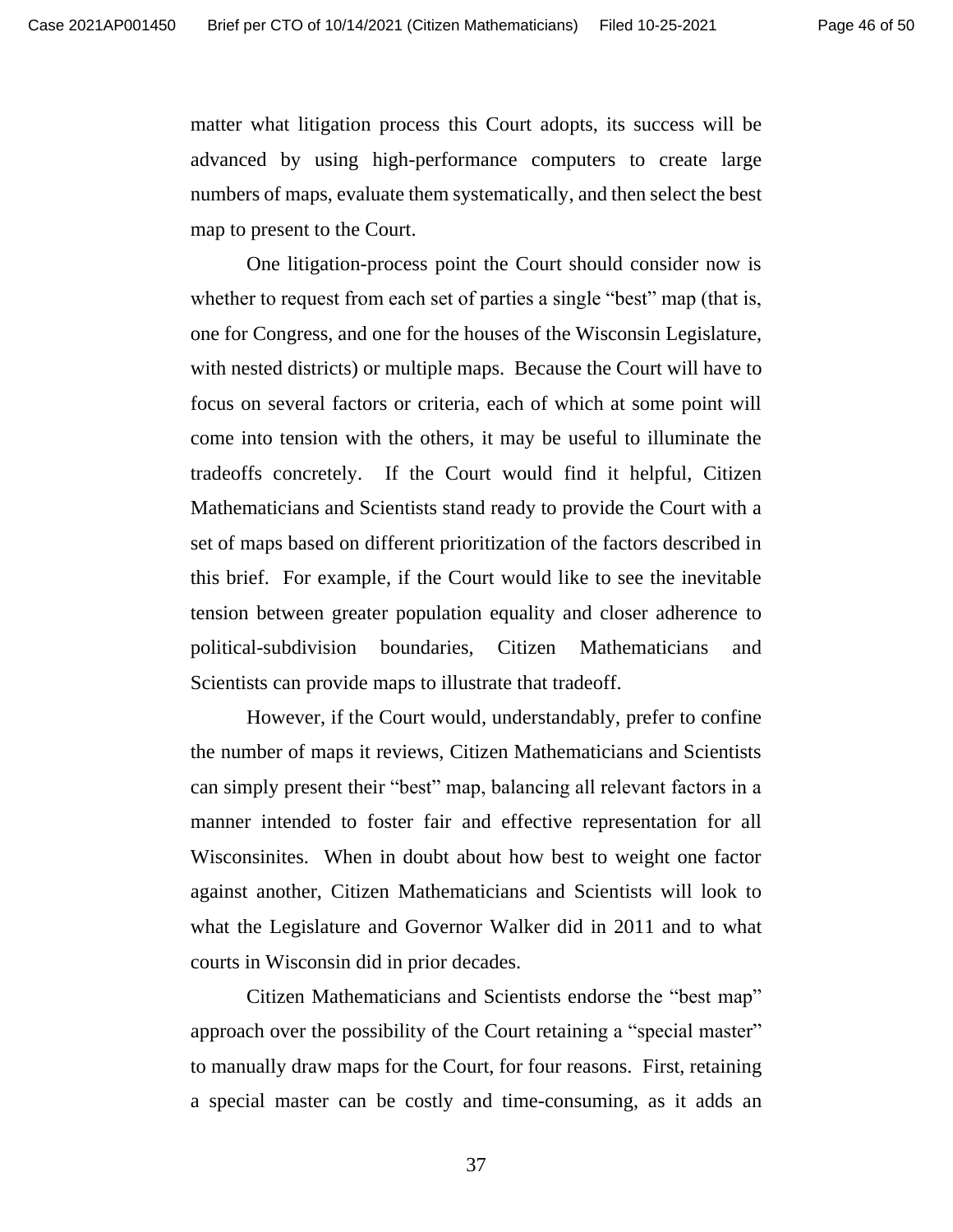additional layer of decision-making, and the Court's timetable is already compressed. Second, this Court should be the decision-maker on the parties' maps, not an unelected special master. Third, announcing early on that the Court will ultimately draw its own map incentivizes the parties to stretch the "Overton window" by submitting only the most extreme maps. By contrast, announcing that the Court will choose the most reasonable map submitted to it will instead encourage the parties to moderate their positions.

Fourth and most important, Citizen Mathematicians and Scientists are confident that it will be difficult, and perhaps impossible, to improve on the best map they present to the Court. If the Court (or its special master) begins with a map submitted by the Citizen Mathematicians and Scientists and seeks to improve it incrementally, the Court will soon discover that taking a step forward on one criterion will likely cause the map to take two steps backward on other criteria. After all, the computer will have been programmed precisely to seek out incremental improvements that take one step forward and zero steps back; and the Citizen Mathematicians and Scientists will not submit a map to this Court until that incremental-improvement process has exhausted itself.

#### **CONCLUSION**

<span id="page-46-0"></span>Citizen Mathematicians and Scientists stand ready to provide the Court with maps that neutrally implement all the required redistricting criteria to ensure fair and effective representation for all Wisconsinites and look forward to complying with whatever schedule the Court sets for this litigation.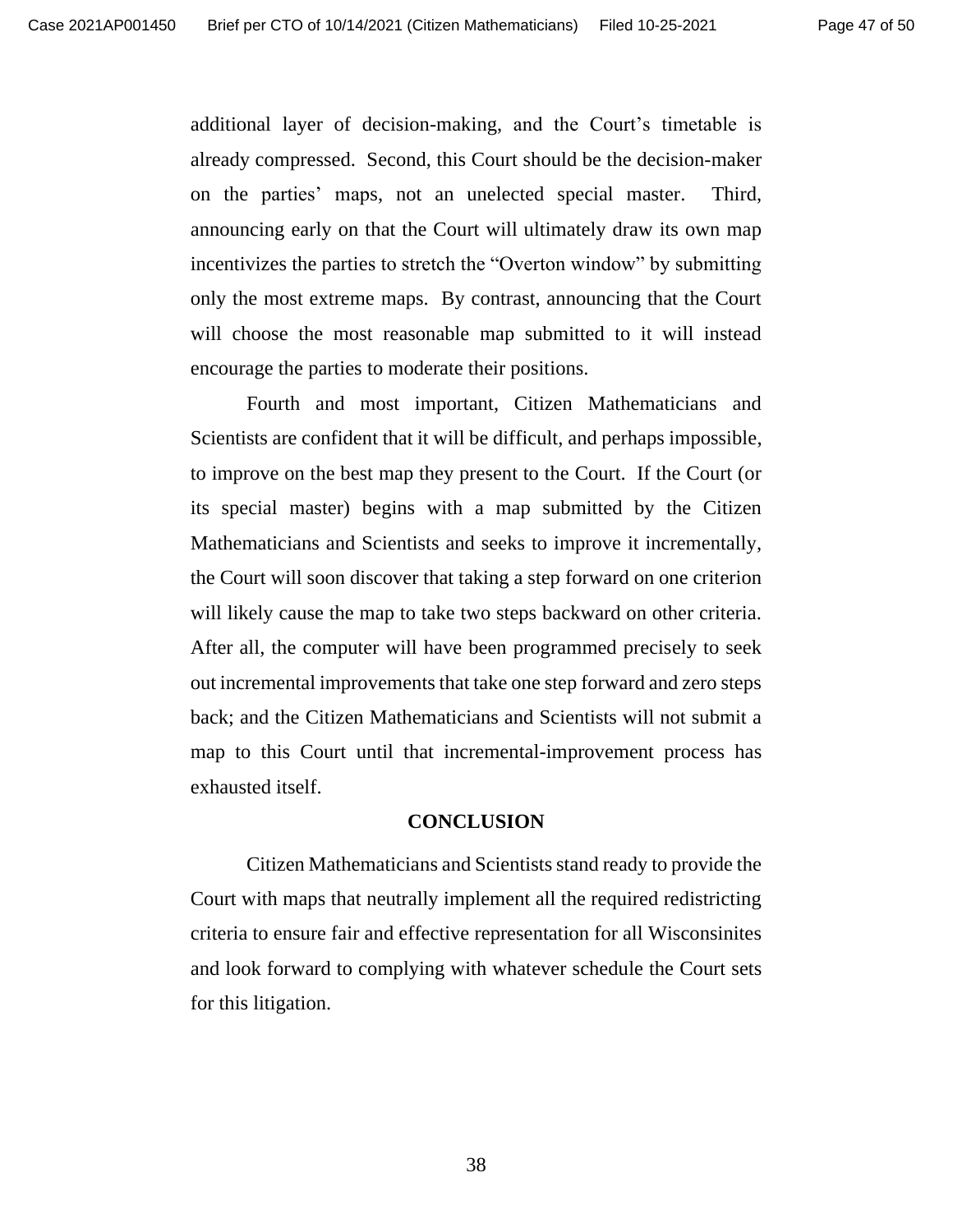Dated this  $25<sup>th</sup>$  day of October 2021.

BOARDMAN & CLARK LLP By

WUF. My

\_\_\_\_\_\_\_\_\_\_\_\_\_\_\_\_\_\_\_\_\_\_\_\_\_\_\_\_

Michael P. May SBN: 1011610 Sarah A. Zylstra SBN: 1033159 Tanner G. Jean-Louis SBN: 1122401 BOARDMAN & CLARK LLP 1 S. Pinckney Street, Suite 410 P.O. Box 927 Madison, WI 53701 Phone: (608) 257-9521 mmay@boardmanclark.com szlystra@boardmanclark.com tjeanlouis@boardmanclark.com

David J. Bradford \*PHV JENNER & BLOCK LLP 353 N. Clark Street Chicago, IL 60654 Phone: (312) 923-2975 dbradford@jenner.com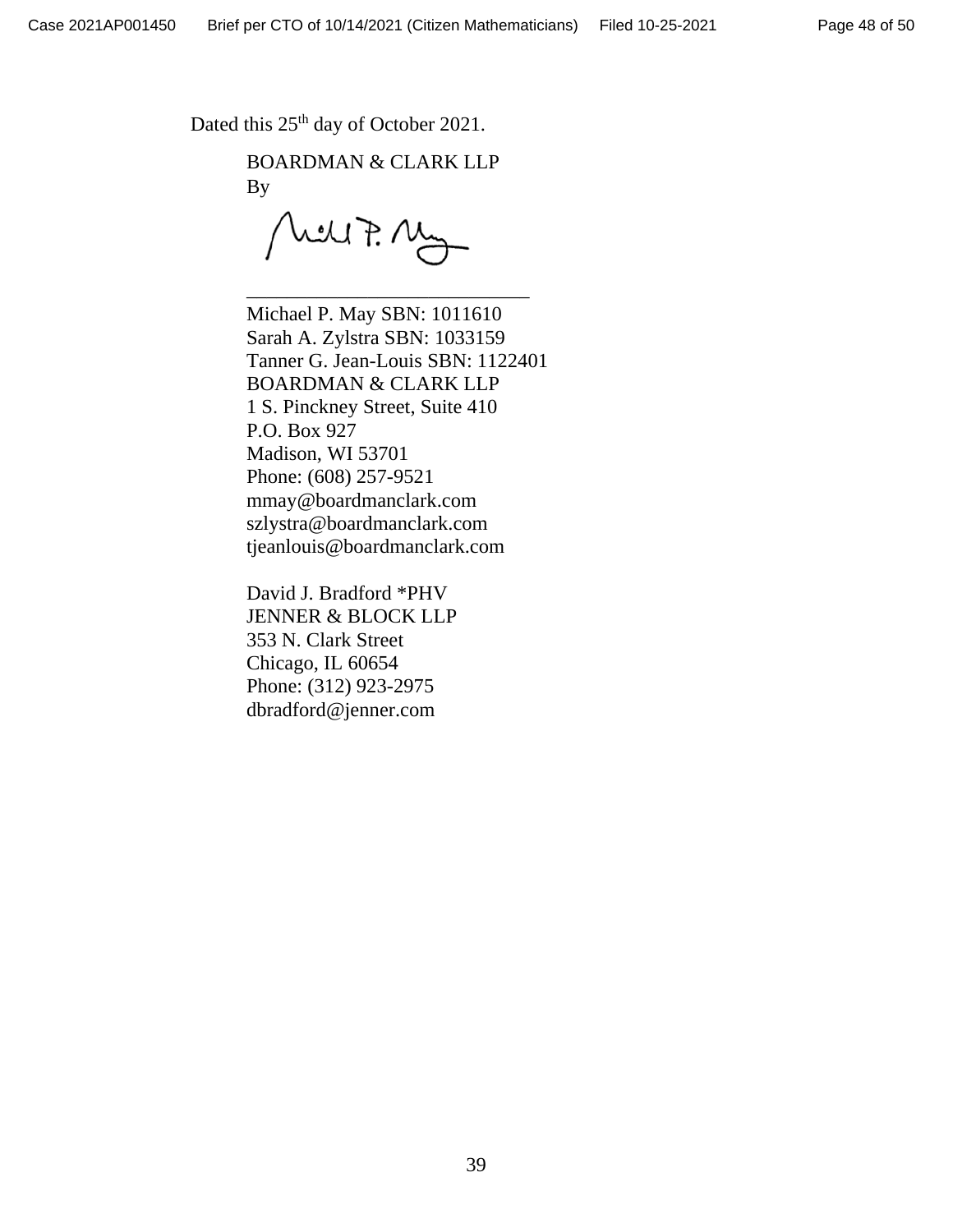## **FORM & LENGTH CERTIFICATION**

I hereby certify that this brief conforms to the rules contained in § 809.19(8)(b) and (c) for a brief produced with a proportional serif font. The length of this brief is 10,152 words.

> BOARDMAN & CLARK LLP By

Mill7. Mg

Michael P. May